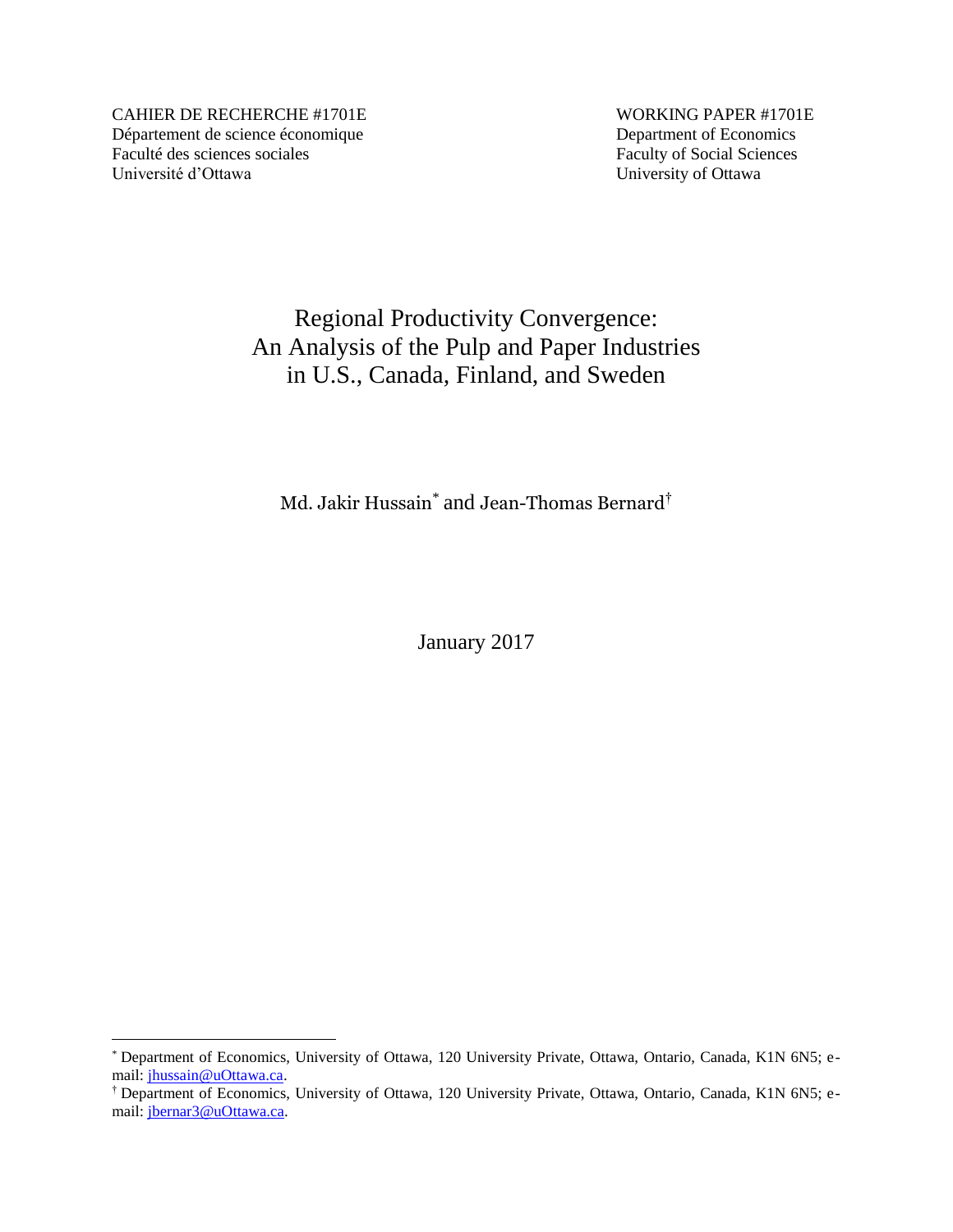#### *Abstract*

In this paper we investigate the presence of productivity convergence in eight regional pulp and paper *industries of U.S. and Canada over the period of 1971-2005. Expectation of productivity convergence in the pulp and paper industries of Canadian provinces and of the states of its southern neighbour is high since they are trading partners with fairly high level of exchanges in both pulp and paper products. Moreover, they share a common production technology that changed very little over the last century. We supplement the North-American regional data with national data for two Nordic countries, Finland and Sweden, which provides a scope to compare the productivity performances of four leading players in global pulp and paper industry. We find evidence in favour of the catch-up hypothesis among the regional pulp and paper industries of U.S. and Canada in our sample. The growth performance is at the advantage of Canadian provinces relative to their U.S. counterparts. However, it is not good enough to surpass the growth rates of this industry in the two Nordic countries.*

**Key words:** *TFP convergence, multilateral TFP index, pulp and paper industry, translog cost function.*

**JEL Classification**: C22, F33.

#### *Résumé*

*Nous analysons la convergence de la productivité totale des facteurs de production(PTF) de l'industrie des pâtes et papiers dans huit régions du Canada et des États-Unis au cours de la période 1971-2005. Nous nous attendons à observer la convergence de la PTF de cette industrie dans les quatre provinces canadiennes et les quatre états américains parce qu'il existe un très haut niveau d'échanges pour les pâtes et pour les papiers et cartons entre ces deux partenaires commerciaux et que les producteurs utilisent une même technologie qui a peu évolué depuis un siècle. Nous ajoutons aussi les informations statistiques de deux pays nordiques, à savoir, la Finlande et la Suède. Ceci nous permet d'étudier l'évolution de la PTF à partir d'observations provenant de quatre pays qui sont parmi les plus grands à l'échelle mondiale. L'information statistique disponible nous permet d'observer un rattrapage des provinces canadiennes et surtout des deux pays nordiques par rapport à l'industrie des quatre états américains. Les industries de la Finlande et la Suède offrent la meilleure performance au chapitre de la croissance de la PTF au cours de cette période.*

**Mots clés :** *Convergence de PTF, indice multilatéral de PTF, industrie des pâtes et papiers, fonction de couts Translog.*

**Classification JEL** : C22, F33.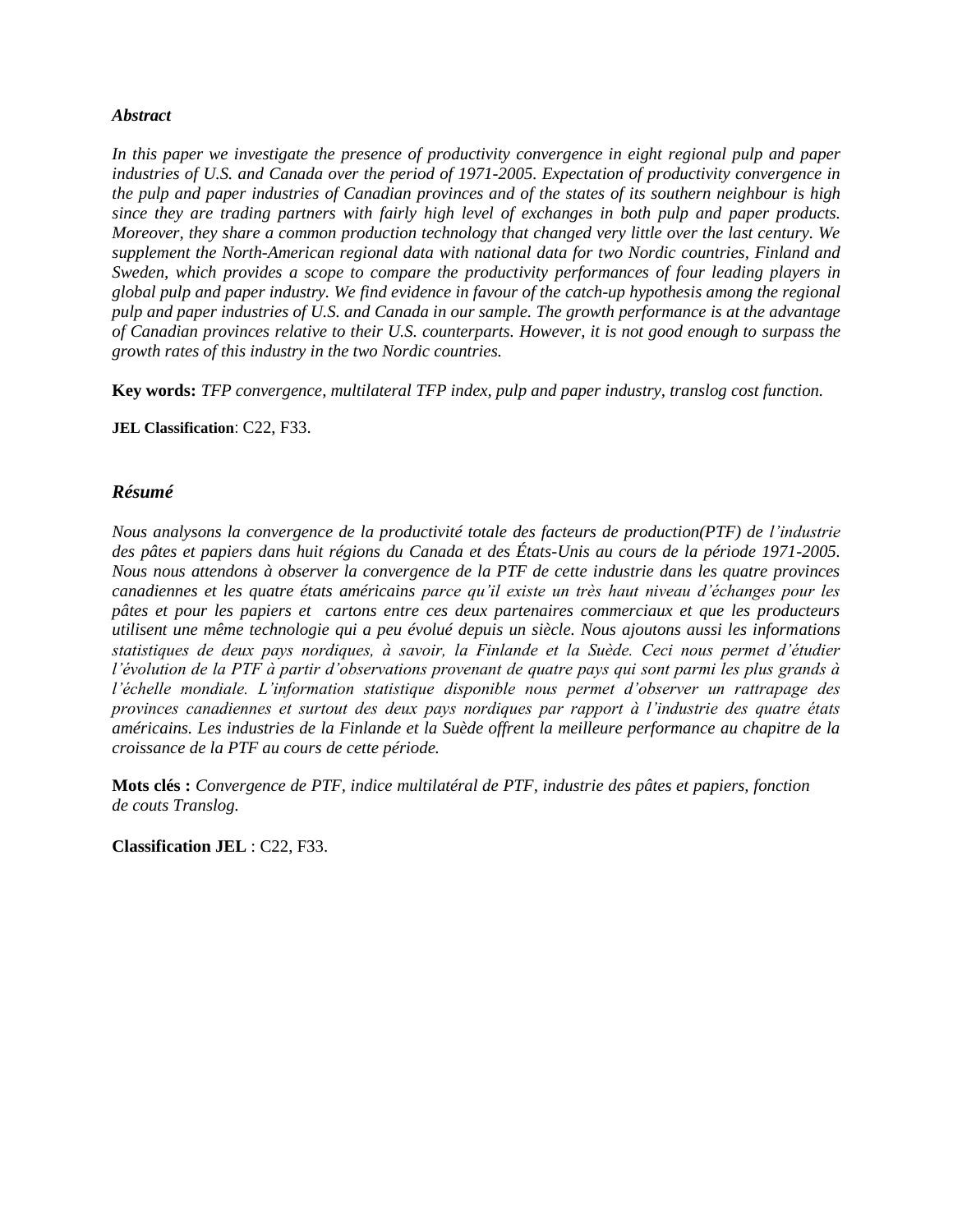# 1 Introduction

Productivity is one of the major determinants of the competitive position of a national industry in the world market.<sup>1</sup> Chambers and Gordon (1966) argue that under constant returns to scale, productivity of the trade exposed sector determines the wage rate not only of this sector but also of the whole economy. This important indicator has attracted the attention of researchers and academicians who have developed a large literature dealing with various measurement issues, $<sup>2</sup>$  and of national statistical agencies</sup> that implement specific programs designed to assess productivity of parts or the whole economy.3

The Canadian pulp and paper manufacturing industry is fairly large according to the usual economic indicators and it is one of the major industrial sectors in national and regional economies of Canada. The economic significance of Canadian pulp and paper industry lies on the fact that this industry has always been a net contributor to the balance of payments. In the world market, Canada and U.S. are the two leading players for the pulp and paper industry.<sup>4</sup> Moreover, they are direct competitors, particularly in the U.S. market. The level of integration between the two countries is also very high and both countries are trading partners in cases of both pulp and paper products.

Productivity growth over long periods is primarily determined by the technological advancement in an industry and that advance is highly correlated across nations (Denny et al., 1992). The world pulp and paper industry share a common production technology and the basics of paper making have changed little over the last century (Kuhlberg, 2015). At the first stage, wood fiber that is the main raw material is freed

<sup>1</sup>Other local factors such as taxation and government regulations also play a role in this respect.  ${}^{2}$ For a brief survey, see Hulten  $(2001)$ .

<sup>3</sup>OECD provides guidance to member countries in this endeavour. See OECD (2011).

<sup>4</sup>According to the most recent statistics published by F.A.O. (2013), U.S. is the leading producer of wood pulp, accounting for almost 30 percent of total world production, followed by Canada which accounts for almost 11 percent of the global production. In case of paper and paperboard production both U.S. and Canada are among the top five producers in the world and they jointly account for 22 percent of total world production. In both type of products, they are among the top five exporting countries.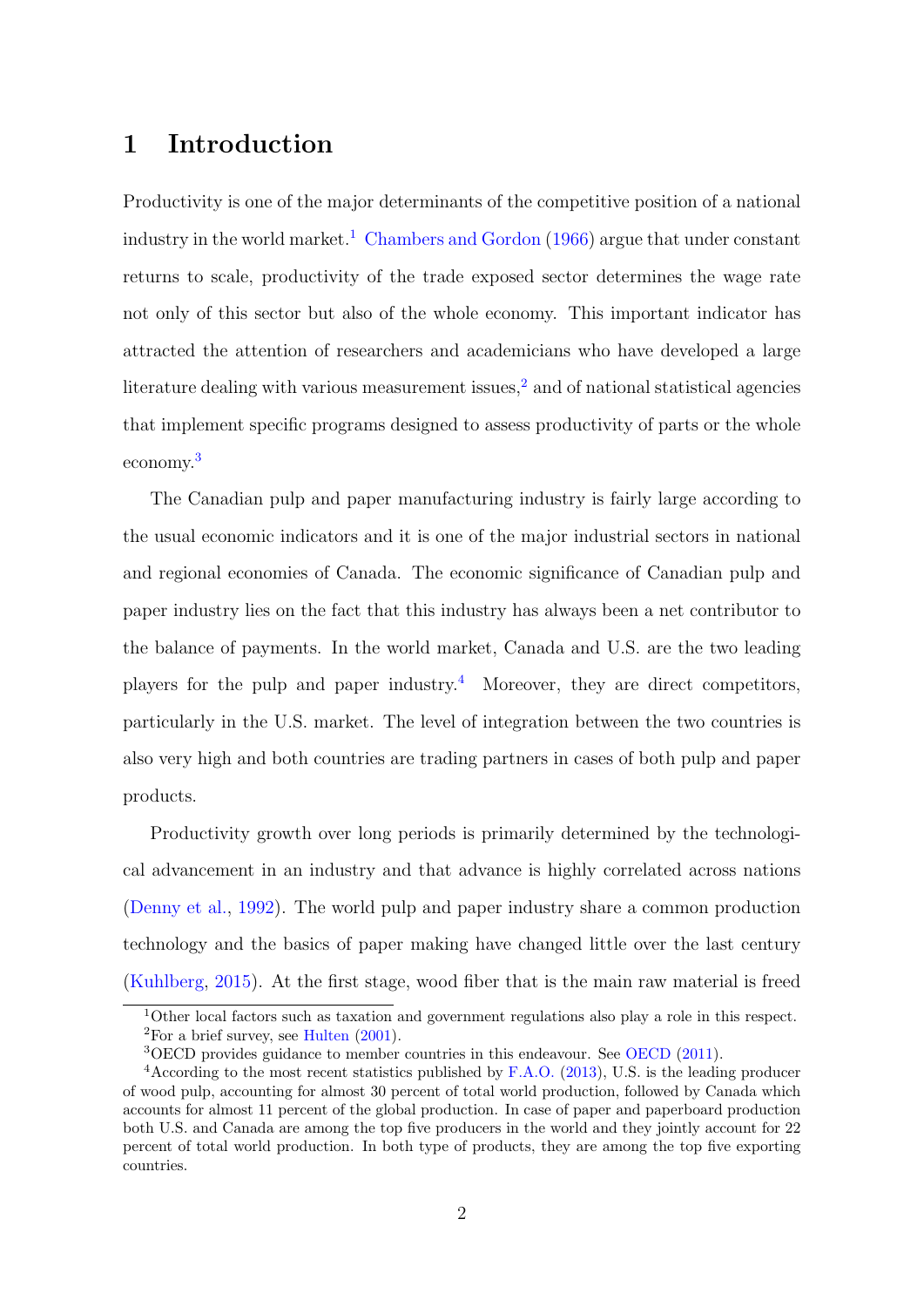from raw wood through chemical and/or mechanical processes to yield pulp, and at the second stage, the mixture is spread over a rolling screen to be dried and to obtain various paper and cardboard products. Mill owners purchase their equipment form a very small group of manufacturers that serve the world market and they are the main innovators in this industry. According to Ghosal (2009), the U.S. pulp and paper industry perform little R&D and its R&D intensity (0.5 percent) is one of the lowest among U.S. manufacturing industries.<sup>5</sup> Three major challenges that the pulp and paper industry in industrialized countries faced since the early seventies are: First, the oil crisis of the seventies opened the way to other energy sources including biomass use. Second, fiber supply changed from round wood to wood chips, and recycled paper brought a growing contribution. Third, governments enforced more stringent environmental regulations on water and air emissions.

The above discussion makes it clear that we have two leading players of the global pulp and paper industry which share a common production technology that changed little during the last century and are trading partners with high level of exchanges in both pulp and paper products. Furthermore, they compete on the world market for fairly homogeneous products. Such a setting should lead to total factor productivity (TFP) convergence. While multiple reasons to expect TFP convergence between the pulp and paper industries in Canada and U.S. are present, productivity performance of the industry may or may not be uniform even across regions within a country.

In this paper we analyze the productivity performance of the pulp and paper industries in Canada and the U.S. over the period extending from 1971 to 2005 by taking advantage of regional disaggregated data on four Canadian provinces — Alberta, British Columbia (BC), Ontario, and Québec — and on four U.S. states — Georgia, Illinois, Maine, and Washington. Canada and U.S. have huge forestlands that support diverse forestry due to soil and climate conditions, and hence the wood fiber supply differ significantly from one region to the next. Furthermore, most of the forestlands

<sup>5</sup>The R&D intensity of the Canadian pulp and paper industry was 0.6 percent in 2008.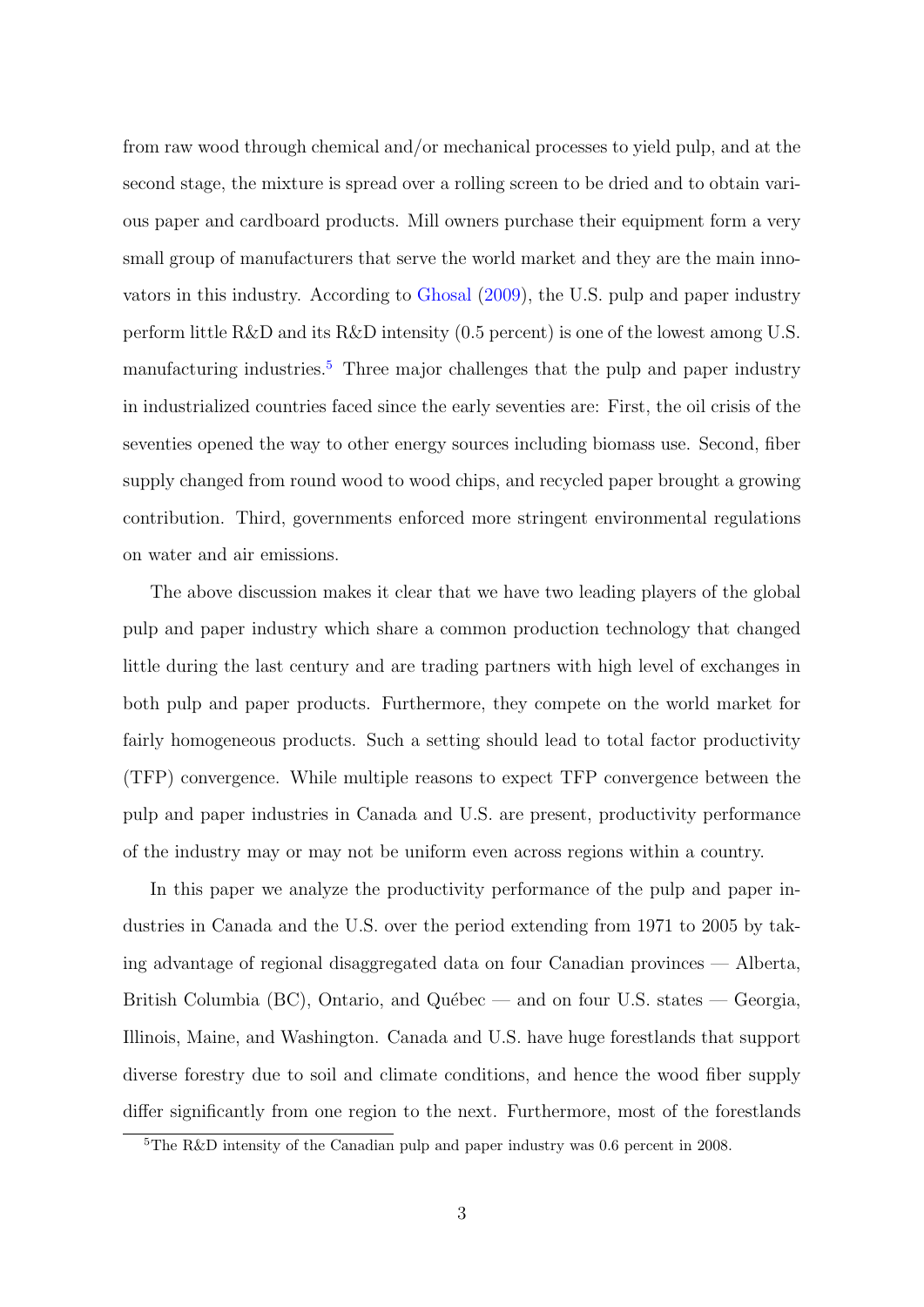in Canada are owned by the provinces<sup>6</sup> that have their own forestry regime to provide access to industrial uses, and that apply their own environmental regulations. In order to take the diversity of conditions at the regional level into consideration, we build our sample to include the four largest Canadian forestry provinces, and the U.S. states are selected to represent regional industry conditions as well as to represent the industry of similar size. The use of regional disaggregated data allows us to investigate whether the regional industries within a country follow a uniform path over the course of time. Moreover, this also allows us to investigate the presence of convergence in terms of TFP in the pulp and paper industry.

We supplement the North American regional level data with national data for two Nordic countries — Finland and Sweden. The inclusion of Finland and Sweden is justified in the sense that this gives us the opportunity to compare performances of the North American regions with those of others who are competing with them in the global market.<sup>7</sup> Furthermore, the input mix is disaggregated into five components labour, capital, materials, electricity, and other energies, which are mostly fossil fuels. To the best of our knowledge there are only three studies available that investigate the productivity performance of the pulp and paper industry at regional levels in Canada (see Denny et al., 1981; Hailu, 2003; Shahi et al., 2011) and there is no empirical study that examines the performance of this industry at regional levels in U.S.

In order to estimate TFP, in this paper we employ two widely used methods of productivity measurement — the index number technique and the econometric estimation approach. With the index number technique we exploit an extension of the transitive multilateral productivity index (Caves et al., 1982b) by using the relationship between the price indexes of output and inputs and the translog cost function. The econometric approach involves estimation of a translog system that allows non-neutral technical

 ${}^{6}$ Public forestland ownership in the four provinces in our sample ranges from 90 percent in Québec to approximately 100 percent in Alberta and BC.

<sup>7</sup>According to F.A.O. (2013), in 2011, both Finland and Sweden were among the top five leading paper and paperboard exporters in the world. They jointly account for 13 percent of global wood pulp production which places them among the top five producers in the world.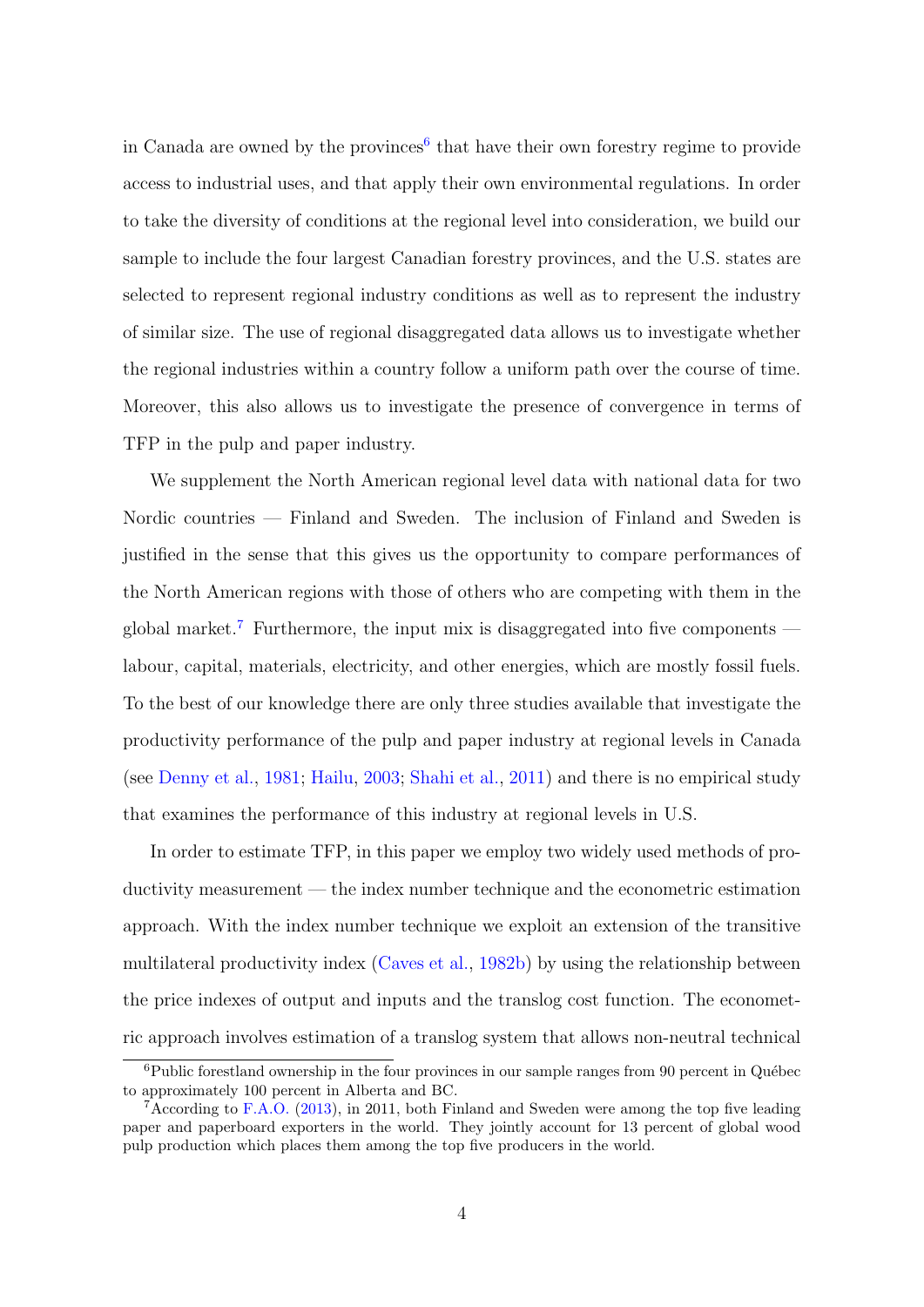change. Following Jin and Jorgenson (2010) we decompose the TFP growth rate into autonomous and induced technical change components. The use of direct parametric estimation enables us to provide estimates of price elasticities and of factor biases to technical change. We also provide confidence intervals of our elasticity estimates.<sup>8</sup>

Keay (2003) provides Canadian relative to American TFP ratios for nine manufacturing industries covering the first ninety years of the twentieth century. He finds little evidence of productivity gap on behalf of the Canadian manufacturers and concludes that the Canadian manufacturers were equally productive as their U.S. counterparts during the sample period. The pulp and paper industry, which is by far the largest industry in his sample, displayed an above average performance.

Our findings do not support the productivity assessment of Keay (2003) for the pulp and paper industry in Canada and U.S. over the more recent period. Although TFP grew at a higher rate in the Canadian provinces, the levels were lower in Canada than the levels of the leading performers in U.S. during the sample period. Overall, Finland and Sweden had the best TFP growth performance while Illinois experienced the worst in this respect. Moreover, based on our results we find evidence of productivity convergence taking place across the pulp and paper industries in U.S. and Canada.

The rest of the paper is organized as follows. Section 2 provides a review of the existing literature. Section 3 presents the theoretical background of the productivity estimation approaches used in this study. Section 4 describes the dataset while Section 5 discusses the results. Finally, Section 6 adds some concluding remarks.

# 2 Literature Review

Although the pulp and paper industry is of significant importance to the regional economies of several industrialized countries, there have only been a limited number

<sup>8</sup>For a discussion on the importance of parameters of the elasticity of substitution and the direction of technical change, see León-Ledesma et al. (2010).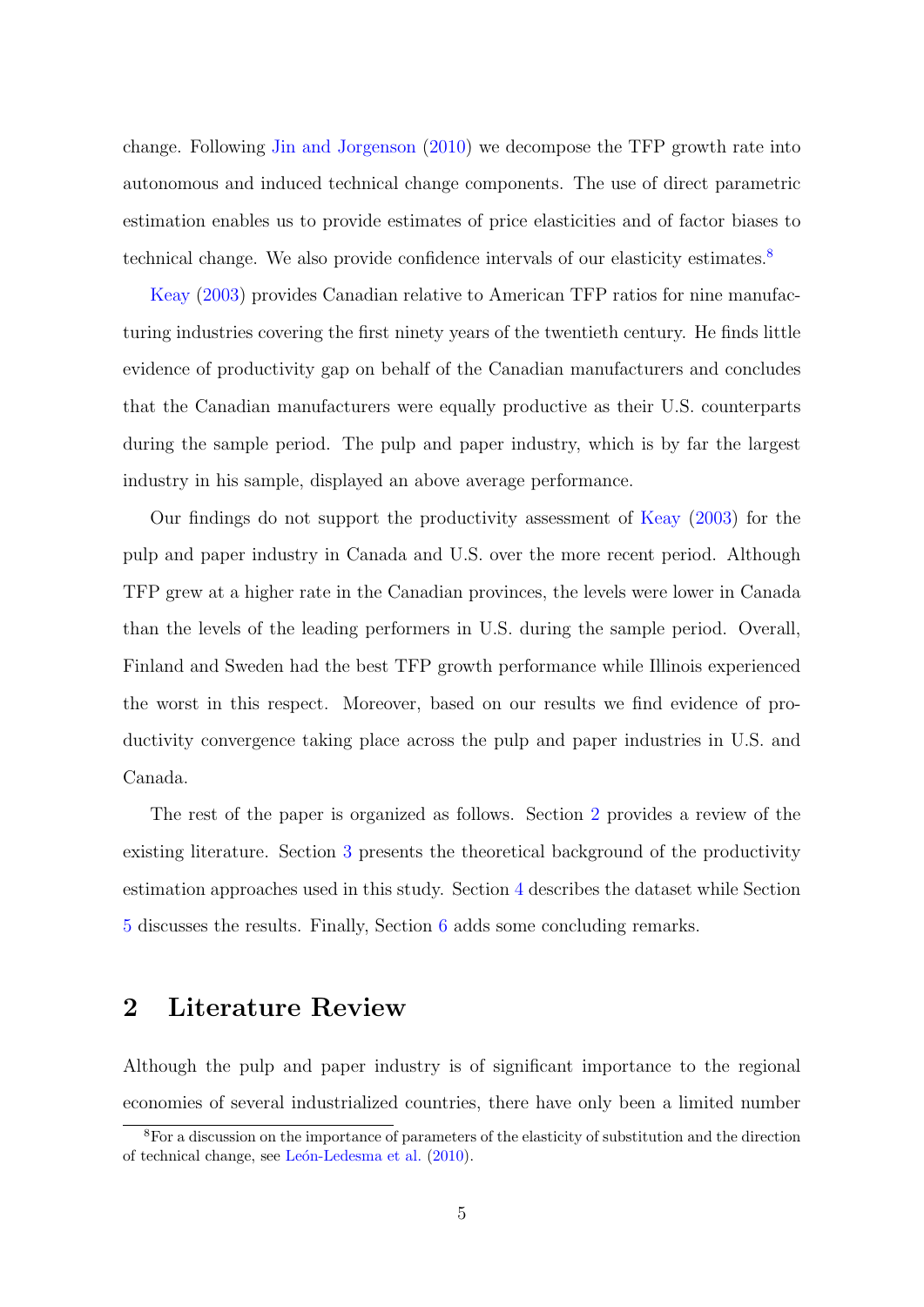of studies that look into the productivity performance of this industry using regional level data. Moreover, existing studies differ in terms of productivity measurement approaches, number and the measure of output(s) and inputs, and the coverage of sample periods. Denny et al. (1981) examine the growth rates of TFP for twenty Canadian manufacturing industries, including the paper industry, covering the period of 1961–75 in four regions of Canada —  $BC$ , Ontario, Québec, and the 'Rest of Canada'. Their estimated annual TFP growth rates vary between 0.80–1.04 percent across regions. Hailu (2003) compares the TFP growth rates in four regions of Canada — Ontario, Québec, BC, and the Atlantic and Prairie region — for the period of  $1970-93$ . His results indicate that the productivity of pulp and paper industry in those regions were decreasing by 0.85 percent per year. Shahi et al. (2011) is the other regional study, and it estimates negative TFP growth rates, -0.5 to zero percent, for the pulp and paper industry in Ontario during 1967–2003. To the best of our knowledge, there is no empirical study that examines the productivity performance of regional pulp and paper industries in U.S.

A few other studies examine the productivity performance at the national level. Studies on the Canadian pulp and paper industry include Sherif (1983), Martinello (1985), Nautiyal and Singh (1986), and Frank et al. (1990). Estimated annual growth rates of TFP varies from 1.2 to 2 percent across these studies. For the U.S. industry, Borger and Buongiorno (1985) estimate TFP growth rates of paper and paperboard industries for the period of 1958–81. Their estimated TFP growth rate for paper is 2.89 percent or 4.54 percent, depending on the index, while it is slightly over 1 percent for paperboard.

A set of other studies compares the productivity performances of pulp and paper industries in U.S. and Canada. For example, Denny et al. (1992) provide a comparison of TFP growth rates in the paper industries of Canada, U.S., and Japan for the period of 1953–86. According to their results, during the period of 1973–86 the average annual growth rate of TFP for U.S. paper industry is 0.78 percent while the Canadian paper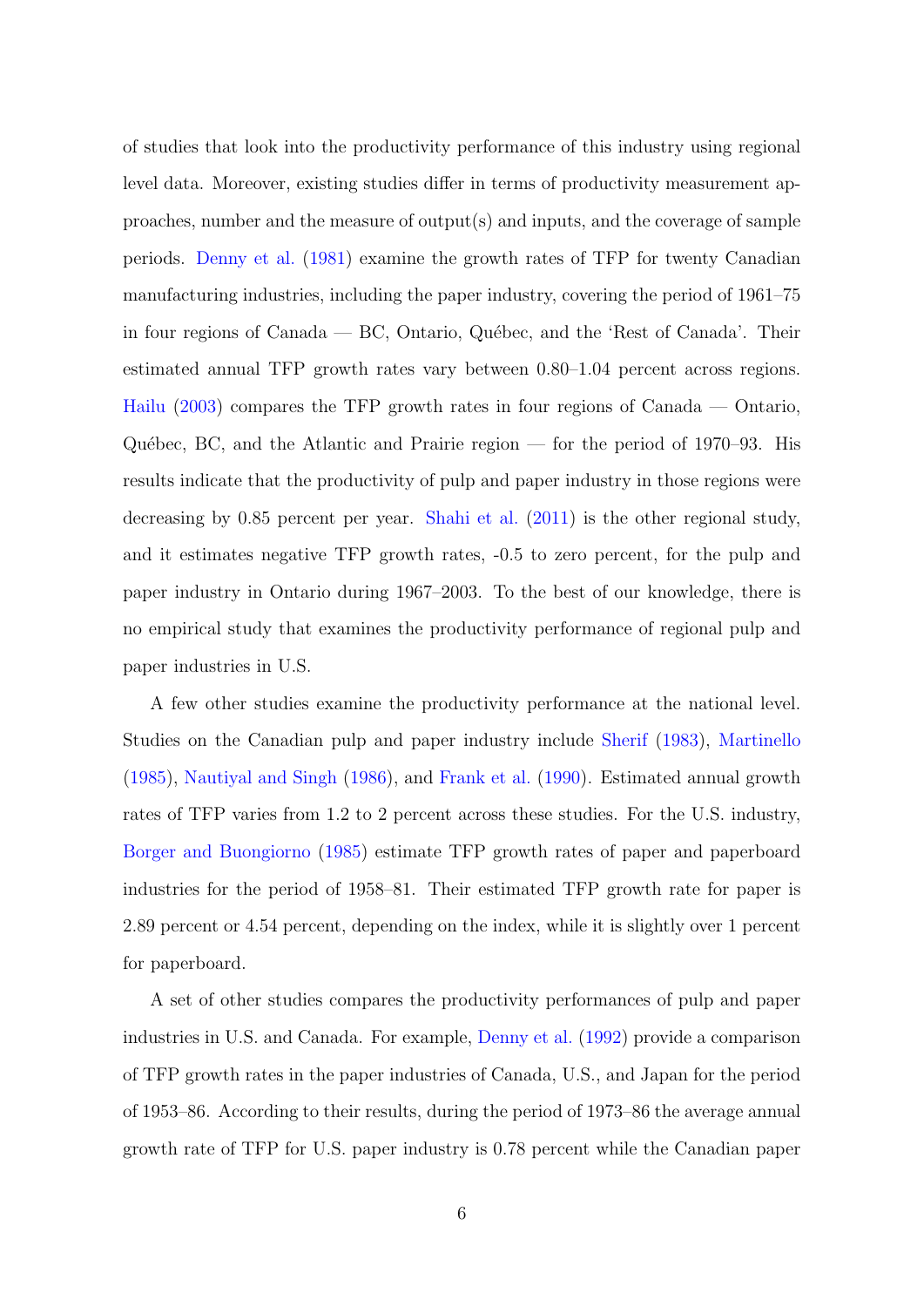industry has a negative growth rate,  $-0.01$  percent.<sup>9</sup> Hseu and Buongiorno (1994) estimate 0.5 percent annual TFP growth rate for this Canadian industry during 1959– 1987 while it is 0.7 percent for its U.S. counterpart. Moreover, Hseu and Shang (2005) examine the productivity of pulp and paper industry in OECD countries over 1991– 2000. According to their results the industry in Canada was enjoying an average annual growth rate of 2 percent while that in U.S. had almost no growth rate, 0.2 percent per year. Among the Nordic countries, the pulp and paper industry in Sweden had 1.5 percent growth per year while that in Finland was growing at 1.2 percent.

Results on relative TFP levels are more uniform than the results on TFP growth rates across studies. For example, Denny et al. (1992) also provide a relative Canada-U.S. TFP comparison for three sub-periods: 1964–66, 1974–76, and 1983–85. Paper and lumber are the only two industries in which Canadian manufacturers were more productive than their American counterpart in all the three sub-periods. Superior relative TFP level performance of Canadian pulp and paper industry is also confirmed by Keay (2000, 2003). Both studies find that the Canadian paper industry is more productive than its American counterpart.

All of the above mentioned studies use conventional TFP measures in the sense that they only use marketable outputs while calculating TFP. However, Hailu and Veeman (2000, 2001) introduce a productivity measure which accounts for the undesirable pollutant outputs and yields higher TFP estimates relative to the conventional measures. The TFP growth rates of Canadian pulp and paper industry in their studies for the period of 1959–94 varies from -0.15 percent to 2.1 percent depending on the estimation technique.

Based on the findings of existing literature it is clear that the estimates of TFP growth rates varies across studies. Findings on the direction of factor biases to technical change as well as the substitution possibilities among factors of production also vary

<sup>9</sup>This sub-period is chosen to facilitate a comparison of their estimates of TFP growth rates with the ones calculated in the present study. This is the most suitable sub-period in their sample periods for which we can compare our results with.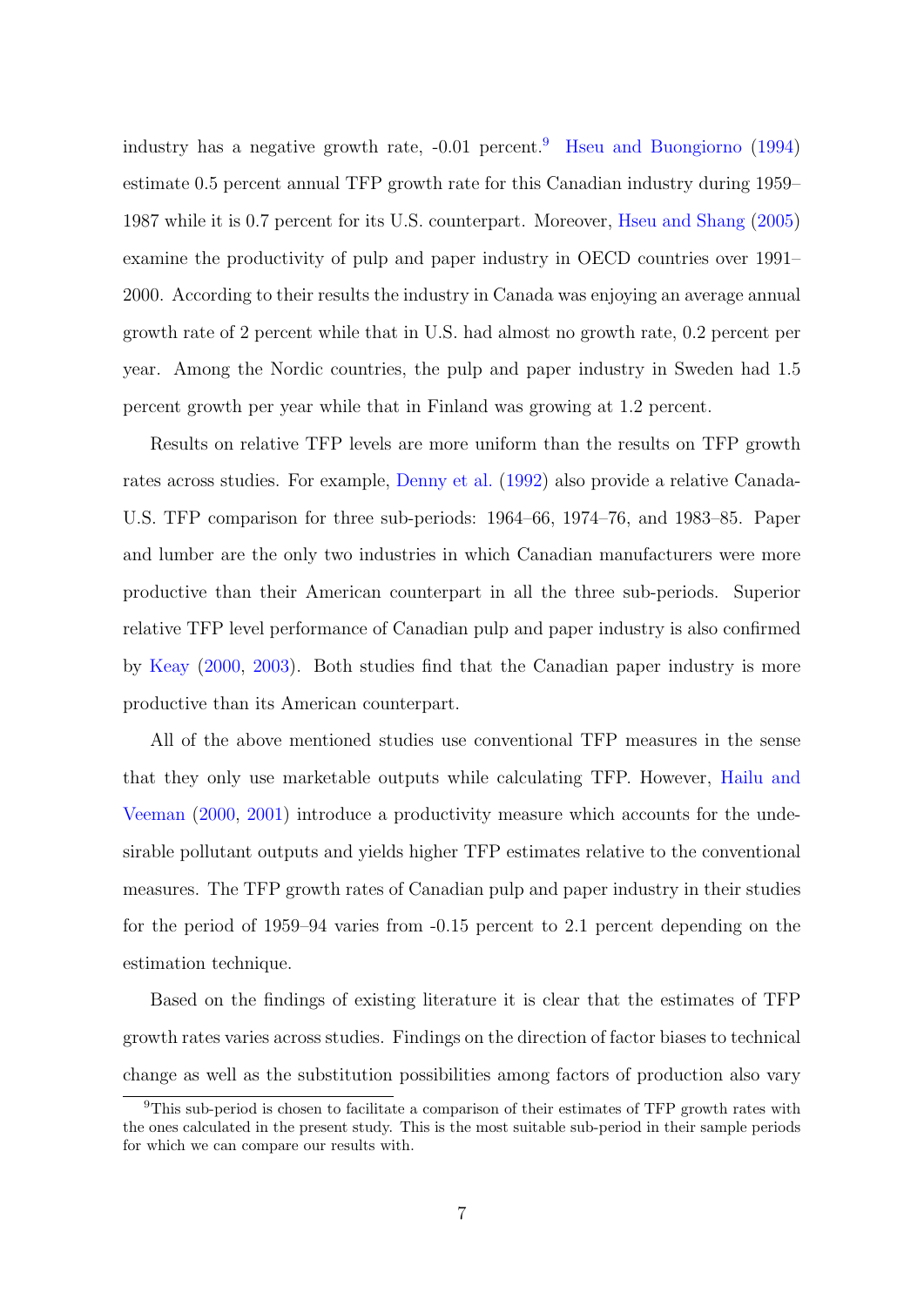across studies that rely on explicit functional forms. See, for example, Sherif (1983), Martinello (1985), Nautiyal and Singh (1986), Borger and Buongiorno (1985), and Shahi et al. (2011), among others. One obvious explanation of this variation in results could be the difference in the coverage of sample periods. However, the difference also holds when comparable study periods are used. Methodological difference may be another source of variation in TFP estimates across studies. In this study, we make use of two widely used approaches to productivity measurement – index number and econometric estimation of the translog cost function. In what follows, we briefly discuss the theoretical background of the measurement approaches before presenting our data and estimation results.

### 3 Theoretical Background

Two most frequently used approaches to productivity measurement are the index number technique and econometric estimation.<sup>10</sup> With the index number approach, rate of change in TFP indexes are calculated as a measure of productivity growth, and the most commonly used index is the Tornqvist-Theil index. Econometric estimation, on the other hand, can be done by using either a production function or a cost function. First, the production or the cost function is estimated econometrically and then it is differentiated with respect to time. Under constant returns to scale this gives the productivity growth rate. Moreover, if we assume that the function takes the translog functional form then, together under the assumptions of profit maximization for production function (or cost minimization for cost function) and of perfect competition in factor markets, both the Tornqvist index number and econometric estimation approaches would provide similar TFP growth rates. The correspondence between Tornqvist and the translog is well established by Diewert (1976) and Caves et

 $10$ See Feng and Serletis (2008) for a discussion on various approaches to productivity measurement, and Van Biesebroeck (2007) for a comparison of productivity estimates obtained from different measurement approaches.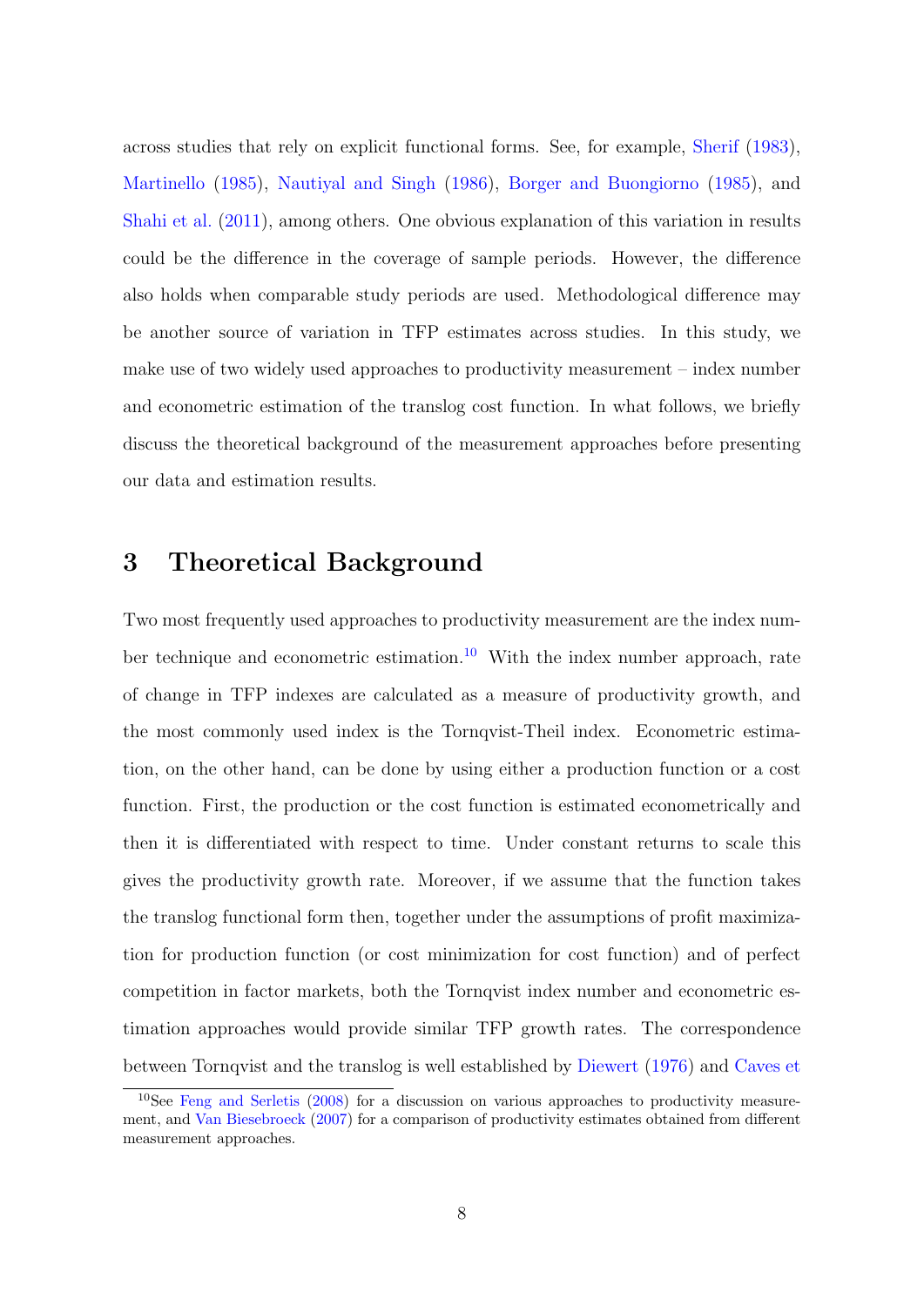al. (1982a).11 Although a set of studies uses other flexible functional forms, translog is the most frequently used flexible functional form in studies assessing production technology and technical change (Dissou and Ghazal, 2010).

In this study we calculate TFP growth rates by using both the index number and econometric estimation approaches. With the index number approach we extend the correspondence established by Caves et al. (1982b) between Tornqvist quantity index of productivity and translog production function to Tornqvist price index of productivity and translog cost function that allows for transitive and multilateral TFP comparisons. With the econometric estimation method we estimate a translog cost system of equations. Constant returns to scale is assumed in both approaches.

### 3.1 Index Number Approach

We assume that the industry is operating under perfect competition in both product and factor markets, and that the production technology is characterized by constant returns to scale. Under these conditions, we have the equality between output price and unit cost,

$$
p_{yt}^k = c^k(\mathbf{p}_t^k)
$$
 (1)

where  $p_{yt}^k$  is the price of output in region  $k$   $(k = 1, ..., K)$  at time t,  $c^k(\mathbf{p}_t^k)$  is the well behaved unit cost function in region k at time t, and  $\mathbf{p}_t^k$  is the vector of input prices,  $p_{it}^k$ , for inputs  $i$   $(i = 1, ..., n)$  in region k at time t.

We assume that the unit cost function in  $(1)$  has the translog functional form as

 $11$ Diewert (1976) describes the relationship between the estimation of production technology and the measurement of productivity index in terms of exact and superlative index numbers. An index number is exact for a particular functional form if the index of outputs between any two periods is identically equal to the ratios of output obtained from the functional form. He classifies an index number as superlative if it is exact for a second order aggregator function. As shown by Caves et al. (1982a), if technology can be represented by the translog transformation function then under the assumption of constant returns to scale and profit maximization the index number technique of calculating productivity must be exact for the translog. Tornqvist indexes are superlative for the linear homogenous translog aggregator function.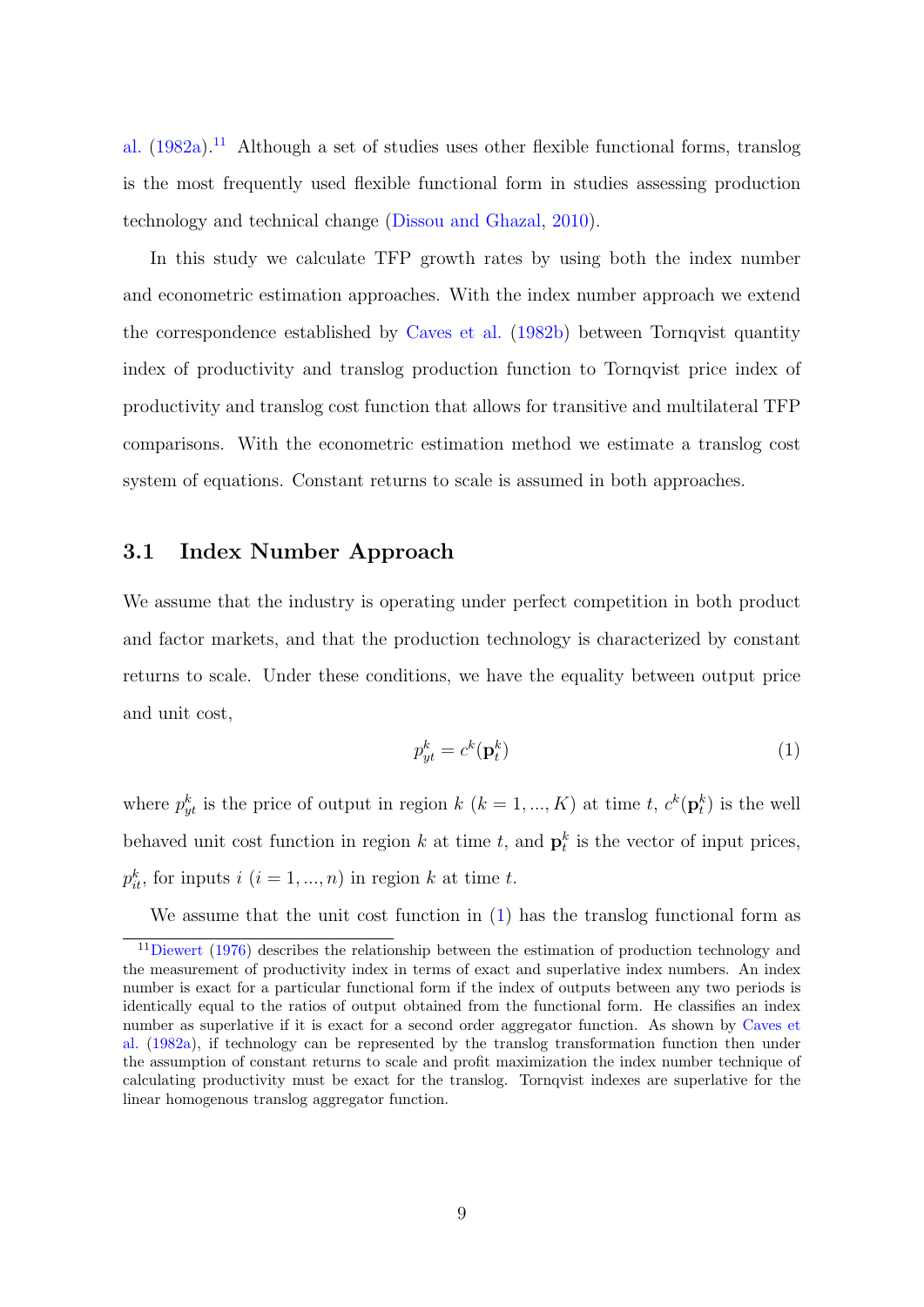follows,

$$
\ln c^{k}(\mathbf{p}_{t}^{k}) = \alpha_{0}^{k} + \sum_{i} \alpha_{i}^{k} \ln p_{it}^{k} + \frac{1}{2} \sum_{i} \sum_{j} \alpha_{ij} \ln p_{it}^{k} \ln p_{jt}^{k}
$$
(2)

where  $\alpha_{ij} = \alpha_{ji}$ , for  $i \neq j$ . The translog cost function in (2) is assumed to satisfy the properties of a well behaved cost function, in particular, it is nonnegative and non-decreasing, linear homogeneous, and concave in  $p_{it}^k$ . Linear homogeneity in prices implies that,

$$
\sum_{i} \alpha_i^k = 1, \text{ and } \sum_{j} \alpha_{ij} = 0, \quad \text{for } i = 1, ..., n. \tag{3}
$$

The translog functional form in equation (2) allows for some specific regional characteristics in the linear terms, and hence allows for non-neutral technological change.

Following the same development as Caves et al. (1982b), under constant returns to scale and profit maximization with perfectly competitive markets, the relationship that they established between Tornqvist output and input quantity index and the translog transformation function can be extended to the relationship between Tornqvist output and input price index and the translog cost function. This leads to the following TFP formula:

$$
\ln \lambda_t^k = \frac{1}{2} \sum_i \left( S_{it}^k + \overline{S_i} \right) \left( \ln p_{it}^k - \overline{\ln p_i} \right) - \left( \ln p_{yt}^k - \overline{\ln p_y} \right) \tag{4}
$$

where  $\lambda_t^k$  represents the productivity level of region k at time t,  $S_{it}^k$  is the cost share of factor *i* in region *k* at time *t*,  $\overline{\ln p_y}$  is the average of  $\ln p_{yt}^k$  over regions and time,  $\overline{S_i}$  is the average of  $S_{it}^k$  over regions and time, and  $\overline{\ln p_i}$  is the average of  $\ln p_{it}^k$  over regions and time.

Equation (4) provides a transitive multilateral TFP index which enables us to compare the TFP of region  $k$  at time  $t$  relative to the overall average over all regions and time periods in the sample. It is independent of the choice of a particular region or time period as a basis for comparison. However, it is dependent on the available sample.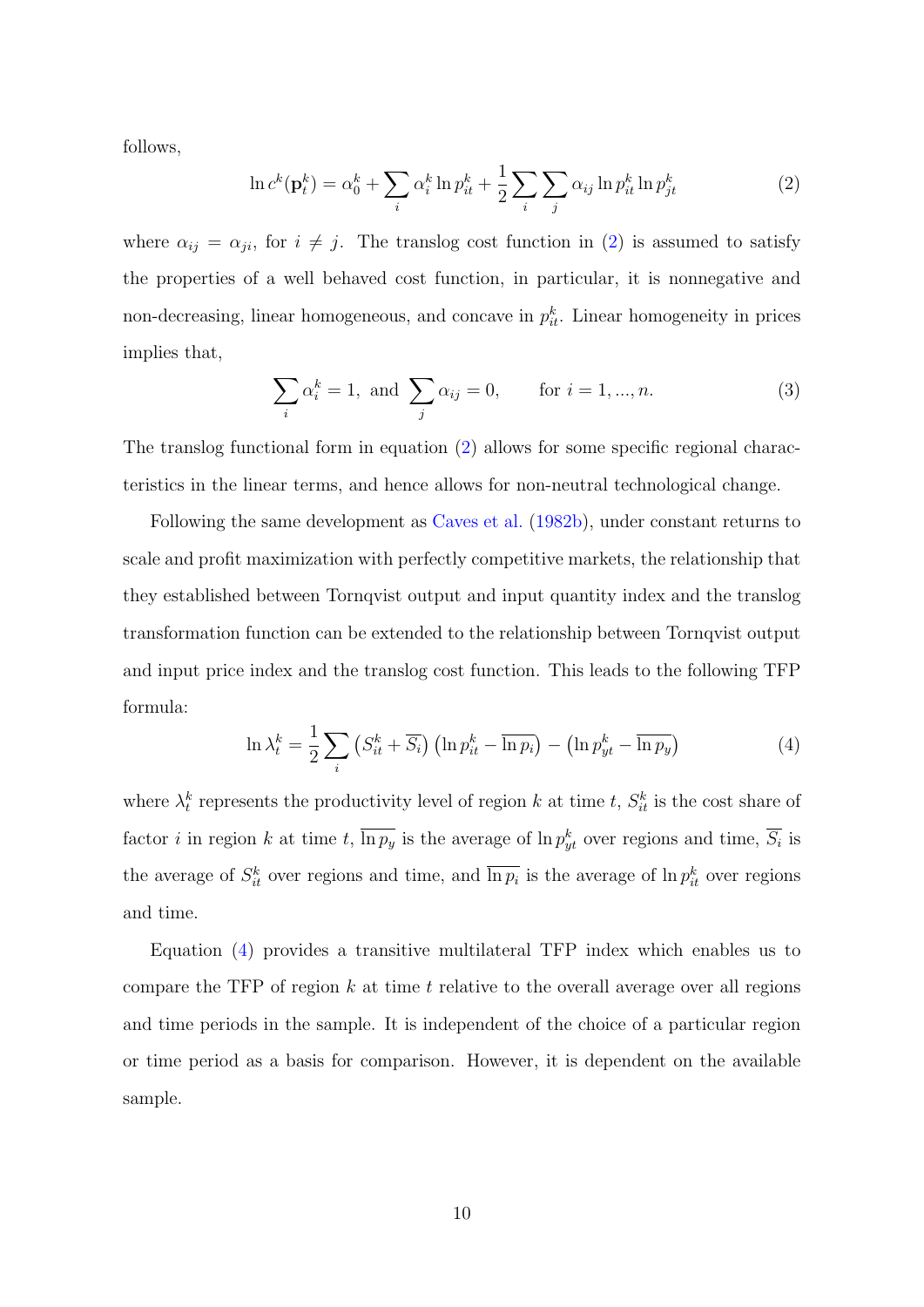### 3.2 Econometric Technique

For econometric estimation, we assume that the unit cost function in (2) takes the translog functional form (Christensen et al., 1971, 1973) as follows,

$$
\ln c(\mathbf{p}) = \alpha_0 + \sum_i \alpha_i \ln p_i + \frac{1}{2} \sum_i \sum_j \alpha_{ij} \ln p_i \ln p_j + \sum_i \alpha_{it} t \ln p_i + \alpha_t t + \frac{1}{2} \alpha_{tt} t^2
$$
 (5)

where  $i, j = 1, ..., n$ <sup>12</sup> Technical change is assumed to be non-neutral and is modelled through time trend,  $t^{13}$  Corresponding input cost share equations can be obtained by using Shephard's Lemma after logarithmic differentiation of the unit cost function (5) with respect to input prices,

$$
S_i = \alpha_i + \alpha_{ii} \ln p_i + \sum_{j \neq i} \alpha_{ij} \ln p_j + \alpha_{it} t. \tag{6}
$$

Homogeneity and symmetry restrictions imply the following constraints

$$
\sum_{i=1}^{n} \alpha_i = 1, \quad \sum_{i=1}^{n} \alpha_{ij} = \sum_{j=1}^{n} \alpha_{ij} = \sum_{i=1}^{n} \alpha_{it} = 0. \tag{7}
$$

Necessary and sufficient condition for concavity is that the Hessian matrix of the cost function (5) be negative semidefinite, which according to Diewert and Wales (1987) implies that

$$
\mathbf{H} = \mathbf{A} - \mathbf{S}^n + \mathbf{S}\mathbf{S}' \tag{8}
$$

be negative semidefinite, where  $\mathbf{A} = [\alpha_{ij}]$  is the  $n \times n$  symmetric matrix of  $\alpha_{ij}$ ,  $\mathbf{S} =$  $[S_1, ..., S_n]'$  is the vector of input shares, and  $S^n$  is the  $n \times n$  diagonal matrix of the shares.

<sup>&</sup>lt;sup>12</sup>For notational simplicity we suppress the region superscript and time subscript.

<sup>&</sup>lt;sup>13</sup>Assumptions of neutral and no technical change can be tested directly. If  $\alpha_{it} = 0$  for all i, then technical change is neutral, and if  $\alpha_t = \alpha_{tt} = \alpha_{it} = 0$  for all *i*, then there is no technological progress.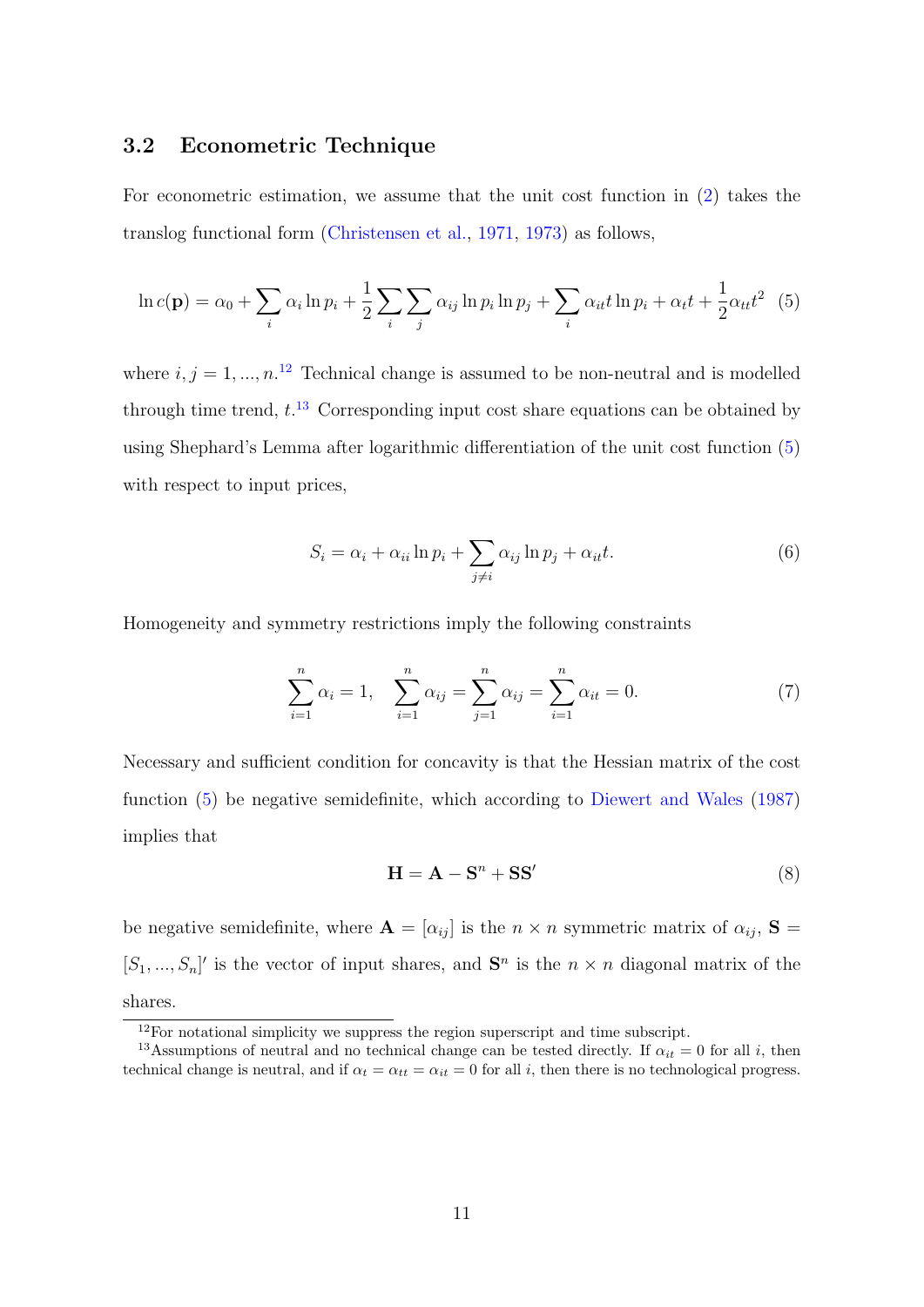TFP is estimated as,

$$
TFP = -\frac{\partial \ln c(\mathbf{p}_t)}{\partial t} = -\left(\alpha_t + \alpha_{tt}t + \sum_{i=1}^n \alpha_{it} \ln p_i\right). \tag{9}
$$

A reduction in unit cost due to technological progress will translate into a positive TFP growth. As technical change is modelled through time trend,  $\alpha_t$  captures the rate of pure technical change while the second part on the right hand side measures its acceleration rate. Together the first two parts on the right hand side, gives us the rate of unit cost reduction due to autonomous or unbiased technical change. The last part measures the contribution to TFP growth due to the biased effect of technical change on factor cost shares. The coefficients  $\alpha_{it}$  represent the rates of input bias due to technical change. With regards to the direction of bias, a positive (negative)  $\alpha_{it}$ would indicate a technical change that is factor  $i$  using (saving).

Furthermore, we use the estimated parameters and fitted values of factor shares to calculate the price elasticities of factor demand. Own- and cross-price elasticities are calculated as follows,

$$
\eta_{ij} = \frac{\widehat{\alpha}_{ij} + \widehat{S}_i \widehat{S}_j}{\widehat{S}_i}, \qquad \text{for } i \neq j,
$$
\n(10)

$$
\eta_{ii} = \frac{\widehat{\alpha}_{ii} + \widehat{S}_i^2 - \widehat{S}_i}{\widehat{S}_i}, \qquad i, j = 1, ..., n,
$$
\n(11)

where all other factor prices are fixed.

It is to be noted that the elasticity estimates are not the estimated parameters of the system. Rather, they are nonlinear functions of the estimated parameters and fitted shares, and as a result, the statistical properties of those elasticity estimates are often not known. The traditional method of dealing with this problem involves the use of classical statistical procedure after linear approximation.<sup>14</sup> However, Krinsky and Robb (1986) criticize the use of traditional approach to derive the empirical dis-

<sup>14</sup>For a list of earlier studies using this procedure, see Krinsky and Robb (1986).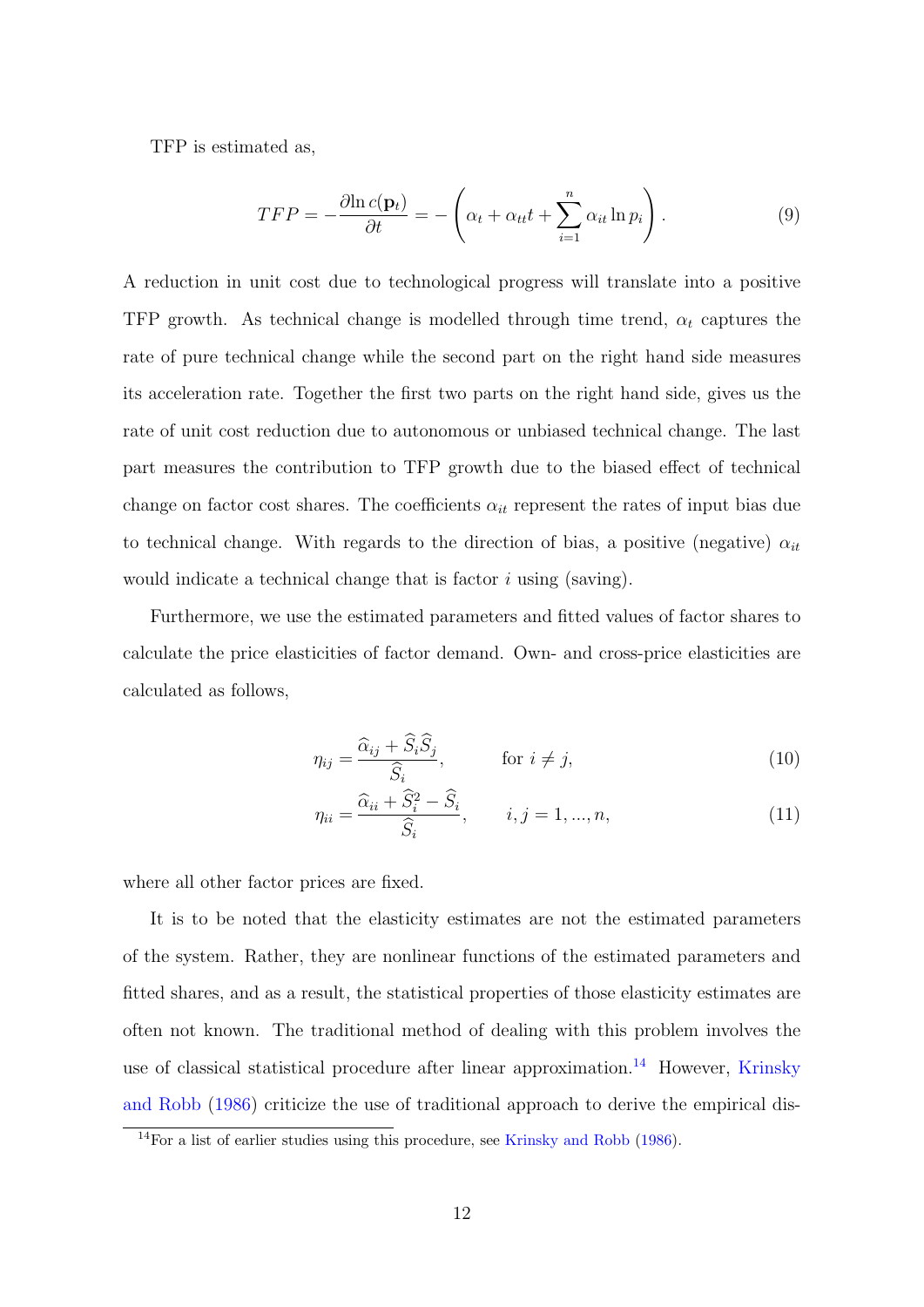tribution of the elasticity estimates, and instead, they suggest the use of simulation technique for deriving statistical properties. They show that the traditional approach is a poor substitute for their proposed simulation technique. One alternative technique, suggested by Efron (1979, 1982), is the use of bootstrap procedure to estimate the empirical distribution of the parameters. Krinsky and Robb (1991) compare the three approaches using two different data sets and show that the results obtained using bootstrap and their specific simulation are similar. They suggest the use of simulation technique on the ground of ease of application.

In this study we compute 95% confidence interval for the elasticity estimators using the method suggested by Krinsky and Robb (1986). This procedure involves generating samples of estimated parameters of the model by taking random drawings from a multivariate normal distribution with the means and variance-covariance matrix of the estimated parameters. The central assumption here is that the estimates of parameters of the model follow their multivariate normal distribution as a limiting case. Then using the generated sample of parameter estimates, elasticity is calculated for each drawing and these simulated elasticity estimates are used to derive the statistical properties. To build the confidence interval, we take 10000 random draws.

### 4 Data

The dataset used in this study includes data for the pulp and paper industry in four countries — Canada, the United States, Finland, and Sweden — and covers the period from 1971 to 2005.<sup>15</sup> Canadian data are collected at the provincial level, for four provinces, namely, Alberta, British Columbia, Ontario, and Québec, whereas for U.S. data are collected for four states, Georgia, Illinois, Maine and Washington. The U.S.

<sup>&</sup>lt;sup>15</sup>The sample ends in 2005 due to data availability and also due to the major structural change that accelerated at that time. According to the information provided by the Forest Products Association of Canada (FPAC), 159 pulp and paper mills operated in Canada in 2005. The number fell to 85 in 2013. The downward spiral over such a short period hit particularly newsprint which has been staple in Canada.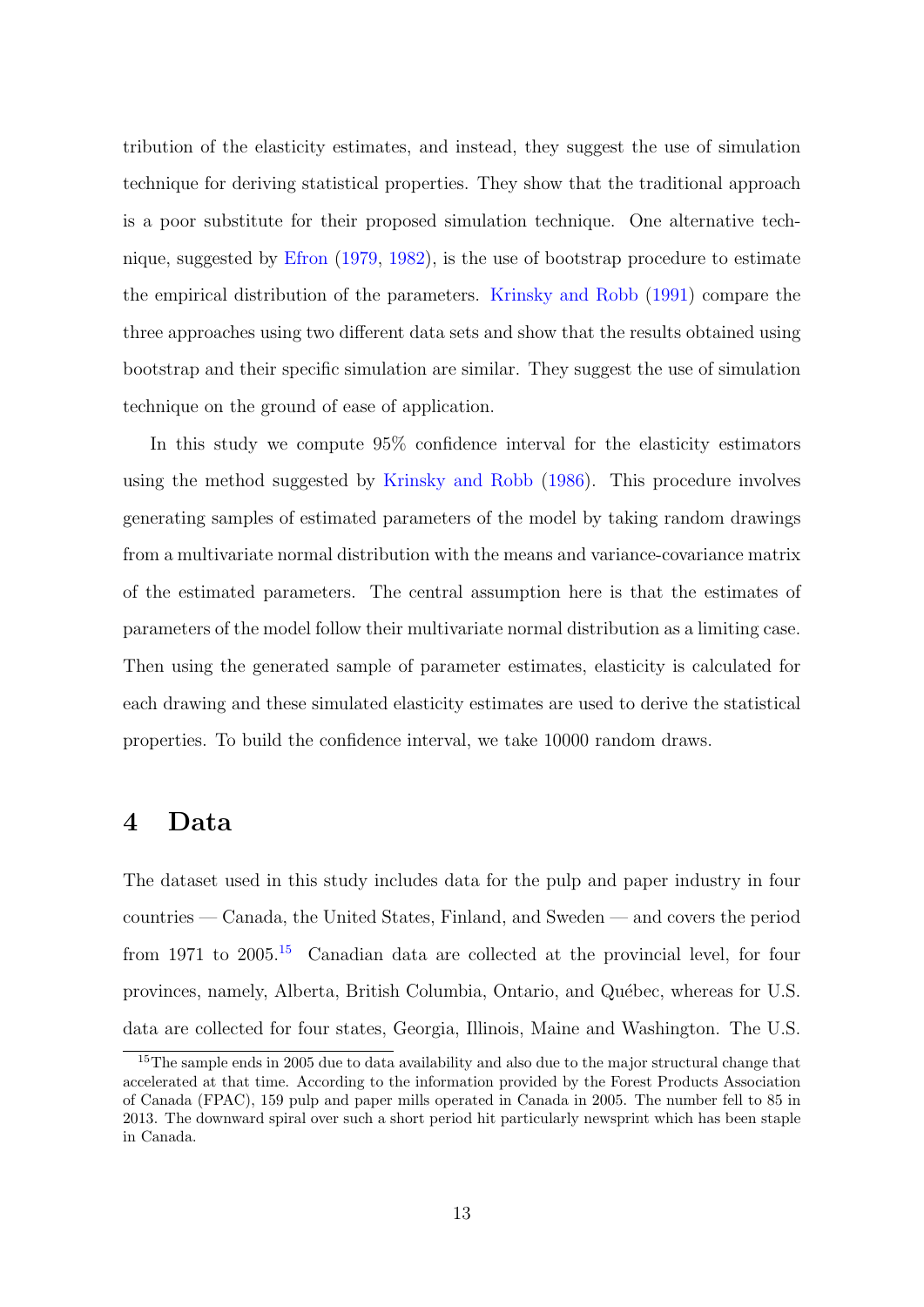states are representative of the four major producing areas – south, north-central, east, and west. National level data are used for Finland and Sweden. The data set contains annual information on prices and values of total output and also on the prices and quantities of five inputs used in the analysis of this study — capital  $(K)$ , labour  $(L)$ , materials  $(M)$ , electricity  $(E)$ , and other energy  $(F)$ . Other energies are mainly fossil fuels (coal, natural gas, and refined petroleum products). Data come from official government publications of respective countries and the annual survey of manufacturers is the major source of data for each country. Detailed description of sources of data and the construction of the sample used in this study are presented in Appendix A.

Table 1 presents data on output and inputs of the ten regions in our sample. It can be seen that Sweden had the largest output in 1971 while Alberta had the smallest. Finland had the largest output in 2005. Average annual growth rates of output over the sample period vary to a large extent, ranging from high such as 4.84 percent in Alberta and 3.77 percent in Finland to low such as -0.46 percent in Illinois. Finland and Sweden were parts of the fast growing regions followed by Canadian provinces while U.S. states were trailing.

Given our focus on TFP, here are the observations that can be formulated with respect to factor use over the sample period: First, capital stock grew in all regions except in BC. Second, the use of labour input declined in all regions except in Alberta. Third, materials use increased in all regions except in Illinois and Maine.<sup>16</sup> Moreover, the use of electricity went up everywhere except in Washington. Finally, the use of other energy, mostly fossil fuels, decreased in five regions while it increased in the other five regions.

Table 2 shows information on input prices, their real changes over the sample period, and average input cost shares. Real return to capital decreased in six regions

<sup>16</sup>Total output in Illinois declined during the sample period while it stayed more or less constant in Maine.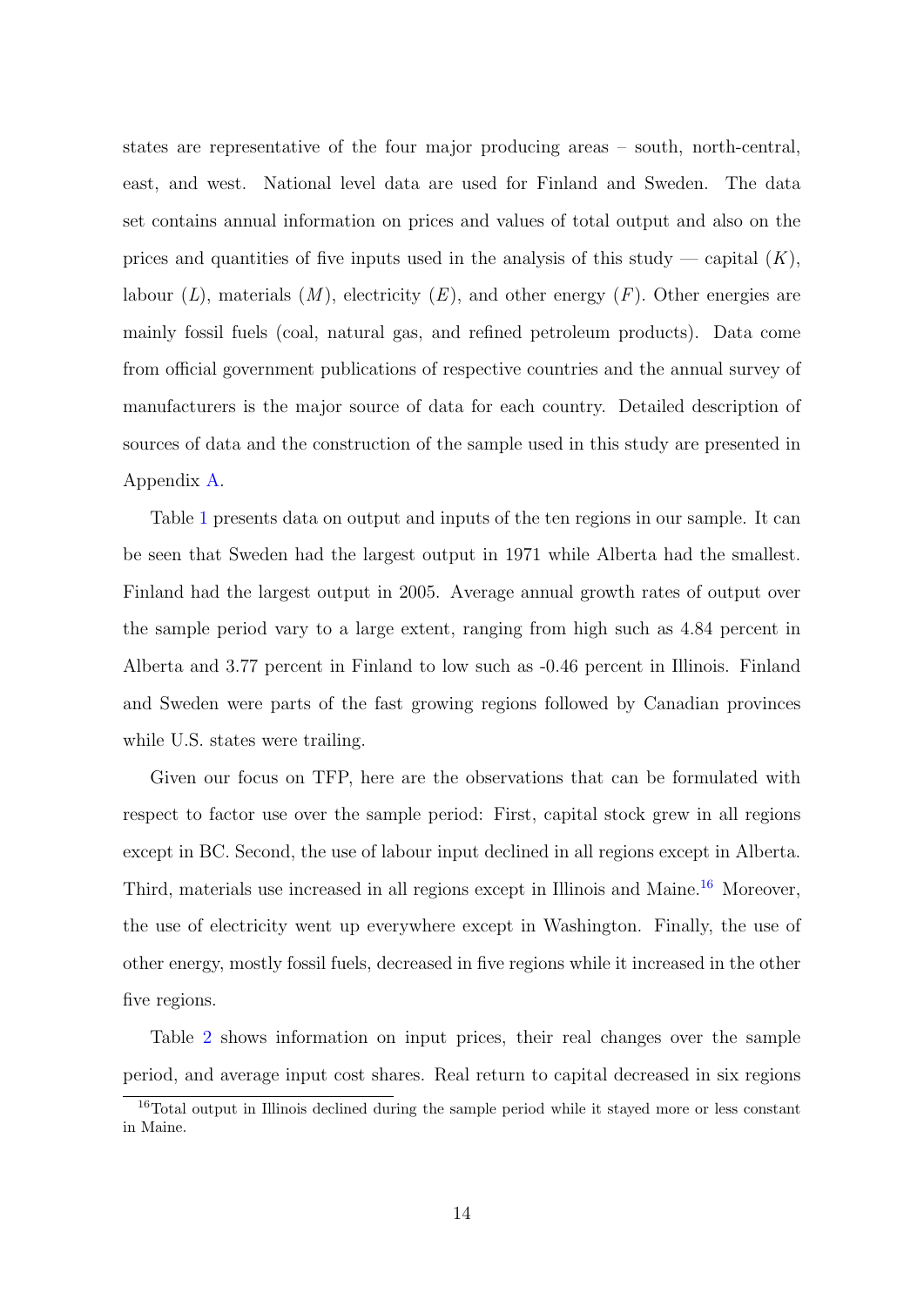while it increased in the other four regions.<sup>17</sup> Real wage, in general, increased in all regions. The evolution of electricity prices is quite diverse across regions, even within the same country. Prices of other energies increased in all regions. This is expected, particularly after the oil crisis of the seventies. Average input cost shares fall within the same range across the regions. Material inputs, on average, have the largest share (almost 54 percent) in total cost of production. Capital and labour bring similar contributions while electricity and other energy shares are quite small.

### 5 Results

#### 5.1 Index Number Technique

Multilateral productivity index generated by the application of formula (4) is reported in Table 3. Annual TFP levels and the average annual growth rates of TFP for all regions during the sample period are reported in the table. As mentioned earlier, the distinctive feature of the index is multilateral transitivity, that is the productivity figures are comparable across both time and regions, and as a result they are free of the choice of a particular year or a region as a basis of comparison.

The TFP index in Table 3 reveals some interesting insights of productivity patterns among the sample regions. The U.S. states, Georgia and Maine, appear to be consistently more productive than any other regions throughout the whole time period. They are the leaders in terms of TFP levels. However, the growth performance is at the advantage of the Canadian provinces over the U.S. states. On average, the Canadian provinces were enjoying 0.42 percent TFP growth rate while the U.S. states had 0.28 percent. However, this superior growth performance is not large enough to make one of the provinces to become a leader. There is not a single year when the best performance is associated with one Canadian province. The pulp and paper industry

<sup>&</sup>lt;sup>17</sup>Returns to capital is the residual obtained by netting out the labour cost from value added. It includes return to equity, bond, capital depreciation, and business taxes.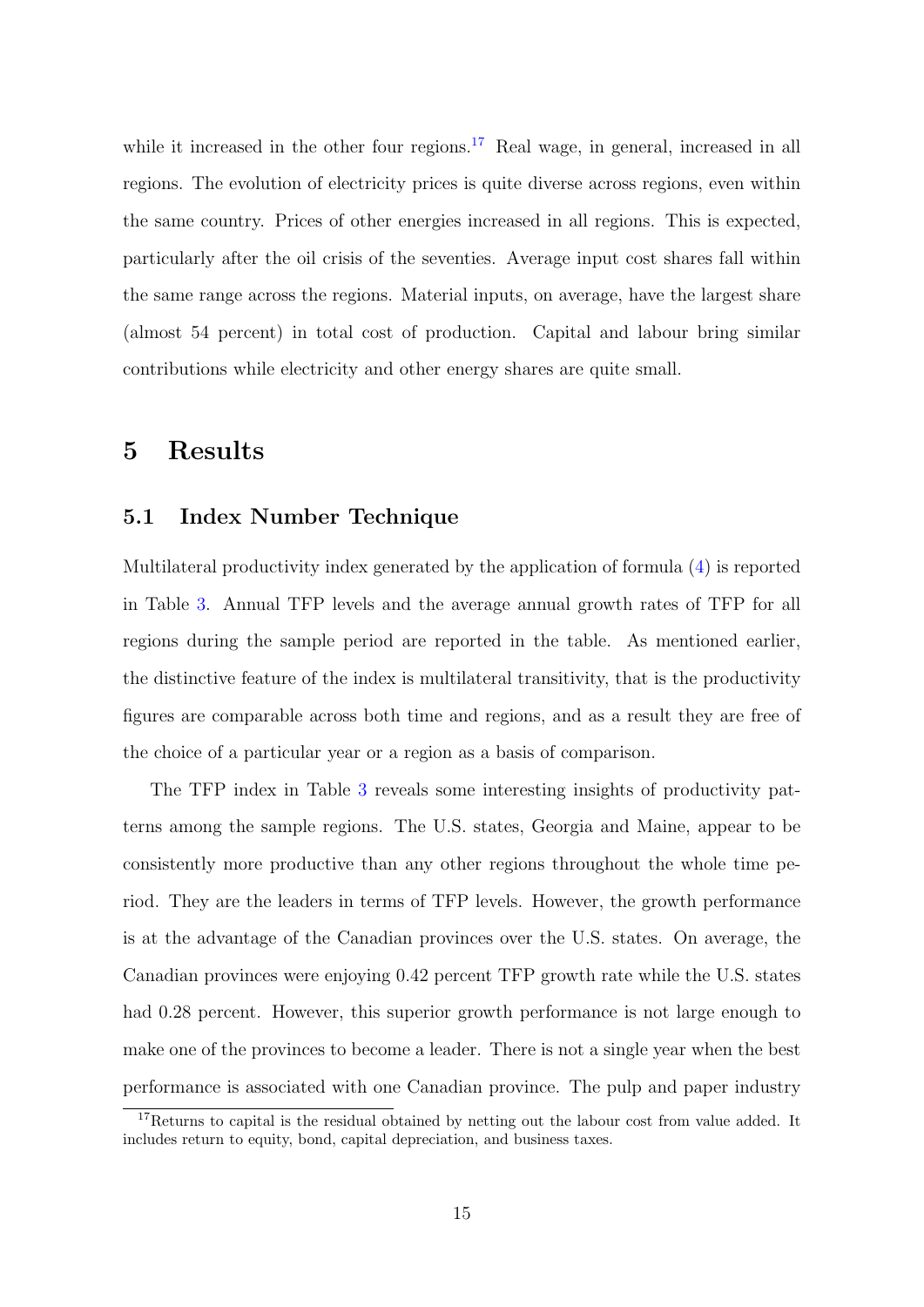in Canada has been catching up but was still trailing in 2005. Our findings do not support the results provided by Keay (2000, 2003). He finds that the Canadian pulp and paper industry was more productive than their U.S. counterpart during the period of 1971–90.

For regional pulp and paper industries, the only available Canadian studies which we can compare our results with are Denny et al. (1981), Hailu (2003), and Shahi et al. (2011). Our TFP growth rate figures are considerably different than those reported in Denny et al. (1981) when we consider overlapping time periods, 1971–75. Our results also do not support the findings of Hailu (2003) and Shahi et al. (2011). To our knowledge, there is no state level TFP estimate available for the U.S. pulp and paper industry to compare our results with. In comparing our results with those of other studies done for the national pulp and paper industry, the following studies deserve some attention. Hailu and Veeman (2000) report 0.41 percent annual average growth rate of productivity in the Canadian pulp and paper industry. We find similar result, 0.42 percent, for this Canadian industry if we take the mean TFP growth rate of the Canadian provinces in our sample. However, our results are different from those reported in Denny et al. (1992) even if we consider the common time period, 1973–86.

Overall the TFP growth scenario in the pulp and paper industry during the period of 1971–2005 is marked by the dramatic improvement in Nordic nations as well as the dismal performance of the U.S. state, Illinois. Finland has the highest average annual growth rate, 1.18 percent, while productivity was growing by 0.76 percent per year in Sweden.

Although not reported for brevity, we also calculate TFP using the translog multilateral index, proposed by Caves et al. (1982b), that uses the relationship between Tornqvist quantity indexes of output and inputs and the translog transformation function.<sup>18</sup> One important distinction between the two techniques is the use of physical

<sup>&</sup>lt;sup>18</sup>TFP is measured as:  $\ln \mu_t^k = (\ln y_t^k - \overline{\ln y}) - \frac{1}{2} \sum_i (S_{it}^k + \overline{S_i}) (\ln x_{it}^k - \overline{\ln x_i})$ , where  $\mu_t^k$  represents the productivity level of region k at time t,  $y_t^k$  is the output of region k at time t,  $S_{it}^k$  is the cost share of factor *i* in region *k* at time *t*,  $x_{it}^k$  is the input *i* in region *k* at time *t*,  $\overline{\ln y}$  is the average of  $\ln y_t^k$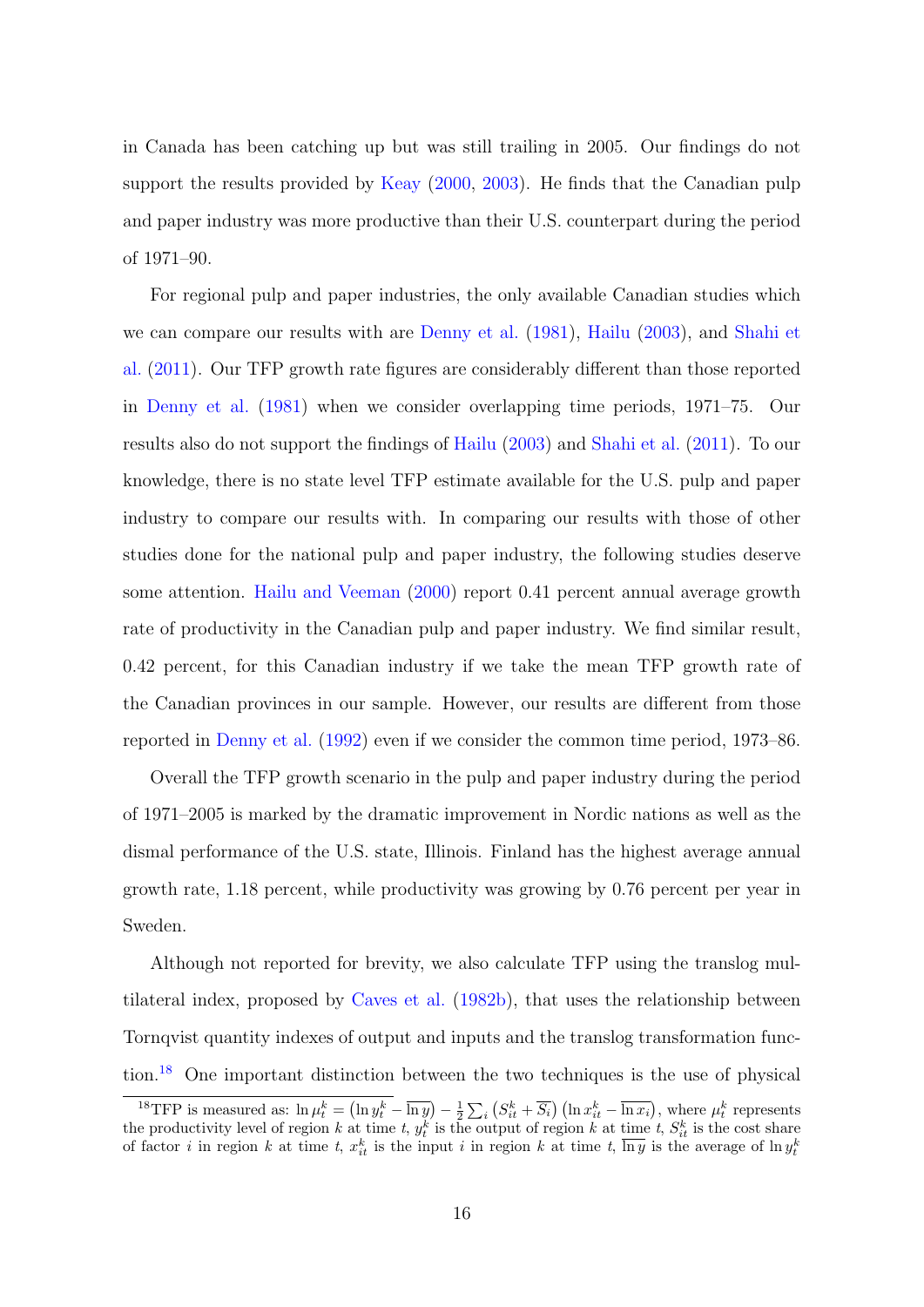output and input data in the transformation function technique whereas the cost function technique that we employ uses the prices of output and inputs. As the price indexes of output are not available at the level of disaggregation used in this study, we use the national price indexes of output for all provinces and states of Canada and U.S., respectively. One might expect a bias in the productivity estimates generated using the cost function technique as there is no variation in the price indexes of output among the Canadian provinces as well as among the U.S. states. However, similar results obtained from the transformation and cost function techniques assure the existence of single product markets in the pulp and paper industry in Canada and in the U.S. Simple correlation coefficient between the two series is almost one for all regions.

#### 5.2 Translog Cost Function

After imposing the restrictions in (7) on the cost function (5), we estimate the translog systems of equations – the unit cost function  $(5)$  jointly with the input cost share equations (6). Error disturbances are added to the equations in the system and are assumed to have a multivariate normal distribution with zero mean and constant covariance,  $\Omega$ , over time. We delete the material share equation from the system of equations to be estimated in order to avoid the problem of singularity.

We use the iterative Zellner's technique for Seemingly Unrelated Regression (SUR) to estimate the translog system of equations for each region separately. To check for whether the estimated cost function satisfies the concavity property, we compute the eigenvalues of the estimated Hessian matrix (8) at each data point in the sample as well as at the mean of the data. Coverage of concavity by the estimated cost function for each region is reported in Table 4. It can be seen that without restriction concavity coverage is very low. To overcome the problem of little or no concavity coverage by the estimated cost function we impose local concavity on the cost function by using

over regions and time,  $\overline{S_i}$  is the average of  $S_{it}^k$  over regions and time, and  $\overline{\ln x_i}$  is the average of  $\ln x_{it}^k$ over regions and time.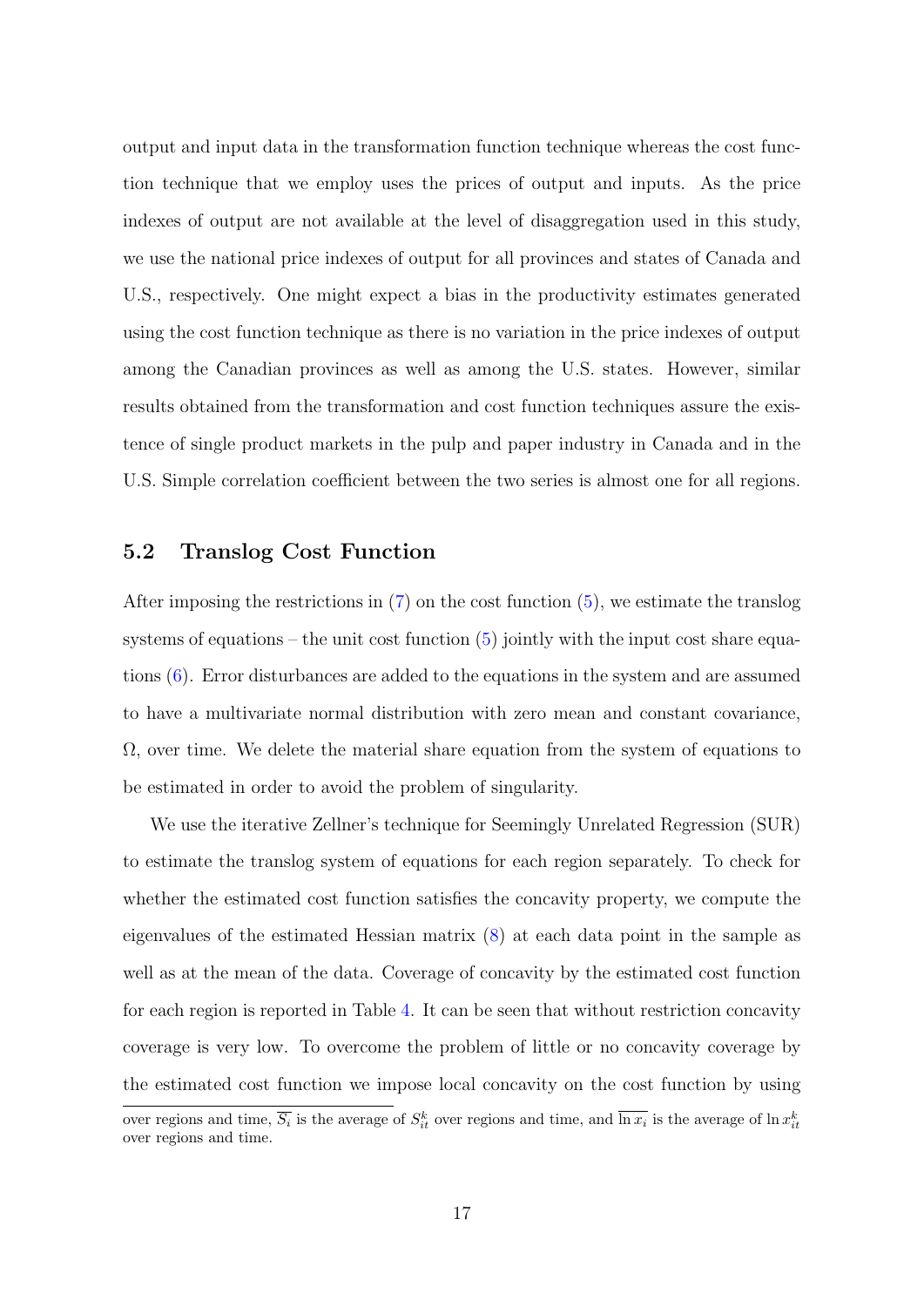the procedure suggested by Ryan and Wales (2000). The procedure is described in detail in Appendix B. We use the nonlinear iterative SUR technique to estimate the system of equations since imposition of local concavity makes the system nonlinear in parameters. Although not perfect, this yields a large improvement in the coverage of concavity. We report the estimation results that yield the best coverage in terms of concavity.

Tables 6 and 7 report the estimated coefficients of nonlinear system of equations (restricted for local concavity) for all regions. Almost all parameter estimates are statistically significant at 1% level of significance. Estimates of  $\alpha_i$  represent the mean factor shares at time zero when input prices are normalized to one. Estimated mean factor shares are positive for all inputs in all regions. Moreover, the fitted cost shares are positive at all data points implying that the input demand functions are all strictly positive. Actual and fitted shares correspond very closely. The  $\alpha_{ij}$  parameters that are often termed as share elasticities capture how the demand for inputs response to the changes in input prices. They are used in calculating the elasticity estimates.

We perform two tests related to technical change – first, we test for the presence of technical change, and second, we test whether the technical change is neutral. Results from the likelihood ratio tests are presented in Table 5. Possibilities of the absence of technical change and the presence of neutral technical change are rejected at 1% level for all regions in the sample. We also test whether the Canadian provinces (U.S. states) share the same cost function. Possibility of pooling data for Canadian provinces and for U.S. states is rejected at 1% level in both cases.

Own and cross price elasticities of factor demand along with their confidence intervals are reported in Tables 8 through 10. Elasticities are calculated at the mean of the data.<sup>19</sup> All estimated own price elasticities of demand have the correct sign which is also confirmed by the reported confidence intervals. We find the factor demands

<sup>&</sup>lt;sup>19</sup>Although not reported, we also compute the price elasticites of factor demand when concavity is not imposed. All elasticity estimates, when concavity is not imposed, are very close to the ones reported in Tables 8.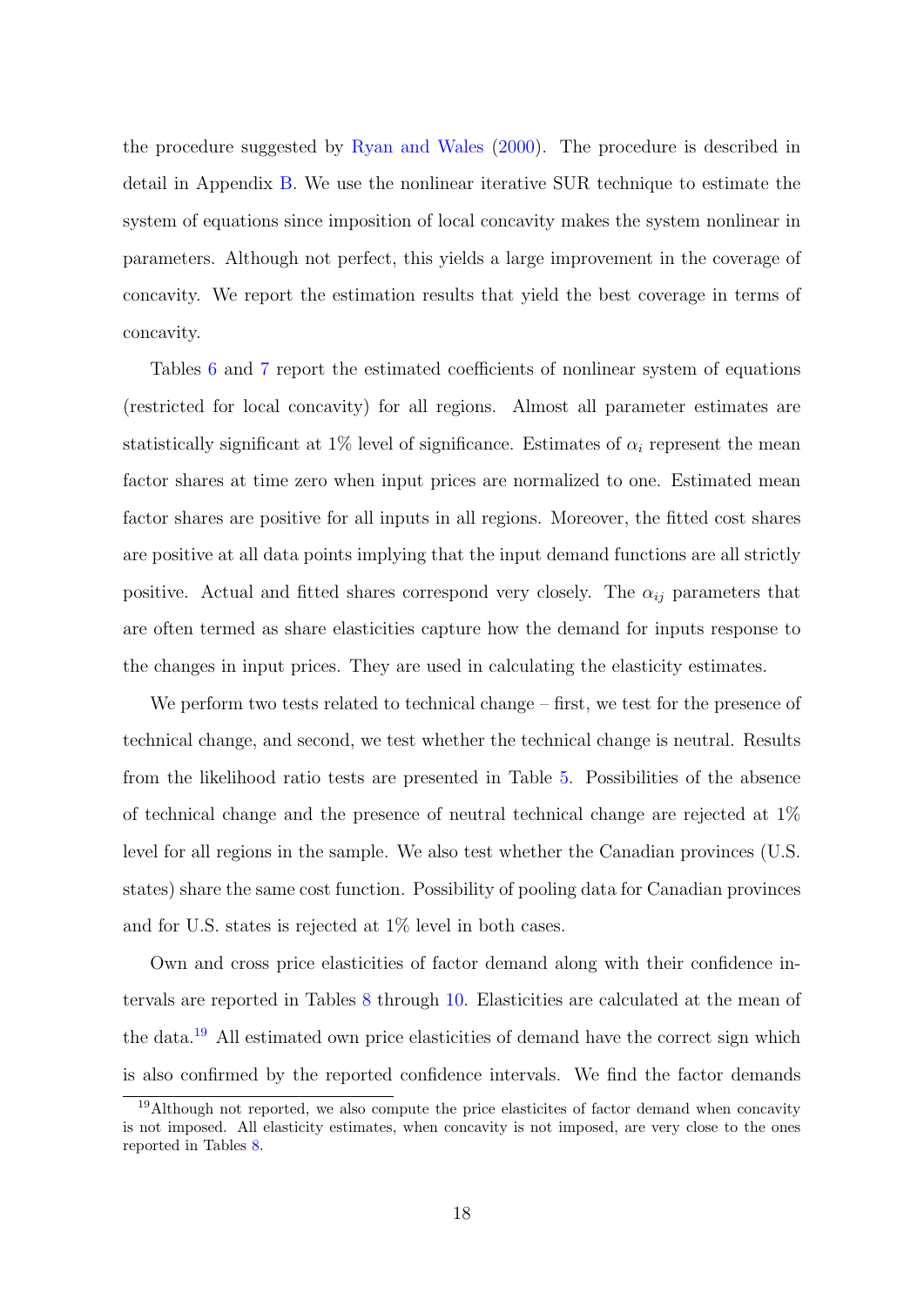inelastic in all regions as the estimated own price elasticities are below one in absolute terms. This indicates a vulnerability of the industry to any policy change that would impact the factor prices. We find the demand for electricity as much more responsive to price changes than the demand for any other factors in all Canadian provinces with the exception of Québec where labour appears to be the most elastic factor. This is not surprising as historically Québec enjoys one of lowest electricity prices in North America and as a result the pulp and paper industry in Québec has not developed its ability to cope with the rise in electricity price. However, capital is the most elastic factor in U.S. states.

Estimated cross price elasticities of demand suggest that capital and labour are complements in most regions. However, the absolute values are very low and the confidence intervals span positive and negative values. Moreover, we do not find any clear substitution possibility between electricity and other energy. Elasticity estimates of substitution possibility between materials and other inputs are of critical importance for this industry as materials account for more than fifty percent of the total production cost. Our elasticity estimates indicate substantial substitution possibilities between materials and other inputs. In particular, capital and materials are very strong substitutes in the U.S. They are also quite substitutable in Canada, Finland, and Sweden.

Table 11 presents the input biases of technical change which represent the impacts of changes in technology on factor shares over time. They provide us with the information about how the input demand is reacting due to technical change holding the prices of all inputs constant. We find technical change is universally labour saving and in most regions it is other energy saving. However, it is capital, electricity, and materials using in most regions.

Table 12 reports the average annual productivity growth rates obtained by using the estimated translog parameters in (9). The average TFP growth rates are not identical to the rates presented in Table 3, however, they generally provide more or less the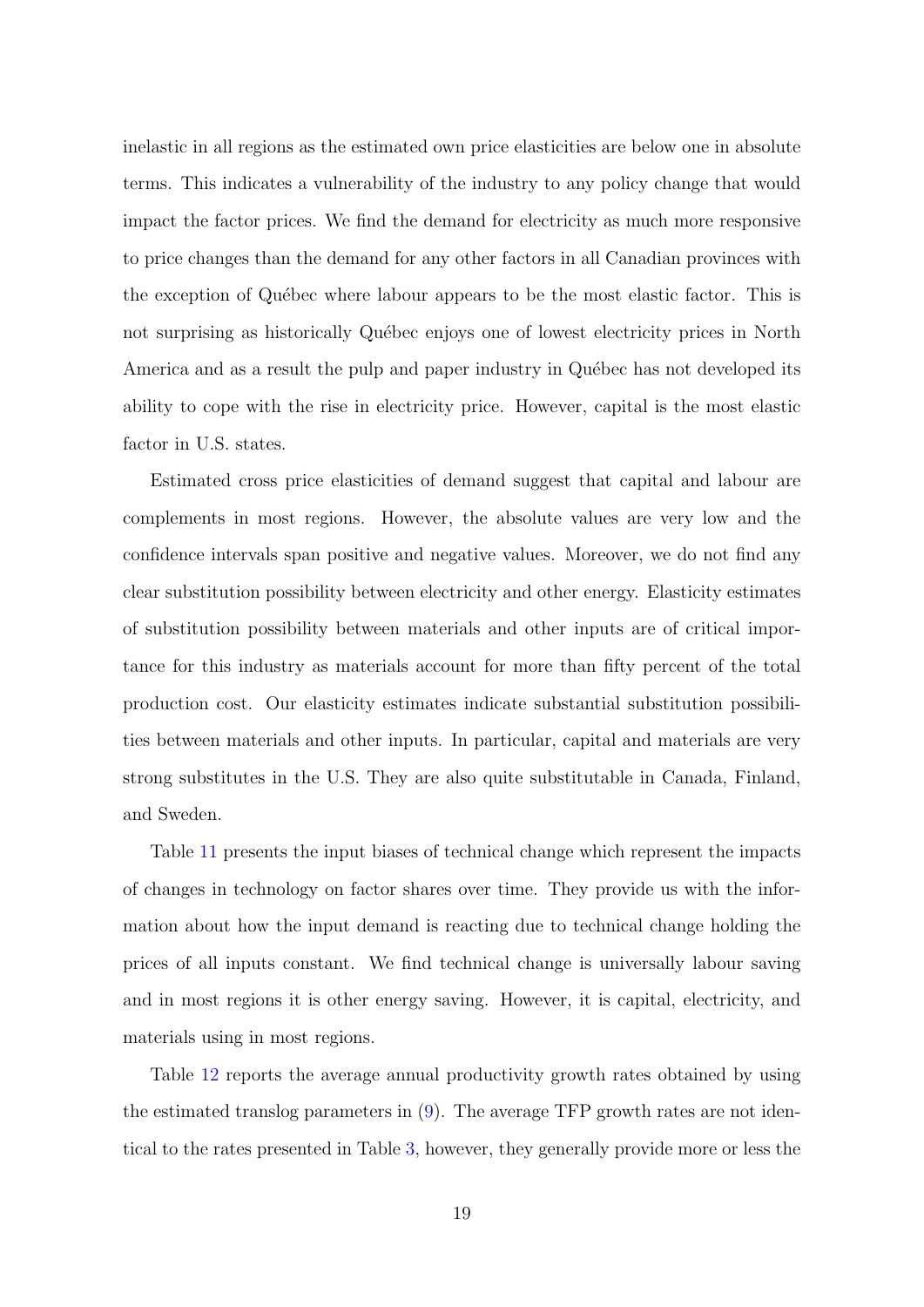same ranking. Table 12 shows also the contribution of autonomous and factor biased technological change to the overall TFP growth. Factor using technological change combined with decreasing input prices and factor saving technological change coupled with an increase in input prices contribute to higher productivity. The converse happens when the direction of factor biases to technological change is reversed. Except for BC, Maine, and Sweden, the contribution of factor biases to technological change is quite significant. Almost all regions in our sample had positive autonomous technical change during the 1971–2005 period, with the exception of Illinois and Washington. In fact, Illinois and Washington are the regions that experienced negative total factor productivity growth rates. Finland and Sweden are the leaders in terms of average annual TFP growth rates, with 1.20 and 1.08 percent, respectively. Among the Canadian provinces BC, with 0.46 percent, has the highest growth rate while Maine had the highest growth rate, 0.37 percent per year, among all U.S. states.

#### 5.3 Productivity Convergence

As discussed in Section 1, there exists several reasons to expect TFP convergence between the pulp and paper industries in U.S. and Canada. Results from the TFP index in Table 3 reveal that the standard deviation of TFP across all regions in our sample, including Finland and Sweden, is declining over time.<sup>20</sup> The ratio of  $\left(\frac{\text{Standard Deviation}_{2005}}{\text{Standard Deviation}_{1971}}\right)$ is 0.61 for these ten regions. However, the standard deviation of TFP depicted the opposite trend when we consider only the U.S. and Canadian regions in our sample. Moreover, the ratio of  $\left(\frac{\text{Standard Deviation}_{2005}}{\text{Standard Deviation}_{1971}}\right)$  for these eight regions is 1.19. Given the obvious contribution of Finland and Sweden to convergence, we restrict our analysis to U.S. and Canadian regions only.

There is a large literature dealing with industry TFP convergence across regions and countries. For a brief review of studies on industry TFP convergence, see Ball et al. (2004). In order to test the existence of TFP convergence, in this paper we adapt

<sup>&</sup>lt;sup>20</sup>This is often referred to as  $\sigma$ -convergence.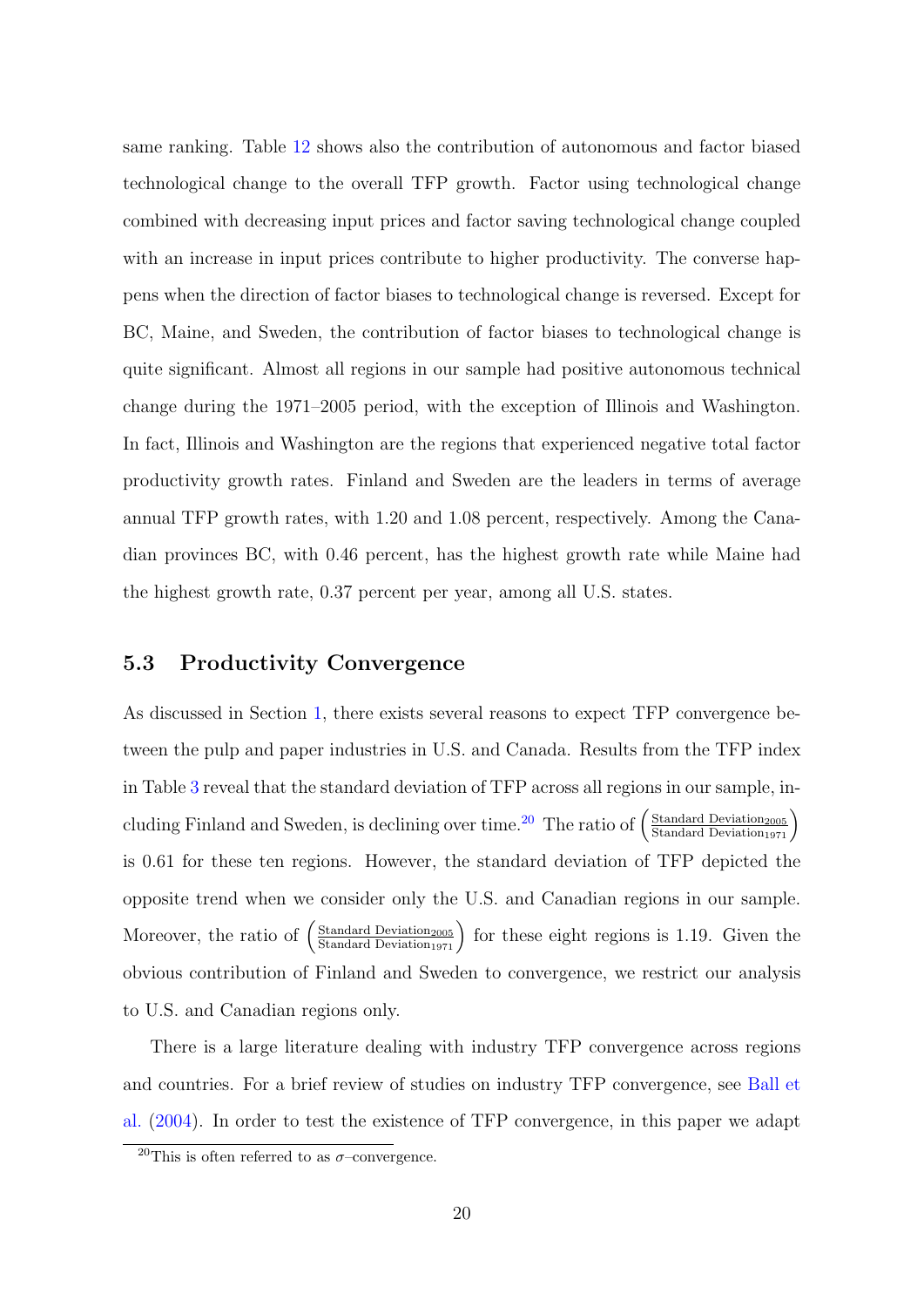the methodology proposed by Ball et al. (2004) who analyzed TFP convergence in the agricultural sector across U.S. states from 1960 to 1999. In particular, we estimate the following specification:

$$
\widehat{TFP}_t^i = \beta_0 + \beta_1 \ln TFP_{t-1}^i + \beta_2 \left(\frac{\widehat{K}}{L}\right)_t^i + \beta_3 \left(\frac{\widehat{M}}{L}\right)_t^i + \beta_4 \left(\frac{\widehat{F}}{L}\right)_t^i + \beta_5 \left(\frac{\widehat{E}}{L}\right)_t^i + \epsilon_{it} \tag{12}
$$

where,  $TFP_t^i$  is the total factor productivity for province or state i at time t,  $\left(\frac{j}{l}\right)$  $\frac{j}{L}$ are the intensities of factors  $j = K, M, E, F$ , relative to labour  $(L)$ , and the hat  $(\hat{\ })$ denotes the growth rate.

Specification  $(12)$  allows to test two hypotheses — the catch-up hypothesis and the embodiment hypothesis. While the catch-up hypothesis suggests that the regions with lower TFP at the beginning would display higher rates of productivity growth, $^{21}$  the embodiment hypothesis implies that the TFP growth rates will be positively correlated with the growth rates of factors of production.

In estimating (12) we use three-year moving averages for calculating the growth rates. Moving averages are performed to smooth the noise in annual data as displayed in Table 3. Taking the advantage of a larger sample size and longer time periods, Ball et al. (2004) used a five-year moving average. A smaller sample leads us to use threeyear moving average. In addition, we perform the panel unit root test suggested by Im et al. (1997) to detect the presence of non-stationarity in time series variables that could cause spurious regression. Results from estimating (12) and the panel unit root test are reported in Table 13. The null hypothesis of a unit root is rejected for each series in the panel, and hence we proceed to the estimation of equation (12) without further transformation.

As expected, the coefficient of  $\ln TFP_{t-1}$  is negative and highly significant, con-

<sup>&</sup>lt;sup>21</sup>This is often referred to as conditional  $\beta$ –convergence. Based on the results of  $\sigma$ – and  $\beta$ – convergence for a group of 14 OECD countries, Van Biesebroeck (2009) finds the presence of productivity convergence during 1970–1999 in almost all industries. He estimates  $\beta$ –convergence for each industry by regressing the productivity growth on the logarithm of initial productivity level pooling all countries.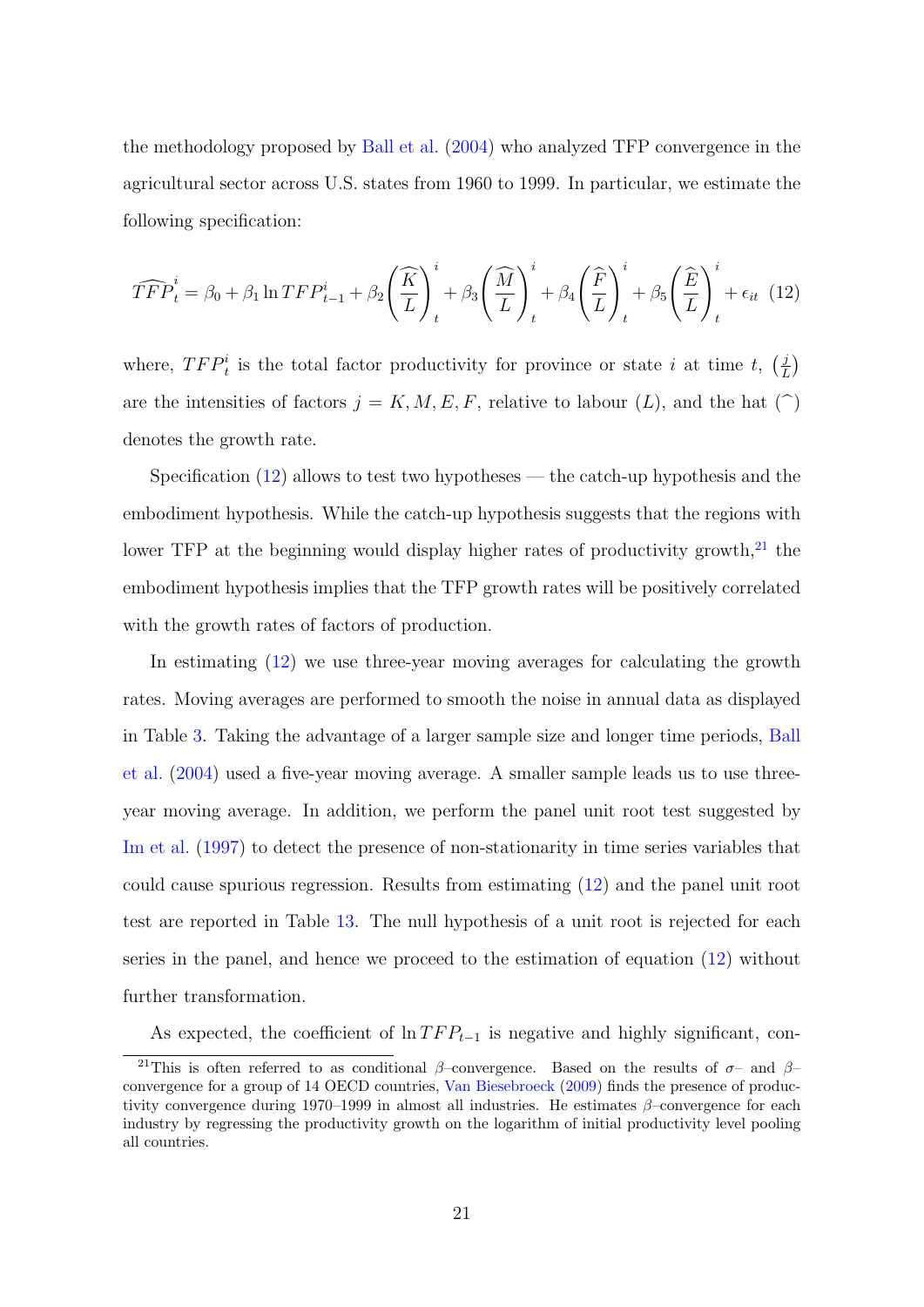firming the presence of technological catch-up. All the embodiment coefficients are statistically significant. However, positive and significant coefficients for  $\left(\frac{\widehat{M}}{L}\right)$  and  $\left(\frac{\widehat{E}}{L}\right)$  imply that the embodiment of technology in materials and electricity are important sources of productivity growth for this industry during the sample period. Overall, capital and materials brought much larger contribution relative to other energies and electricity, although the negative sign attached to the growth rate of capital is not expected. However, we must keep in mind that the pulp and paper industry was subjected to strict regulations with respect to water and air emissions during the sample period. A large share of capital expenditures had to be devoted to satisfy the growing environmental constraints, thus reducing the contribution to the standard measure of TFP growth.

## 6 Conclusion

In this paper we use regional disaggregated data for the pulp and paper industries in Canada and U.S. to investigate the presence of TFP convergence over the sample period of 1971–2005. National data for Finland and Sweden are added as complements which provides a scope to compare the productivity performances of four leading players in global pulp and paper industry. Although the TFP growth performance is at the advantage of Canadian provinces relative to their U.S. counterparts, the pulp and paper industry in Canada was still trailing the U.S. leaders at the end of the sample period in terms of TFP levels. Moreover, the TFP growth in Canadian provinces is significantly less than the growth this industry enjoyed in Nordic countries. TFP convergence in this industry is expected given the existence of world market for pulp and paper products, the high level of exchanges between U.S. and Canada, and a common technology that has evolved little over the last century. The empirical evidence that we gather is in favour of TFP convergence – the Canadian regions that had lower TFP levels at the start of the sample period caught up to the high performance regions in the U.S.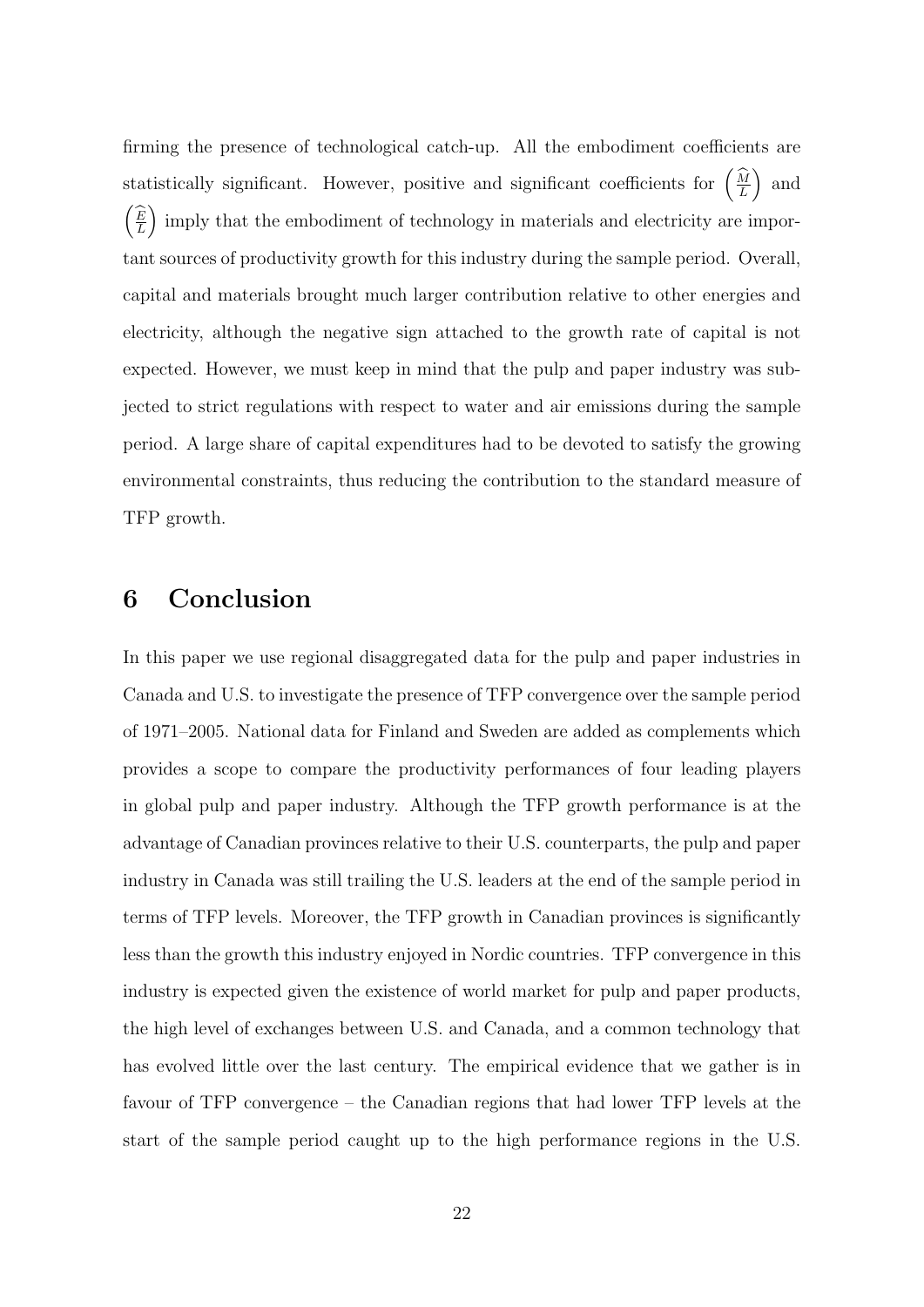Convergence of TFP translated into benefits to workers in the regions of high TFP growth since the simple correlation coefficient between the average annual growth rates of TFP and of real wage rates is 0.83.

Our decomposition of average annual growth rates of TFP into autonomous and factor biased technological change by the estimation of translog cost function shed some light on the relative contribution of the factor biased technical change that turns out to be significant in some regions. Let us recall some characteristics of the pulp and paper industry in industrialized countries: it provides a set of fairly homogeneous products, shares a common technology, performs little R&D, and gets its equipment from a small group of manufacturers. This leaves little room for governments to influence technological change targeting production processes. However, this is not necessarily the case for factor biased technical change. Our estimation results show that technical change has been generally capital and material using, and labour saving. The contribution of factor using technical change and decreasing relative price of the relevant factor add a positive contribution to TFP growth. Taxation of capital is a policy tool under government control and it influences the user price of capital goods. Our results draw the attention on one aspect of capital taxation that is often left out in policy analysis. However, it must be kept in mind that it is the rate of change of relative input price that influences TFP change. Thus relative input prices must keep changing to support TFP growth.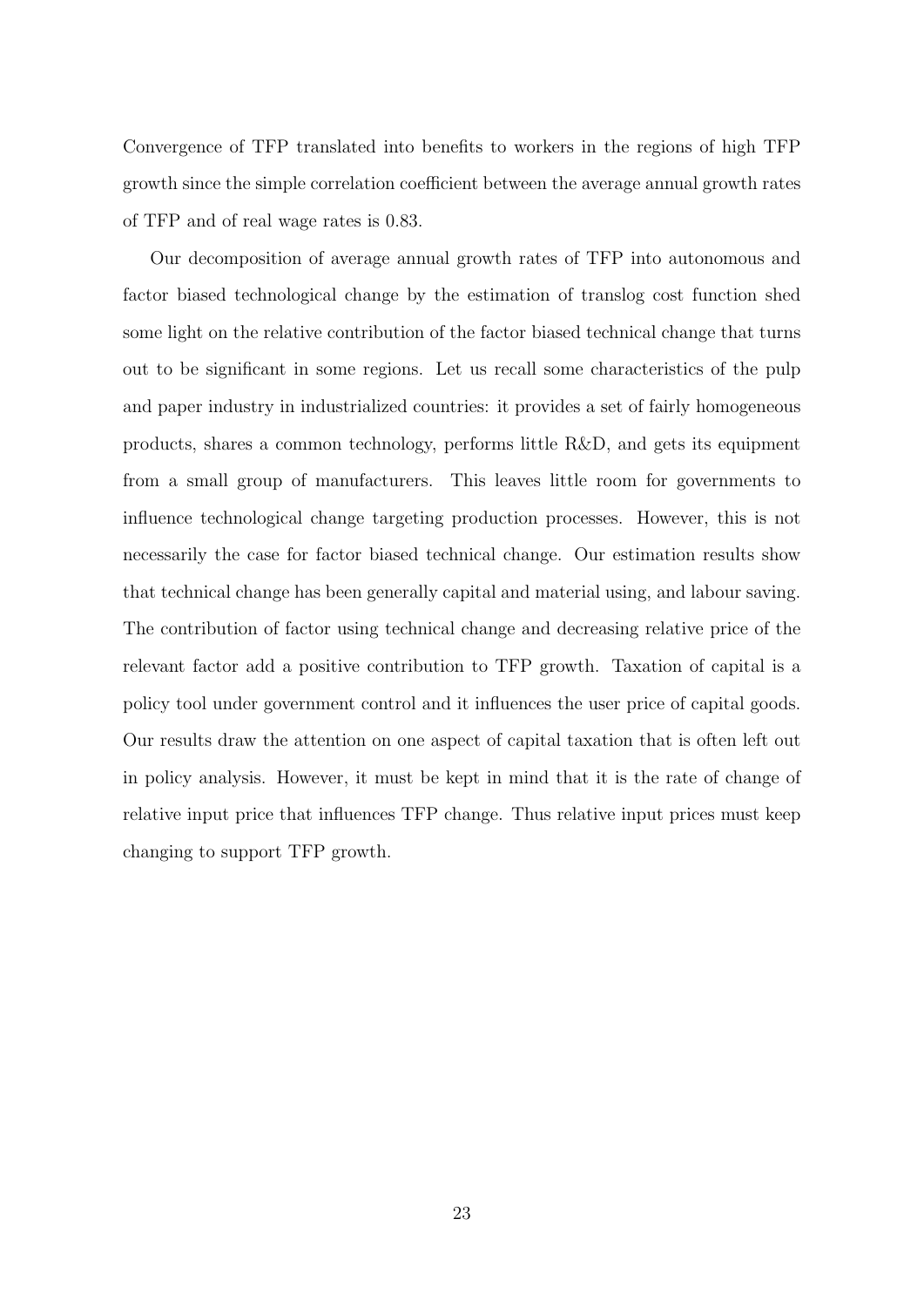## References

- Ball, V Eldon, Charles Hallahan, and Richard Nehring, "Convergence of Productivity: An Analysis of the Catch-Up Hypothesis within a Panel of States," American Journal of Agricultural Economics, 2004, 86 (5), 1315–1321.
- Biesebroeck, J Van, "Robustness of Productivity Estimates," Journal of Industrial Economics, 2007, 55 (3), 529–569.
- , "Disaggregate Productivity Comparisons: Sectoral Convergence in OECD Countries," Journal of Productivity Analysis, 2009, 32 (2), 63–79.
- Borger, Bruno De and Joseph Buongiorno, "Productivity Growth in the Paper and Paperboard Industries: A Variable Cost Function Approach," Canadian Journal of Forest Research, 1985, 15 (6), 1013–1020.
- Caves, Douglas W, Laurits R Christensen, and W Erwin Diewert, "The Economic Theory of Index Numbers and the Measurement of Input, Output, and Productivity," Econometrica, 1982, 50 (6), 1393–1414.
- $\ldots$ , and  $\ldots$ , "Multilateral Comparisons of Output, Input, and Productivity Using Superlative Index Numbers," The Economic Journal, 1982, 92 (365), 73–86.
- Chambers, E J and D F Gordon, "Primary Products and Economic Growth: An Empirical Measurement," Journal of Political Economy, 1966, 74 (2), 315–332.
- Christensen, Laurits R, Dale W Jorgenson, and Lawrence J Lau, "Conjugate Duality and the Transcendental Logarithmic Production Function," Econometrica, 1971, 39 (4), 255–256.
- $\ldots$ , and  $\ldots$ , "Transcendental Logarithmic Production Frontiers," Review of Economics and Statistics, 1973, 55 (1), 28–45.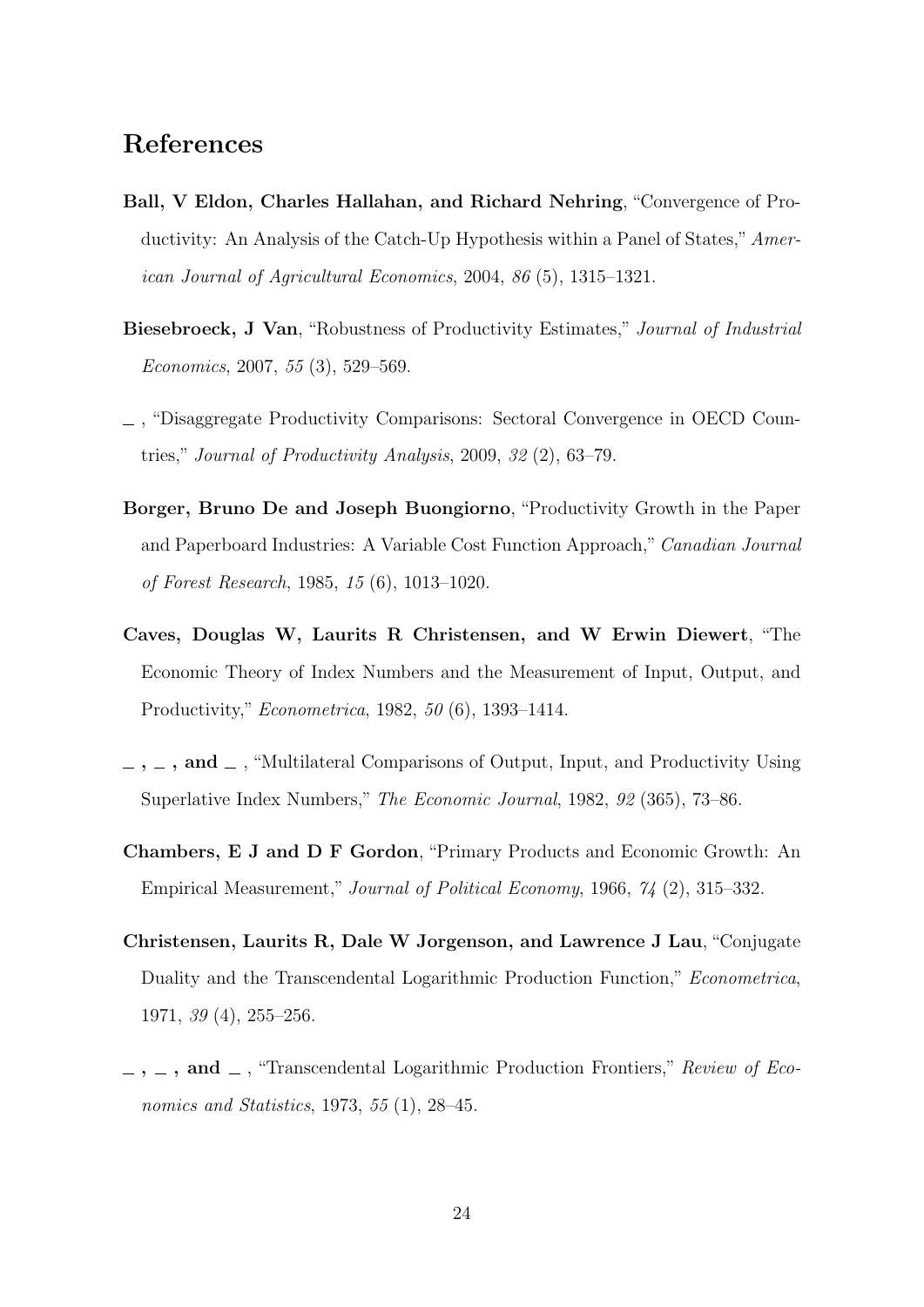- Denny, M, J Bernstein, M Fuss, S Nakamura, and L Waverman,"Productivity in Manufacturing Industries, Canada, Japan and the United States, 1953–1986: Was the 'Productivity Slowdown' Reversed?," Canadian Journal of Economics, 1992, 25 (3), 584–603.
- Denny, Michael, Melvyn Fuss, and J Douglas May, "Intertemporal Changes in Regional Productivity in Canadian Manufacturing," Canadian Journal of Economics, 1981, 14 (3), 390–408.
- Diewert, W Erwin, "Exact and Superlative Index Numbers," Journal of econometrics, 1976,  $\frac{1}{4}$  (2), 115–145.
- and Terence J Wales, "Flexible Functional Forms and Global Curvature Conditions," Econometrica, 1987, 55 (1), 43–68.
- Dissou, Yazid and Reza Ghazal, "Energy Substitutability in Canadian Manufacturing Econometric Estimation with Bootstrap Confidence Intervals," Energy Journal, 2010,  $31$  (1), 121–148.
- Efron, Bradley, "Bootstrap Methods: Another Look at the Jackknife," Annals of Statistics, 1979, 7 (1), 1–26.
- , "The Jackknife, the Bootstrap, and Other Resampling Plans," CBMS-NSF Regional Conference Series in Applied Mathematics, Monograph no. 38, Philadelphia: Society for Industrial Mathematics, 1982. [http://dx.doi.org/10.1137/1.](http://dx.doi.org/10.1137/1.9781611970319) [9781611970319](http://dx.doi.org/10.1137/1.9781611970319).
- F.A.O., "Yearbook of Forest Products: 2007–2011," Food and Agriculture Organization of the United Nations, Rome, 2013.
- Feng, Guohua and Apostolos Serletis, "Productivity Trends in US Manufacturing: Evidence from the NQ and AIM Cost Functions," Journal of Econometrics, 2008, 142 (1), 281–311.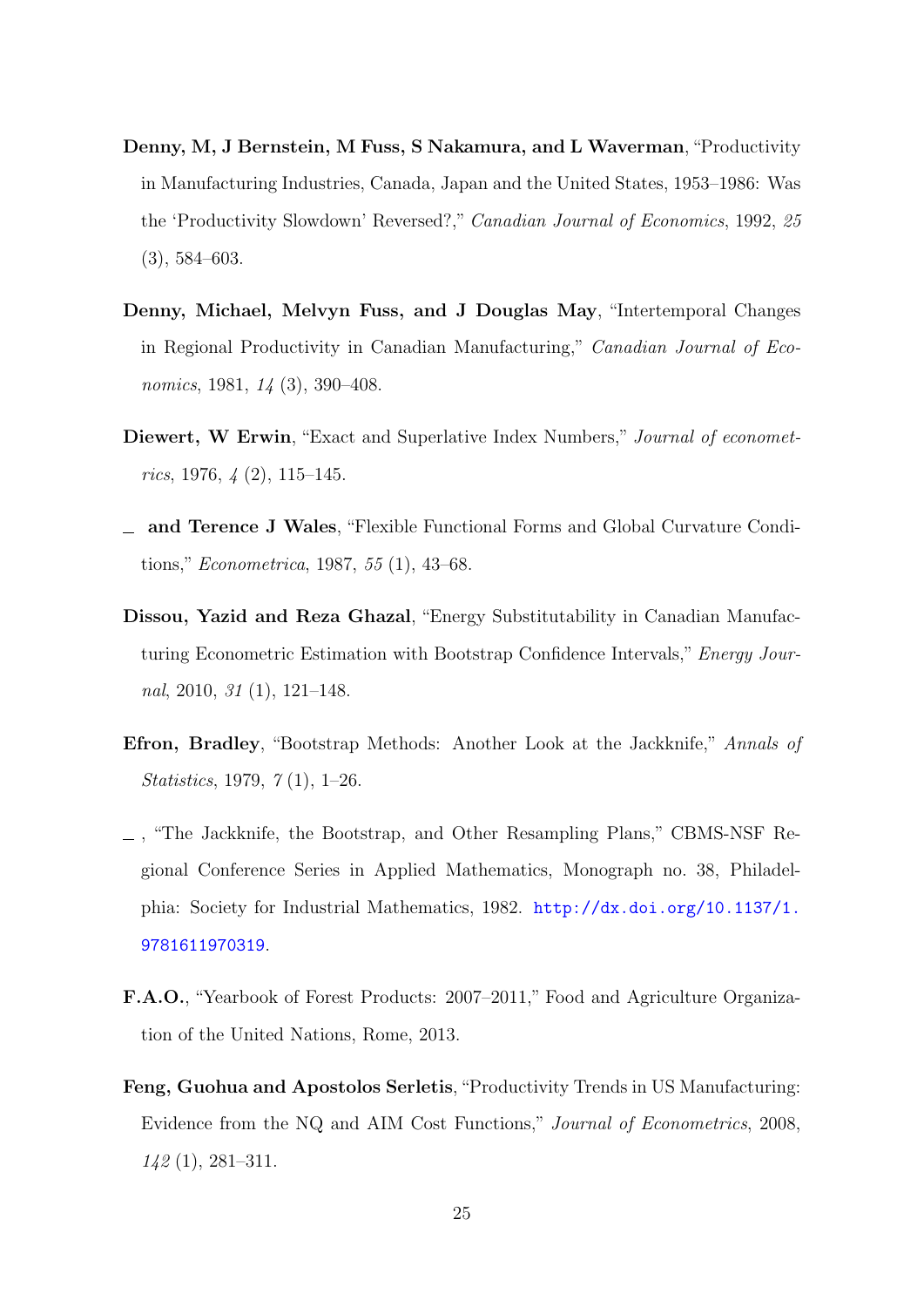- Frank, David L, Asghedom Ghebremichael, Tae H Oum, and Michael W Tretheway, "Productivity Performance of the Canadian Pulp and Paper Industry," Canadian Journal of Forest Research, 1990, 20 (6), 825–836.
- Ghosal, Vivek, "Business strategy and firm reorganization under changing market conditions," Working Paper no. 2673, CESifo Working Paper Series, 2009.
- Hailu, Atakelty, "Pollution Abatement and Productivity Performance of Regional Canadian Pulp and Paper Industries," Journal of Forest Economics, 2003, 9 (1), 5–25.
- and Terrence S Veeman, "Environmentally Sensitive Productivity Analysis of the Canadian Pulp and Paper Industry, 1959-1994: An Input Distance Function Approach," Journal of Environmental Economics and Management, 2000, 40 (3), 251–274.
- $\Box$  and  $\Box$ , "Non-parametric Productivity Analysis with Undesirable Outputs: An Application to the Canadian Pulp and Paper Industry," American Journal of Agricultural Economics, 2001, 83 (3), 605–616.
- Hseu, J-Shyang and J-Kou Shang, "Productivity Changes of Pulp and Paper Industry in OECD Countries, 1991–2000: A Non-Parametric Malmquist Approach," Forest Policy and Economics, 2005, 7 (3), 411–422.
- and Joseph Buongiorno, "Productivity in the Pulp and Paper Industries of the United States and Canada: A Nonparametric Analysis," Canadian Journal of Forest Research, 1994, 24 (12), 2353–2361.
- Hulten, Charles R, "Total Factor Productivity: A Short Biography," in C R Hulten, E R Dean, and M J Harper, eds., New Developments in Productivity Analysis, University of Chicago Press, 2001, pp. 1–54. <http://www.nber.org/chapters/c10122>.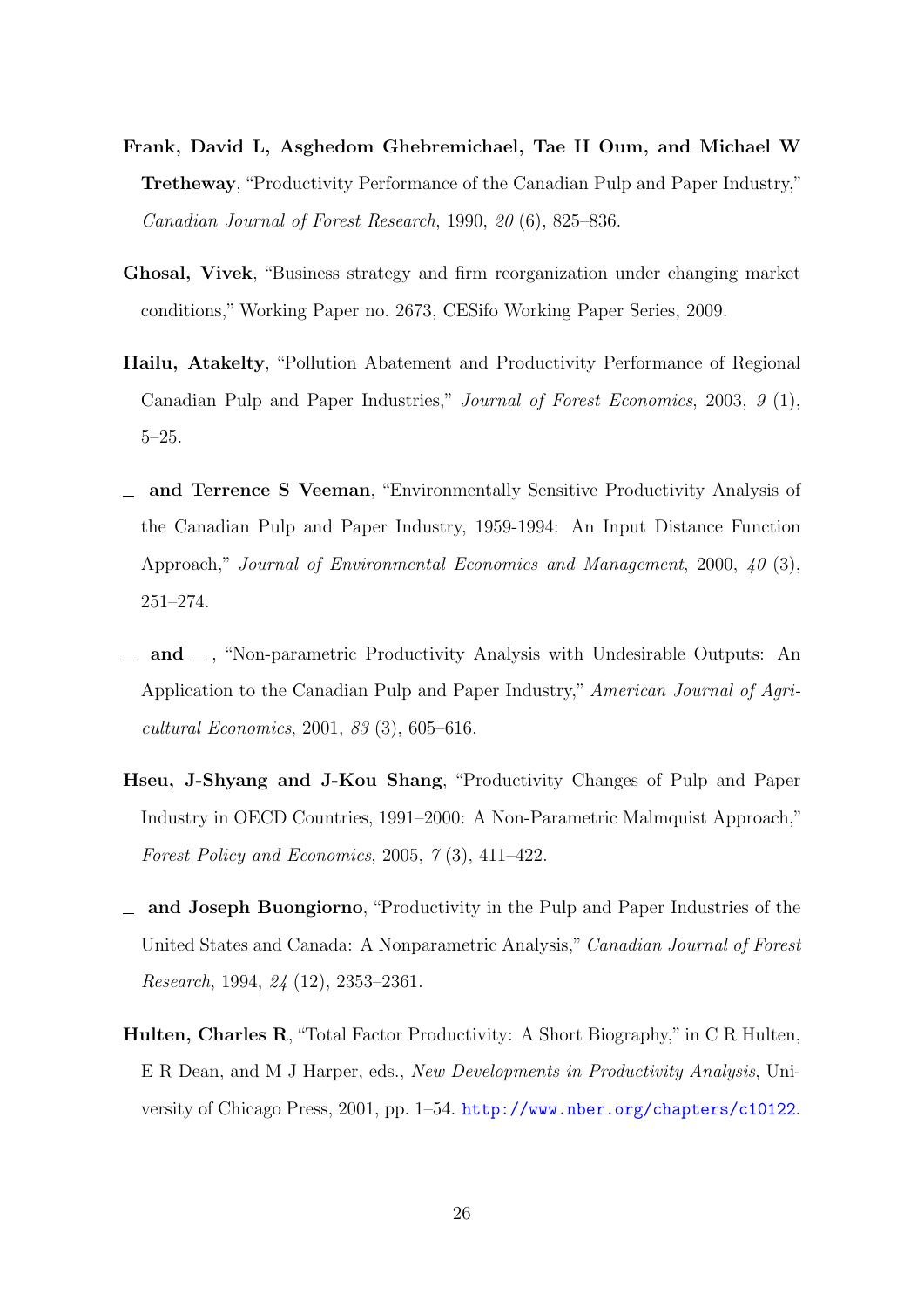- Im, Kyung S, M Hasem Pesaran, and Y Shin, "Testing for Unit Roots in Heterogeneous Panels," Department of Applied Economics, University of Cambridge 1997.
- Jin, Hui and Dale W Jorgenson, "Econometric Modeling of Technical Change," Journal of Econometrics, 2010, 157 (2), 205–219.
- Keay, Ian, "Canadian Manufacturers' Relative Productivity Performance, 1907– 1990," Canadian Journal of Economics, 2000, 33 (4), 1049–1068.
- , "Who is to Blame? Canadian Manufacturers and the Absence of Income Per Capita Convergence," Review of Economics and Statistics, 2003, 85 (1), 166–177.
- Krinsky, Itzhak and A Leslie Robb, "On Approximating the Statistical Properties of Elasticities," Review of Economics and Statistics, 1986, 68 (4), 715–19.
- $\Box$  and  $\Box$ , "Three Methods for Calculating the Statistical Properties of Elasticities: A Comparison," Empirical Economics, 1991, 16 (2), 199–209.
- Kuhlberg, M., "Pulp and Paper Industry," Historica Canada, The Canadian Encyclopedia, 2015. [http://www.thecanadianencyclopedia.ca/en/article/](http://www.thecanadianencyclopedia.ca/en/article/pulp-and-paper-industry/) [pulp-and-paper-industry/](http://www.thecanadianencyclopedia.ca/en/article/pulp-and-paper-industry/).
- León-Ledesma, Miguel A, Peter McAdam, and Alpo Willman, "Identifying the Elasticity of Substitution with Biased Technical Change," American Economic Review, 2010, 100 (4), 1330–1357.
- Martinello, Felice, "Factor Substitution, Technical Change, and Returns to Scale in Canadian Forest Industries," Canadian Journal of Forest Research, 1985, 15 (6), 1116–1124.
- Nautiyal, J C and B K Singh, "Long-Term Productivity and Factor Demand in the Canadian Pulp and Paper Industry," Canadian Journal of Agricultural Economics, 1986, 34 (1), 21–44.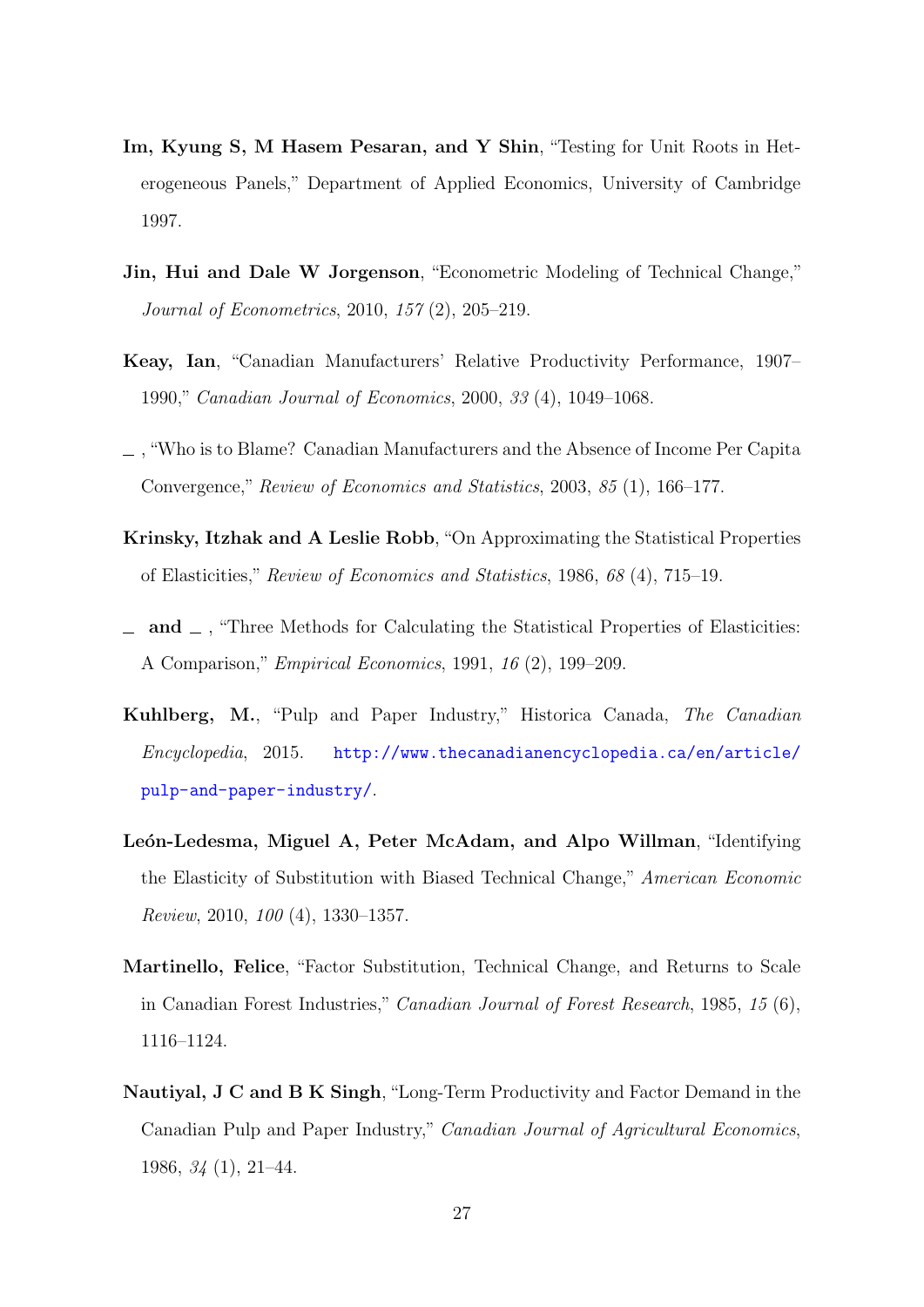- OECD, "OECD Productivity Manual: A Guide to the Measurement of Industry-Level and Aggregate Productivity Growth," OECD Publishing, Paris, 2011.
- Ryan, David L and Terence J Wales, "Imposing Local Concavity in the Translog and Generalized Leontief Cost Functions,"Economics Letters, 2000, 67 (3), 253–260.
- Shahi, Chander, T Prasad Upadhyay, Reino Pulkki, and Mathew Leitch, "Comparative Analysis of the Production Technologies of Logging, Sawmill, Pulp and Paper, and Veneer and Plywood Industries in Ontario," Canadian Journal of Forest Research, 2011, 41 (3), 621–631.
- Sherif, F, "Derived Demand of Factors of Production in the Pulp and Paper Industry," Forest Products Journal, 1983, 33, 45–49.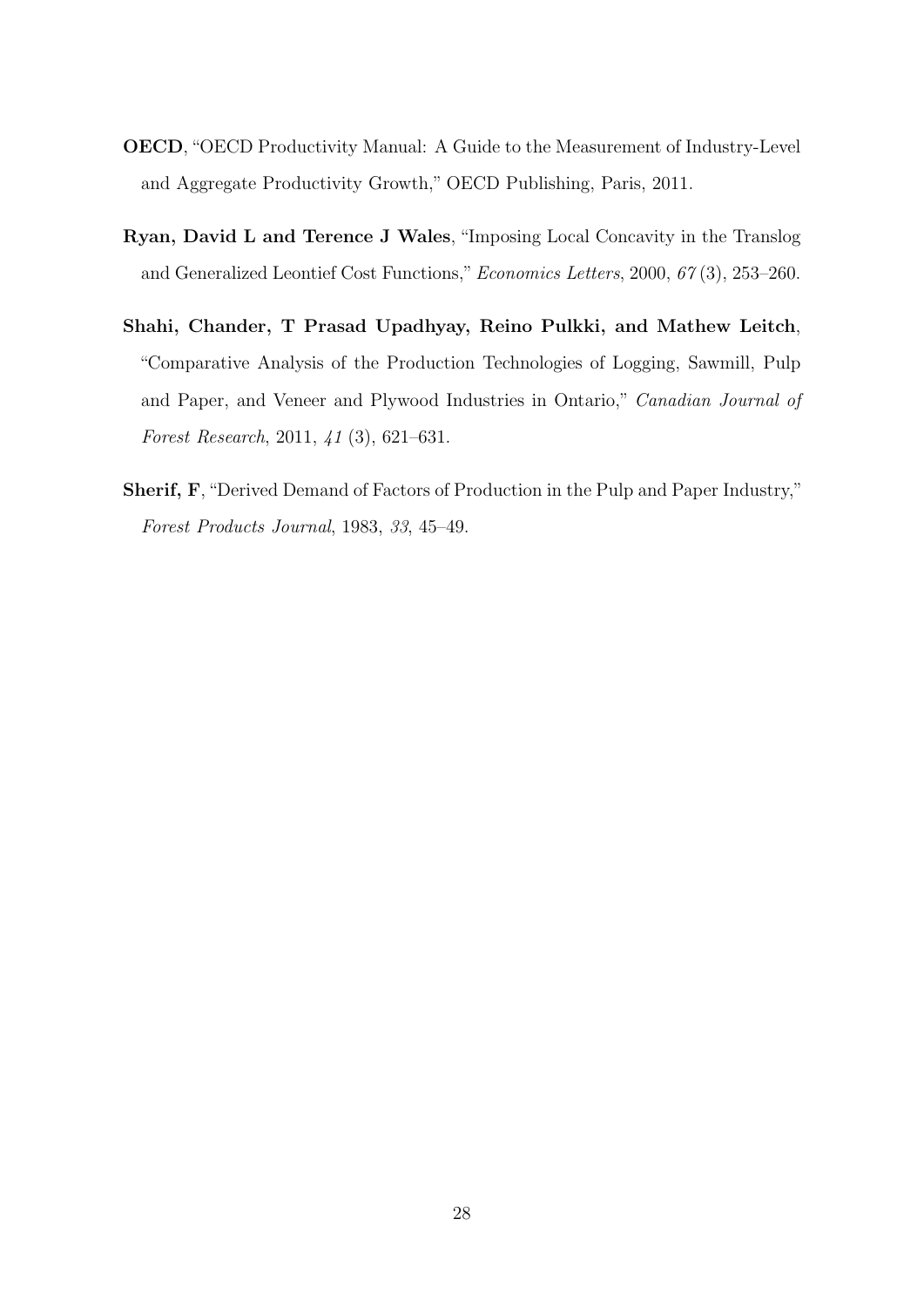|                                    | AB      | BC      | ON        | QC     | GA      | IL     | ME       | WA      | <b>FIN</b> | <b>SWE</b> |
|------------------------------------|---------|---------|-----------|--------|---------|--------|----------|---------|------------|------------|
| Output (1992 CAN\$ in millions)    |         |         |           |        |         |        |          |         |            |            |
| 1971                               | 256     | 3113    | 5476      | 5609   | 5125    | 5879   | 3315     | 4010    | 4718       | 8042       |
| 2005                               | 1332    | 4251    | 8527      | 8520   | 8494    | 5025   | $3326\,$ | 4470    | 17011      | 16835      |
| $(71-05)^{a}$                      | 4.8     | $0.9\,$ | 1.3       | 1.23   | 1.4     | $-0.4$ | 0.01     | $0.3\,$ | 3.7        | 2.1        |
| Labour (man years)                 |         |         |           |        |         |        |          |         |            |            |
| 1971                               | 1562    | 18327   | 43867     | 42125  | 24788   | 37988  | 16856    | 18048   | 57448      | 55387      |
| 2005                               | 2957    | 12123   | 29681     | 26995  | 23716   | 25477  | 9177     | 12175   | 32700      | 36096      |
| $(71-05)^{a}$                      | 1.8     | $-1.2$  | $-1.1$    | $-1.3$ | $-0.1$  | $-1.2$ | $-1.8$   | $-1.2$  | $-1.7$     | $-1.3$     |
| Capital (1992 CAN\$ in millions)   |         |         |           |        |         |        |          |         |            |            |
| 1971                               | 175     | 5045    | 3079      | 3537   | 3639    | 2117   | 1521     | 2864    | 12134      | 8134       |
| 2005                               | 1158    | 2465    | 3252      | 4571   | 6171    | 3590   | 2580     | 4856    | 15917      | 12995      |
| $(71-05)^{a}$                      | $5.5\,$ | $-2.1$  | 0.2       | 0.8    | 1.5     | 1.6    | 1.6      | 1.6     | 0.8        | 1.3        |
| Materials (1992 CAN\$ in millions) |         |         |           |        |         |        |          |         |            |            |
| 1971                               | 152     | 1730    | 3116      | 3031   | 3404    | 3497   | 2334     | 2572    | 1829       | 5622       |
| 2005                               | 781     | 3023    | 5836      | 5869   | 4714    | 2669   | 1834     | 2717    | 11021      | 11568      |
| $(71-05)^{a}$                      | 4.8     | 1.6     | 1.8       | 1.9    | 0.9     | $-0.8$ | $-0.7$   | 0.2     | 5.2        | 2.1        |
| Electricity $(TJ)$                 |         |         |           |        |         |        |          |         |            |            |
| 1971                               | 337     | 13329   | 15275     | 33485  | 3482    | 6052   | 1624     | 9556    | 31356      | 25024      |
| 2005                               | 9850    | 33038   | 26096     | 76434  | 10195   | 10324  | 1839     | 8496    | 83830      | 70747      |
| $(71-05)^{a}$                      | $9.2\,$ | 2.7     | 1.6       | 2.4    | $3.2\,$ | 1.5    | $0.4\,$  | $-0.3$  | 2.9        | 3.1        |
| Other Energy $(TJ)$                |         |         |           |        |         |        |          |         |            |            |
| 1971                               | 2587    | 33953   | 50434     | 49494  | 61534   | 106012 | 18238    | 73025   | 40802      | 81945      |
| 2005                               | 10574   | 14975   | $39722\,$ | 19938  | 113828  | 84799  | 19272    | 61605   | 56799      | 95659      |
| $(71-05)^{a}$                      | 4.1     | $-2.4$  | $-0.7$    | $-2.7$ | 1.8     | $-0.7$ | 0.2      | $-0.5$  | 0.9        | 0.5        |

Table 1: Output and Input Quantities: 1971-2005

Notes: *a.* Average annual growth rate  $(\%)$ . Units of electricity and other energies are in terajoule.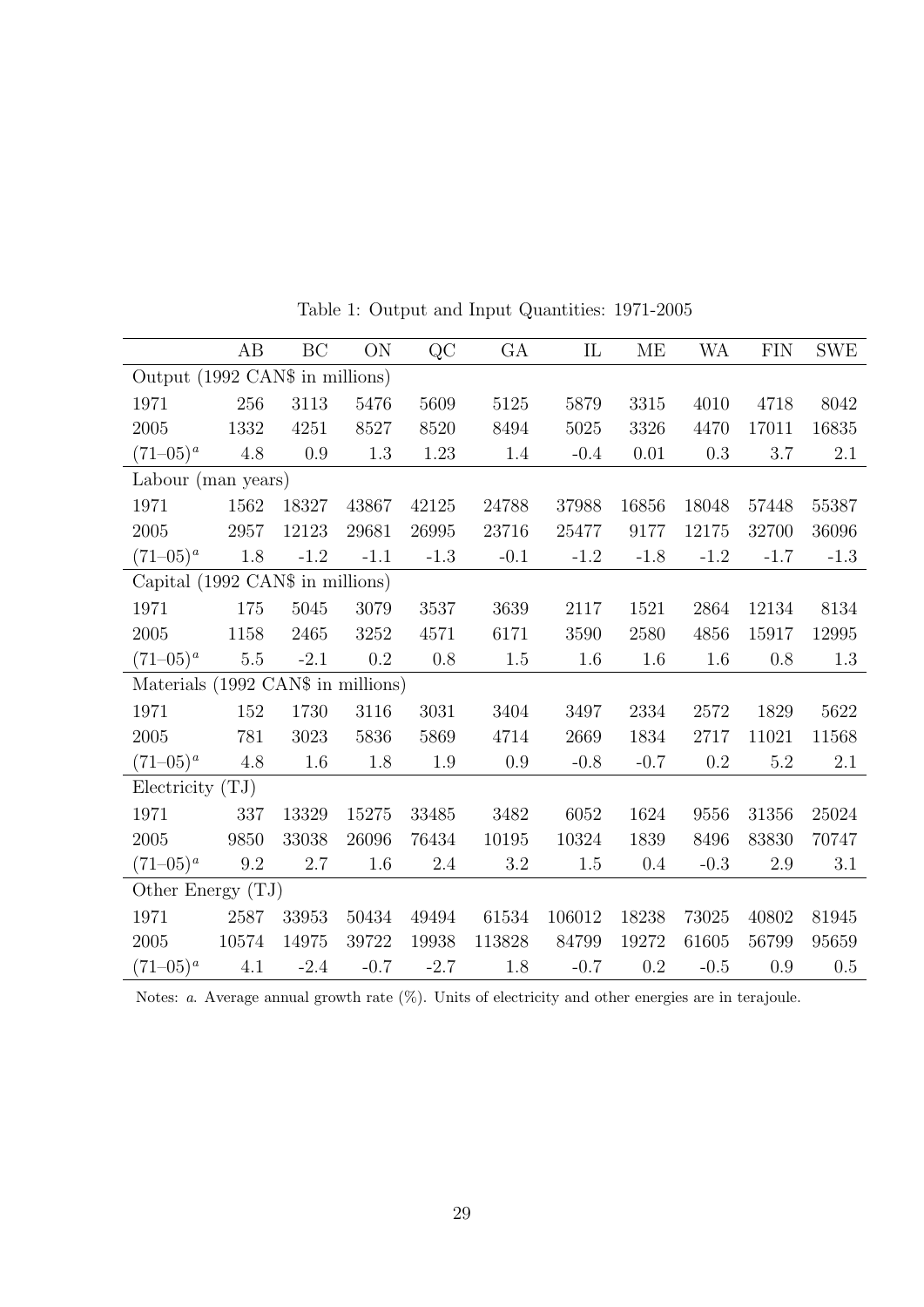|                                | AB     | BC     | ON      | QC       | GA      | IL      | ME      | WA      | <b>FIN</b> | ${\rm SWE}$ |
|--------------------------------|--------|--------|---------|----------|---------|---------|---------|---------|------------|-------------|
| Wage (1992 CAN\$ per man year) |        |        |         |          |         |         |         |         |            |             |
| 1971                           | 30418  | 40042  | 31368   | 32464    | 41301   | 40847   | 43396   | 47477   | 18631      | 25444       |
| 2005                           | 53865  | 56586  | 45761   | 44582    | 46804   | 40885   | 49049   | 52659   | 55274      | 55843       |
| $(71-05)^{a}$                  | 1.6    | 0.9    | 1.1     | 0.9      | $0.4\,$ | 0.0     | 0.4     | 0.3     | $3.2\,$    | 2.3         |
| Rate of Return $(\%)$          |        |        |         |          |         |         |         |         |            |             |
| 1971                           | 0.40   | 0.12   | 0.33    | 0.28     | 0.29    | 0.29    | 0.26    | 0.18    | 0.14       | 0.10        |
| 2005                           | 0.26   | 0.34   | 0.52    | 0.46     | 0.25    | 0.14    | 0.22    | 0.14    | 0.22       | 0.29        |
| $(71-05)^{a}$                  | $-1.2$ | 3.1    | $1.4\,$ | $1.4\,$  | $-0.4$  | $-2.1$  | $-0.6$  | $-0.7$  | $1.3\,$    | 3.1         |
| Materials $(1992=1.00)$        |        |        |         |          |         |         |         |         |            |             |
| 1971                           | 0.86   | 0.91   | 0.91    | 0.97     | 0.90    | 0.91    | 0.90    | 0.91    | 0.94       | 0.75        |
| 2005                           | 0.94   | 0.72   | 0.81    | 0.73     | 0.98    | 0.96    | 1.19    | 0.95    | 1.01       | 0.93        |
| $(71-05)^{a}$                  | 0.2    | $-0.7$ | $-0.3$  | $-0.8$   | 0.2     | 0.2     | 0.8     | 0.1     | 0.6        | 3.1         |
| Electricity $(\frac{f}{TJ})$   |        |        |         |          |         |         |         |         |            |             |
| 1971                           | 7443   | 5916   | 7847    | 5053     | 15177   | 18260   | 17481   | 4805    | 12266      | 11095       |
| 2005                           | 4937   | 8302   | 18186   | 7269     | 14107   | 12322   | 19445   | 11400   | 9878       | 8987        |
| $(71-05)^{a}$                  | $-1.2$ | 1.0    | $2.5\,$ | $1.1\,$  | $-0.2$  | $-1.1$  | $0.3\,$ | $2.5\,$ | $-0.6$     | $-0.6$      |
| Other Energy $(\frac{f}{TJ})$  |        |        |         |          |         |         |         |         |            |             |
| 1971                           | 1841   | 3360   | 2494    | 3349     | 3491    | 4031    | 3107    | 3691    | 2573       | 2328        |
| 2005                           | 7862   | 16299  | 5739    | 19390    | 6958    | 9120    | 4989    | 7753    | 5706       | 5192        |
| $(71-05)^{a}$                  | 4.3    | 4.6    | $2.5\,$ | $5.2\,$  | $2.0\,$ | $2.4\,$ | 1.4     | $2.2\,$ | $2.3\,$    | $2.4\,$     |
| Input Cost Share $(\%)$        |        |        |         |          |         |         |         |         |            |             |
| Capital                        | 0.30   | 0.24   | 0.23    | 0.24     | 0.17    | 0.11    | 0.13    | 0.12    | 0.22       | 0.24        |
| Labour                         | 0.15   | 0.19   | 0.19    | 0.19     | 0.15    | 0.20    | 0.16    | 0.16    | 0.15       | 0.13        |
| Materials                      | 0.50   | 0.49   | 0.50    | $0.47\,$ | 0.60    | 0.55    | 0.66    | 0.60    | 0.52       | $0.55\,$    |
| Electricity                    | 0.02   | 0.04   | 0.03    | 0.04     | 0.01    | 0.02    | 0.01    | 0.01    | 0.07       | $0.04\,$    |
| Other Energy                   | 0.02   | 0.05   | 0.02    | 0.03     | 0.05    | 0.09    | 0.02    | 0.08    | 0.02       | 0.02        |

Table 2: Input Prices and Cost Shares: 1971-2005

Notes:  $a$ . Average annual growth rate  $(\%)$ . TJ refers to terajoules.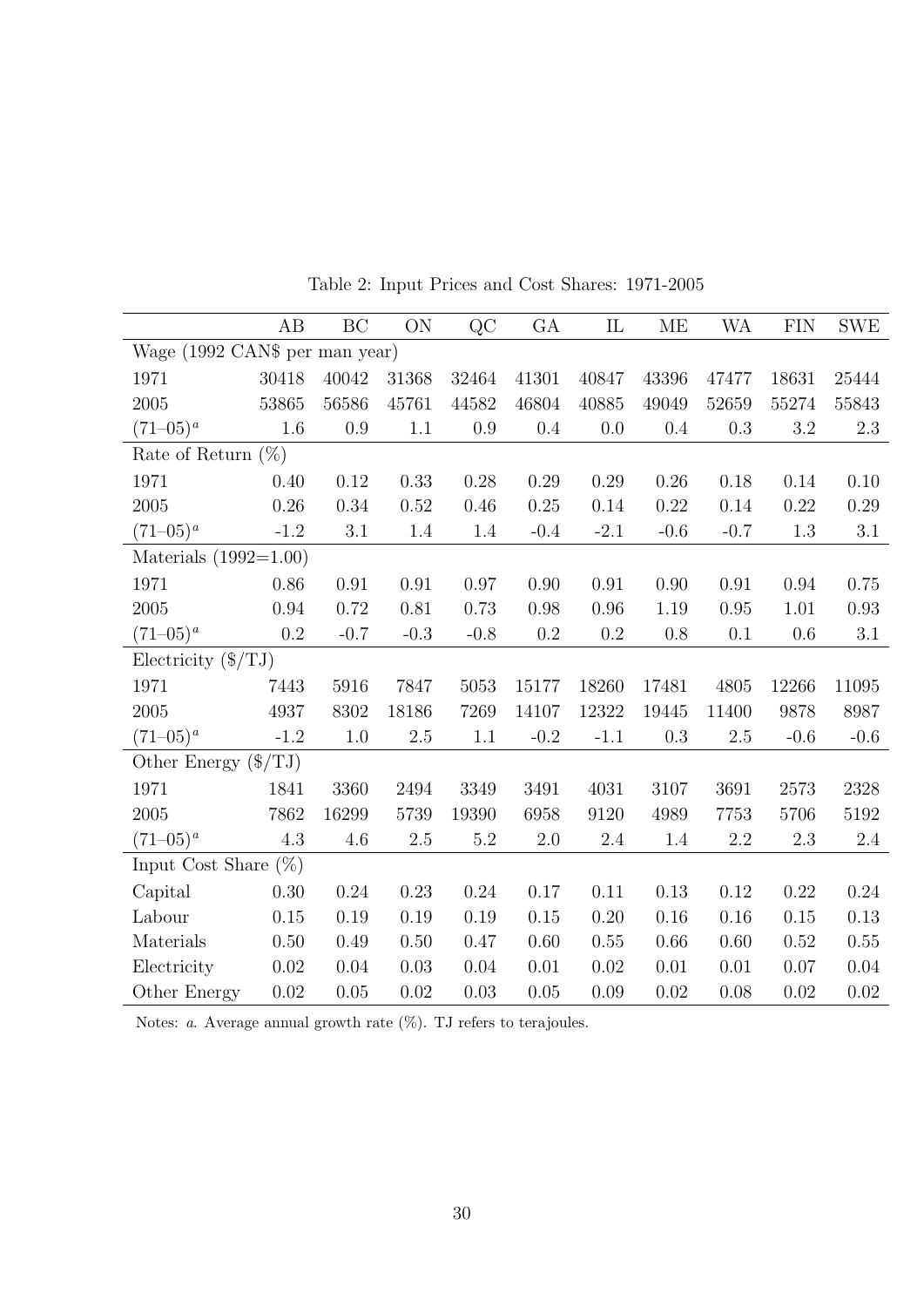| Year          | AB   | BC   | ON   | $\rm QC$ | GА   | $\mathop{\mathrm{IL}}\nolimits$ | МE   | WA   | <b>FIN</b> | SWE  | $\sigma_{10}$            | $\sigma_8$               |
|---------------|------|------|------|----------|------|---------------------------------|------|------|------------|------|--------------------------|--------------------------|
| 1971          | 0.97 | 0.82 | 0.95 | 0.95     | 0.95 | 1.01                            | 1.00 | 0.93 | 0.69       | 0.79 | 0.10                     | 0.06                     |
| 1972          | 0.85 | 0.84 | 0.96 | 0.95     | 0.99 | 1.06                            | 1.00 | 0.98 | 0.67       | 0.82 | 0.12                     | 0.07                     |
| 1973          | 0.82 | 0.85 | 0.98 | 0.95     | 1.02 | 1.12                            | 1.05 | 0.99 | 0.65       | 0.89 | 0.13                     | 0.10                     |
| 1974          | 0.91 | 0.86 | 1.01 | 0.97     | 1.03 | 1.13                            | 1.07 | 0.99 | 0.72       | 0.82 | 0.12                     | 0.09                     |
| 1975          | 0.86 | 0.83 | 0.98 | 0.96     | 1.01 | 1.06                            | 1.05 | 0.98 | 0.60       | 0.60 | 0.17                     | 0.08                     |
| 1976          | 0.91 | 0.87 | 0.96 | 0.94     | 1.06 | 1.05                            | 1.09 | 1.01 | 0.69       | 0.63 | 0.15                     | 0.08                     |
| 1977          | 0.91 | 0.87 | 0.96 | 0.95     | 1.03 | 1.09                            | 1.12 | 1.01 | 0.70       | 0.66 | 0.15                     | 0.09                     |
| 1978          | 0.92 | 0.88 | 0.97 | 0.97     | 1.05 | 1.12                            | 1.17 | 1.00 | 0.71       | 0.77 | 0.14                     | 0.10                     |
| 1979          | 0.87 | 0.89 | 1.00 | 0.98     | 1.07 | 1.14                            | 1.18 | 1.03 | 0.72       | 0.73 | 0.16                     | 0.11                     |
| 1980          | 0.90 | 0.89 | 1.01 | 0.98     | 1.07 | 1.11                            | 1.15 | 1.01 | 0.74       | 0.72 | 0.15                     | 0.09                     |
| 1981          | 0.93 | 0.87 | 1.00 | 0.97     | 1.06 | 1.10                            | 1.13 | 0.98 | 0.75       | 0.69 | 0.14                     | 0.09                     |
| 1982          | 1.01 | 0.88 | 1.00 | 0.95     | 1.07 | 1.11                            | 1.12 | 0.97 | 0.72       | 0.72 | 0.14                     | 0.08                     |
| 1983          | 1.00 | 0.88 | 1.00 | 0.96     | 1.06 | 1.09                            | 1.11 | 1.02 | 0.76       | 0.80 | 0.12                     | $0.07\,$                 |
| 1984          | 1.07 | 0.87 | 1.01 | 0.96     | 1.13 | 1.09                            | 1.17 | 1.03 | 0.74       | 0.82 | 0.14                     | 0.10                     |
| 1985          | 1.04 | 0.90 | 1.01 | 0.95     | 1.07 | 1.11                            | 1.16 | 1.00 | 0.75       | 0.80 | 0.13                     | 0.08                     |
| 1986          | 0.96 | 0.91 | 1.02 | 0.94     | 1.13 | 1.12                            | 1.15 | 1.05 | 0.75       | 0.83 | 0.13                     | 0.09                     |
| 1987          | 0.97 | 0.94 | 1.03 | 0.92     | 1.12 | 1.06                            | 1.12 | 1.07 | 0.77       | 0.86 | 0.12                     | 0.08                     |
| 1988          | 0.81 | 0.93 | 1.03 | 0.93     | 1.17 | 1.06                            | 1.21 | 1.12 | 0.80       | 0.85 | 0.15                     | 0.14                     |
| 1989          | 0.70 | 0.88 | 1.03 | 0.92     | 1.16 | 1.05                            | 1.15 | 1.07 | 0.83       | 0.85 | 0.15                     | 0.15                     |
| 1990          | 0.73 | 0.85 | 1.03 | 0.93     | 1.10 | 1.05                            | 1.11 | 1.01 | 0.84       | 0.81 | 0.13                     | 0.13                     |
| 1991          | 0.80 | 0.87 | 1.02 | 0.92     | 1.09 | 1.06                            | 1.04 | 0.98 | 0.87       | 0.89 | 0.10                     | 0.10                     |
| 1992          | 0.84 | 0.88 | 1.02 | 0.92     | 1.13 | 1.06                            | 1.01 | 0.94 | 0.87       | 0.93 | 0.09                     | 0.10                     |
| 1993          | 0.82 | 0.90 | 1.03 | 0.93     | 1.13 | 1.13                            | 1.05 | 0.99 | 0.88       | 1.06 | 0.11                     | 0.11                     |
| 1994          | 0.90 | 0.88 | 1.04 | 0.94     | 1.13 | 1.14                            | 1.06 | 1.00 | 0.92       | 1.03 | 0.09                     | 0.10                     |
| 1995          | 0.85 | 0.87 | 1.05 | 0.94     | 1.09 | 0.99                            | 1.27 | 0.96 | 0.90       | 0.88 | 0.13                     | 0.14                     |
| 1996          | 0.80 | 0.91 | 1.05 | 0.94     | 1.08 | 1.04                            | 1.18 | 0.93 | 0.90       | 0.88 | 0.11                     | 0.12                     |
| 1997          | 0.86 | 0.91 | 1.06 | 0.96     | 1.12 | 1.08                            | 1.14 | 0.99 | 0.94       | 0.93 | 0.10                     | 0.10                     |
| 1998          | 0.78 | 0.91 | 1.08 | 0.96     | 1.10 | 1.04                            | 1.16 | 0.94 | 0.94       | 0.94 | 0.11                     | 0.12                     |
| 1999          | 0.88 | 0.93 | 1.08 | 0.97     | 1.12 | 1.00                            | 1.21 | 0.92 | 0.95       | 1.00 | 0.10                     | 0.11                     |
| 2000          | 1.01 | 0.96 | 1.10 | 0.99     | 1.09 | 0.92                            | 1.15 | 0.92 | 0.96       | 1.01 | 0.08                     | 0.09                     |
| 2001          | 0.88 | 0.95 | 1.11 | 1.00     | 1.07 | 0.93                            | 1.12 | 0.89 | 0.94       | 0.98 | 0.09                     | 0.10                     |
| 2002          | 0.95 | 0.96 | 1.13 | 1.03     | 1.10 | 0.96                            | 1.13 | 0.90 | 0.98       | 1.01 | 0.08                     | 0.09                     |
| 2003          | 1.04 | 0.99 | 1.12 | 1.01     | 1.10 | 0.96                            | 1.13 | 0.97 | 1.02       | 1.07 | 0.06                     | 0.07                     |
| 2004          | 1.04 | 1.02 | 1.12 | 1.02     | 1.13 | 0.99                            | 1.14 | 0.97 | 1.06       | 1.05 | 0.06                     | 0.07                     |
| 2005          | 1.04 | 1.03 | 1.13 | 1.06     | 1.12 | 1.00                            | 1.18 | 0.98 | 1.03       | 1.02 | 0.06                     | 0.07                     |
| $(71-05)^{a}$ | 0.19 | 0.67 | 0.49 | 0.31     | 0.48 | $-0.04$                         | 0.49 | 0.17 | 1.18       | 0.76 | $\overline{\phantom{0}}$ | $\overline{\phantom{0}}$ |

Table 3: Total Factor Productivity Index, 1971–2005

Notes: a. Average annual growth rate  $(\%)$ .  $\sigma_{10}$  refers to the standard deviation of TFP levels across the ten regions.  $\sigma_8$  refers to the standard deviation of TFP levels across the eight U.S. and Canadian regions.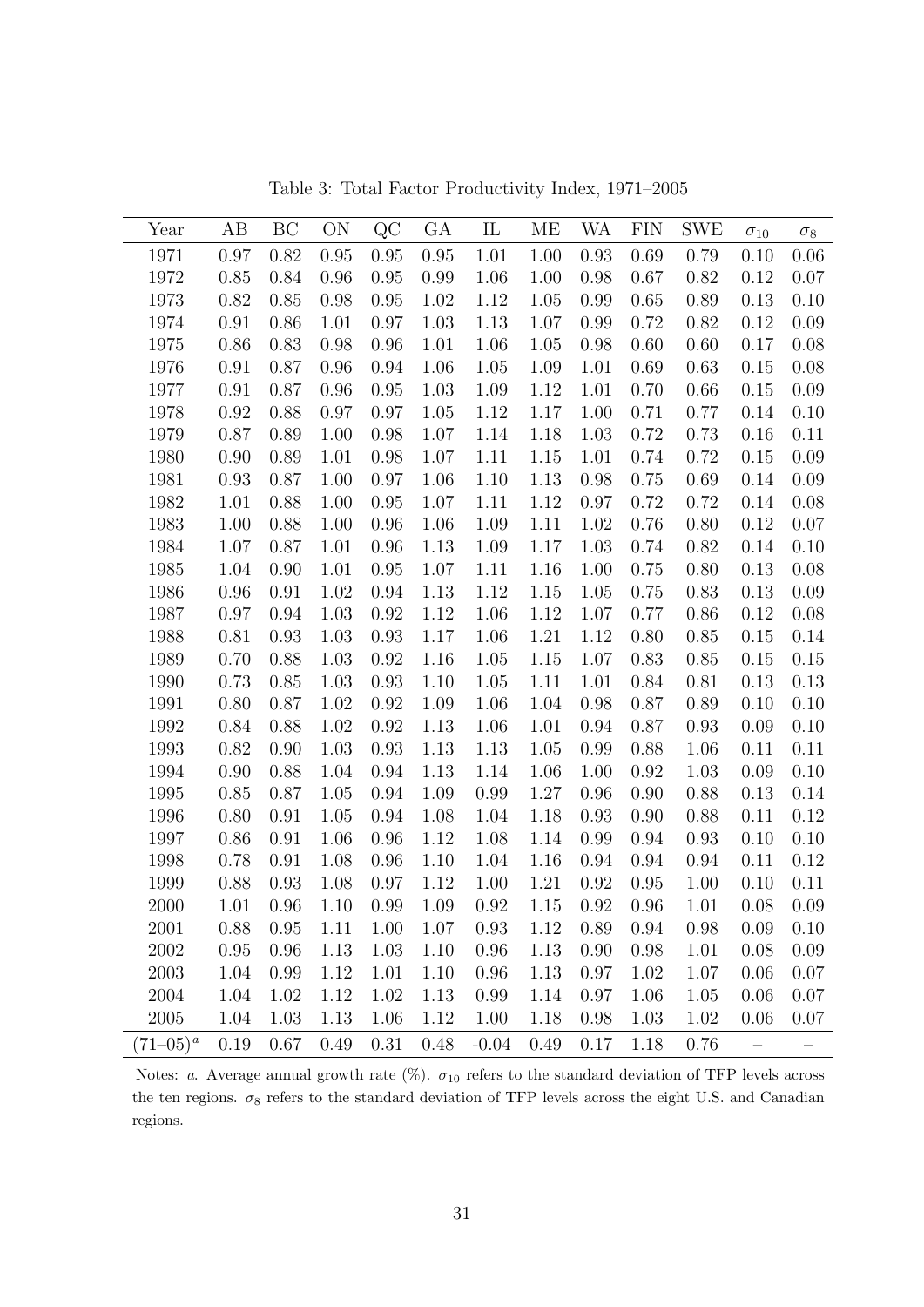|                  |                |             | Concavity Coverage    | Concavity Coverage |             |                       |             |  |
|------------------|----------------|-------------|-----------------------|--------------------|-------------|-----------------------|-------------|--|
|                  |                |             | when Not Imposed      | when Imposed       |             |                       |             |  |
|                  |                |             | Number of At the Mean |                    |             | Number of At the Mean | Point of    |  |
| Region           |                | Data Points | of Data               |                    | Data Points | of Data               | Imposition* |  |
| Alberta          | 5              | $(14\%)$    | N <sub>o</sub>        | 27                 | (77%)       | ${\rm Yes}$           | 17          |  |
| British Columbia | 8              | (23%)       | N <sub>o</sub>        | 29                 | (83%)       | Yes                   | 5           |  |
| Ontario          | 11             | (31%)       | Yes                   | 27                 | (77%)       | Yes                   | 4           |  |
| Québec           | 9              | $(26\%)$    | $\rm No$              | 28                 | $(80\%)$    | Yes                   | 13          |  |
| Georgia          | $\overline{7}$ | $(20\%)$    | N <sub>o</sub>        | 33                 | $(94\%)$    | Yes                   | 19          |  |
| Illinois         | 0              | $(0\%)$     | $\rm No$              | 29                 | (83%)       | Yes                   | 3           |  |
| Maine            | 1              | (3%)        | $\rm No$              | 25                 | (71%)       | Yes                   |             |  |
| Washington       | 9              | $(26\%)$    | $\operatorname{Yes}$  | 17                 | $(49\%)$    | Yes                   |             |  |
| Finland          | $\overline{2}$ | (6%)        | $\rm No$              | 25                 | $(71\%)$    | Yes                   | 31          |  |
| Sweden           | 14             | $(40\%)$    | Yes                   | 30                 | $(86\%)$    | ${\rm Yes}$           | 25          |  |

Table 4: Coverage of Concavity by the Estimated Translog Cost Function

Note: \* Highest number of data points satisfies concavity when concavity is imposed at this data point.

| Region           | No Technical Change | Neutral Technical Change | Pooling    |
|------------------|---------------------|--------------------------|------------|
| Alberta          | 121.84              | 111.56                   |            |
| British Columbia | 96.20               | 44.02                    | $1089.40*$ |
| Ontario          | 154.45              | 107.55                   |            |
| Québec           | 131.72              | 80.69                    |            |
| Georgia          | 138.82              | 132.45                   |            |
| Illinois         | 108.59              | 70.88                    | 1415.17**  |
| Maine            | 67.90               | 58.50                    |            |
| Washington       | 54.20               | 44.28                    |            |
| Finland          | 145.14              | 84.59                    |            |
| Sweden           | 93.46               | 56.49                    |            |

Table 5: Test Statistics for Likelihood Ratio Tests

Notes: Test for no technical change in the TL model requires 6 parameter restrictions. Test for neutral technical change in the TL model involves 4 restrictions. \* Test statistic for poolability of data for Canadian Provinces. \*\* Test statistic for poolability of data for US states. In all cases,  $prob > \chi^2 = 0.0000$ .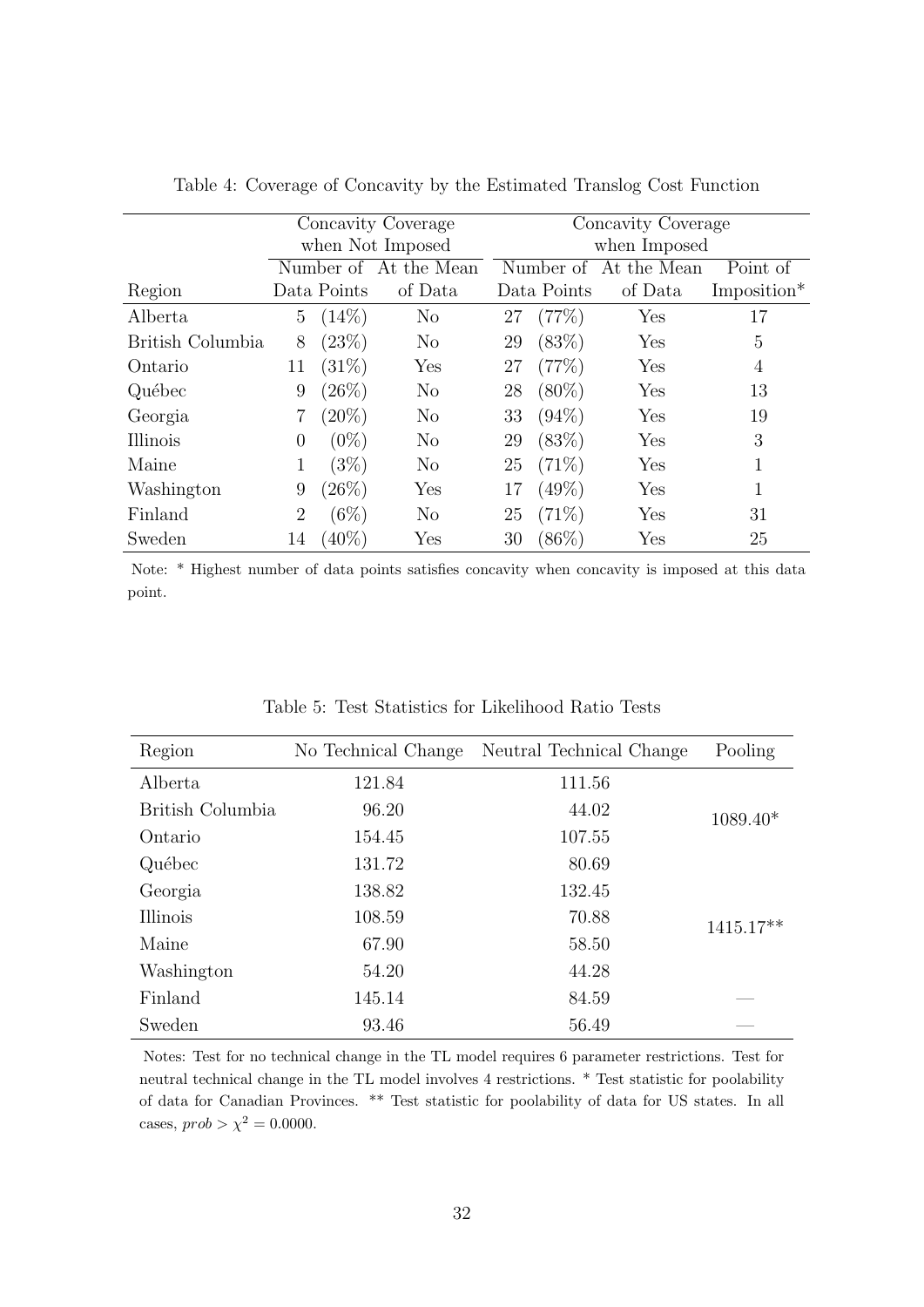| Parameter        | Alberta            | British Columbia    | Ontario            | Québec             |
|------------------|--------------------|---------------------|--------------------|--------------------|
| $\alpha_K$       | .3872(.0274)       | .1810(.0093)        | .2628(.0086)       | .1836(.0049)       |
| $\alpha_L$       | .1336(.0042)       | .2424(.0044)        | .2047(.0022)       | .2229(.0027)       |
| $\alpha_F$       | .0179(.0017)       | .0409(.0022)        | .0214(.0013)       | .0646(.0022)       |
| $\alpha_E$       | .0141(.0013)       | .0232(.0018)        | .0161(.0008)       | .0518(.0029)       |
| $\alpha_{KK}$    | .1451(.0147)       | .1230(.0066)        | .1066(.0104)       | .1318(.0055)       |
| $\alpha_{LL}$    | .0867(.0113)       | .0643(.0156)        | .0770(.0065)       | .0903(.0116)       |
| $\alpha_{FF}$    | .0135(.0015)       | .0213(.0029)        | .0197(.0012)       | .0330(.0034)       |
| $\alpha_{EE}$    | .0135(.0015)       | .0213(.0029)        | .0197(.0012)       | .0330(.0034)       |
| $\alpha_{KL}$    | .0135(.0015)       | .0213(.0029)        | .0197(.0012)       | .0330(.0034)       |
| $\alpha_{KF}$    | $-.0109(.0016)$    | $-.0094(.0020)$     | $-.0084(.0012)$    | $-.0141(.0028)$    |
| $\alpha_{KE}$    | $-.0139(.0016)$    | $-.0116(.0016)$     | $-.0097(.0028)$    | $-.0121(.0028)$    |
| $\alpha_{LF}$    | $-.0112(.0024)$    | $-.0056(.0008)$     | $-.0028(.0018)$    | $.0067$ $(.0036)$  |
| $\alpha_{LE}$    | $-.0097(.0045)$    | .0077(.0020)        | .0099(.0030)       | $-.0270(.0074)$    |
| $\alpha_{FE}$    | $-.0043$ $(.0013)$ | .0080(.0020)        | $-.0019$ $(.0004)$ | $-.0004$ $(.0004)$ |
| $\alpha_{Kt}$    | .0023(.0010)       | $-.0011(.0005)$     | $.0020$ $(.0004)$  | .0026(.0004)       |
| $\alpha_{Lt}$    | $-.0034$ $(.0003)$ | $-.0023(.0003)$     | $-.0030(.0001)$    | $-.0031$ $(.0002)$ |
| $\alpha_{Ft}$    | .0003(.0001)       | $-.0003(.0001)$     | $-.0002(.0001)$    | $-.0010(.0001)$    |
| $\alpha_{Et}$    | .0017(.0001)       | .0007(.0001)        | .0006(.0000)       | .0008(.0002)       |
| $\alpha_t$       | $-.0015(.0025)$    | $-.0090(.0016)$     | $-.0018(.0007)$    | $-.0031(.0005)$    |
| $\alpha_{tt}$    | .0009(.0002)       | .0004(.0001)        | $-.0001(.0000)$    | $-.0001(.0001)$    |
| Constant         | .0779(.0274)       | $-1.3494$ $(.0118)$ | $-.9168(.0086)$    | $-.2166(.0051)$    |
| $R^2$ values     |                    |                     |                    |                    |
| Cost Eq.         | 0.78               | 0.90                | 0.97               | 0.93               |
| Capital Eq.      | 0.20               | 0.74                | 0.61               | 0.73               |
| Labour Eq.       | 0.54               | 0.87                | 0.98               | 0.96               |
| Other Energy Eq. | 0.58               | 0.69                | 0.90               | 0.58               |
| Electricity Eq.  | 0.90               | 0.87                | 0.98               | 0.82               |

Table 6: Translog Parameter Estimates for Canadian Provinces

Note: Standard errors of the parameter estimates are reported in parenthesis.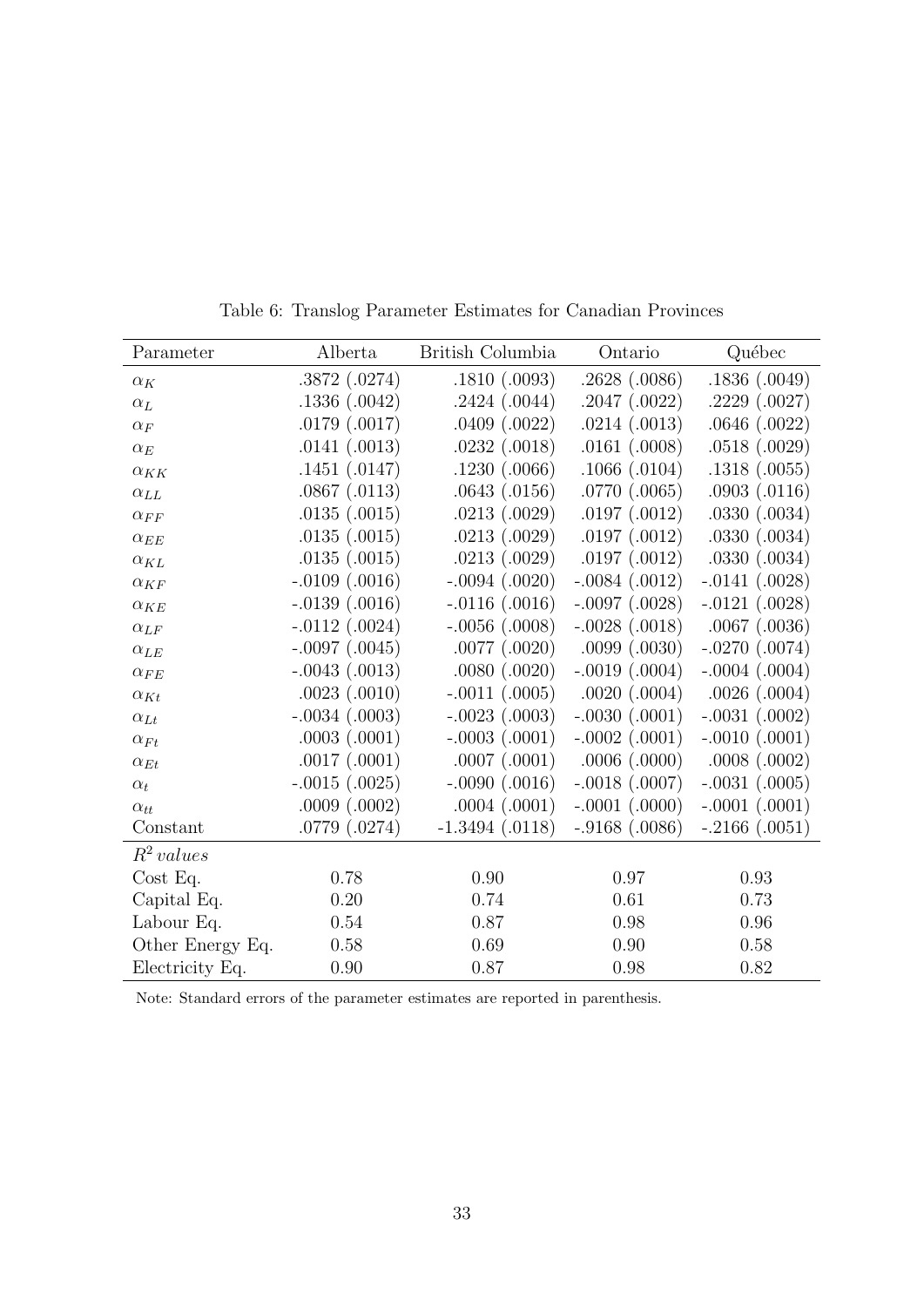| <b>US</b>        |                   |                    |                   |                    |                   |                    |  |  |  |  |  |
|------------------|-------------------|--------------------|-------------------|--------------------|-------------------|--------------------|--|--|--|--|--|
| Parameter        | Georgia           | Illinois           | Maine             | Washington         | Finland           | Sweden             |  |  |  |  |  |
| $\alpha_K$       | .1913(.0060)      | .1349(.0039)       | .0936(.0084)      | .1154(.0057)       | .2669(.0067)      | .3194(.0026)       |  |  |  |  |  |
| $\alpha_L$       | .1315(.0041)      | .2387(.0068)       | .2154(.0035)      | .2034(.0037)       | $.1077$ $(.0066)$ | .1039(.0026)       |  |  |  |  |  |
| $\alpha_F$       | .0420(.0008)      | .0752(.0024)       | .0182(.0016)      | .0872(.0033)       | .0156(.0014)      | $.0162$ $(.0009)$  |  |  |  |  |  |
| $\alpha_E$       | .0145(.0003)      | .0211(.0006)       | .0088(.0004)      | .0179(.0011)       | .0503(.0026)      | .0380(.0018)       |  |  |  |  |  |
| $\alpha_{KK}$    | .0248(.0042)      | .0459(.0050)       | $.0264$ $(.0094)$ | .0555(.0062)       | .1235(.0060)      | .1516(.0030)       |  |  |  |  |  |
| $\alpha_{LL}$    | .0903(.0180)      | .1132(.0290)       | .1475(.0150)      | .1284(.0210)       | .0774(.0130)      | .0541(.0100)       |  |  |  |  |  |
| $\alpha_{FF}$    | .0383(.0040)      | .0664(.0030)       | .0164(.0016)      | .0651(.0046)       | .0152(.0016)      | .0152(.0010)       |  |  |  |  |  |
| $\alpha_{EE}$    | .0140(.0010)      | .0207(.0012)       | .0086(.0012)      | .0142(.0011)       | $.0477$ $(.0024)$ | .0175(.0040)       |  |  |  |  |  |
| $\alpha_{KL}$    | $-.0352(.0078)$   | $-.0600(.0080)$    | $-.0494(.0070)$   | $-.0403(.0044)$    | $-.0240(.0050)$   | $-.0389(.0030)$    |  |  |  |  |  |
| $\alpha_{KF}$    | $-.0240(.0040)$   | $-.0244(.0034)$    | $-.0051(.0015)$   | $-.0312(.0039)$    | $-.0044(.0017)$   | $-.0038(.0010)$    |  |  |  |  |  |
| $\alpha_{KE}$    | $-.0037(.0010)$   | $-.0021$ $(.0009)$ | $-.0017(.0008)$   | $-.0040(.0012)$    | $-.0115(.0028)$   | $-.0144(.0020)$    |  |  |  |  |  |
| $\alpha_{LF}$    | $-.0075(.0060)$   | $-.0273(.0065)$    | $-.0027(.0020)$   | $-.0217(.0040)$    | $-.0002(.0000)$   | $-.0033$ $(.0006)$ |  |  |  |  |  |
| $\alpha_{LE}$    | .0009(.0018)      | $-.0033(.0027)$    | $-.0017(.0020)$   | $-.0089(.0030)$    | $-.0065(.0008)$   | $-.0244(.0050)$    |  |  |  |  |  |
| $\alpha_{FE}$    | $-.0006(.0008)$   | $-.0013(.0009)$    | $-.0005(.0002)$   | $-.0051(.0012)$    | $-.0007(.0002)$   | .0009(.0002)       |  |  |  |  |  |
| $\alpha_{Kt}$    | .0029(.0003)      | .0010(.0003)       | $.0020$ $(.0004)$ | .0015(.0003)       | $-.0028(.0004)$   | .0002(.0001)       |  |  |  |  |  |
| $\alpha_{Lt}$    | $-.0007(.0002)$   | $-.0029(.0005)$    | $-.0023(.0002)$   | $-.0019(.0002)$    | $-.0054(.0006)$   | $-.0030(.0002)$    |  |  |  |  |  |
| $\alpha_{Ft}$    | .0005(.0001)      | $-.0012(.0003)$    | .0001(.0001)      | $-.0012$ $(.0002)$ | $-.0004(.0001)$   | $-.0002(.0000)$    |  |  |  |  |  |
| $\alpha_{Et}$    | $.0003$ $(.0000)$ | .0003(.0000)       | .0001(.0000)      | $-.0002(.0001)$    | .0003(.0002)      | .0006(.0001)       |  |  |  |  |  |
| $\alpha_t$       | $-.0013(.0004)$   | $-.0088(.0012)$    | $-.0138(.0017)$   | $-.0103(.0016)$    | $-.0238(.0012)$   | $-.0135(.0025)$    |  |  |  |  |  |
| $\alpha_{tt}$    | .0007(.0001)      | .0008(.0001)       | $-.0006(.0001)$   | .0007(.0001)       | $-.0006(.0001)$   | $-.0004(.0001)$    |  |  |  |  |  |
| Constant         | $-.0325(.0047)$   | $-1.2044$ (.0108)  | $-1.3256$ (.0167) | $-1.3683$ (.0157)  | .2683(.0131)      | .4101(.0194)       |  |  |  |  |  |
| $R^2$ values     |                   |                    |                   |                    |                   |                    |  |  |  |  |  |
| Cost Eq.         | 0.76              | 0.60               | 0.70              | 0.35               | 0.84              | 0.73               |  |  |  |  |  |
| Capital Eq.      | 0.80              | 0.64               | 0.49              | 0.72               | 0.76              | 0.98               |  |  |  |  |  |
| Labour Eq.       | 0.55              | 0.63               | 0.84              | 0.72               | 0.77              | 0.90               |  |  |  |  |  |
| Other Energy Eq. | 0.90              | 0.76               | 0.77              | 0.80               | 0.80              | 0.87               |  |  |  |  |  |
| Electricity Eq.  | 0.86              | 0.76               | 0.75              | 0.73               | 0.77              | 0.74               |  |  |  |  |  |

Table 7: Translog Parameter Estimates for U.S. States, Finland, and Sweden

Note: Standard errors of the parameter estimates are reported in parenthesis.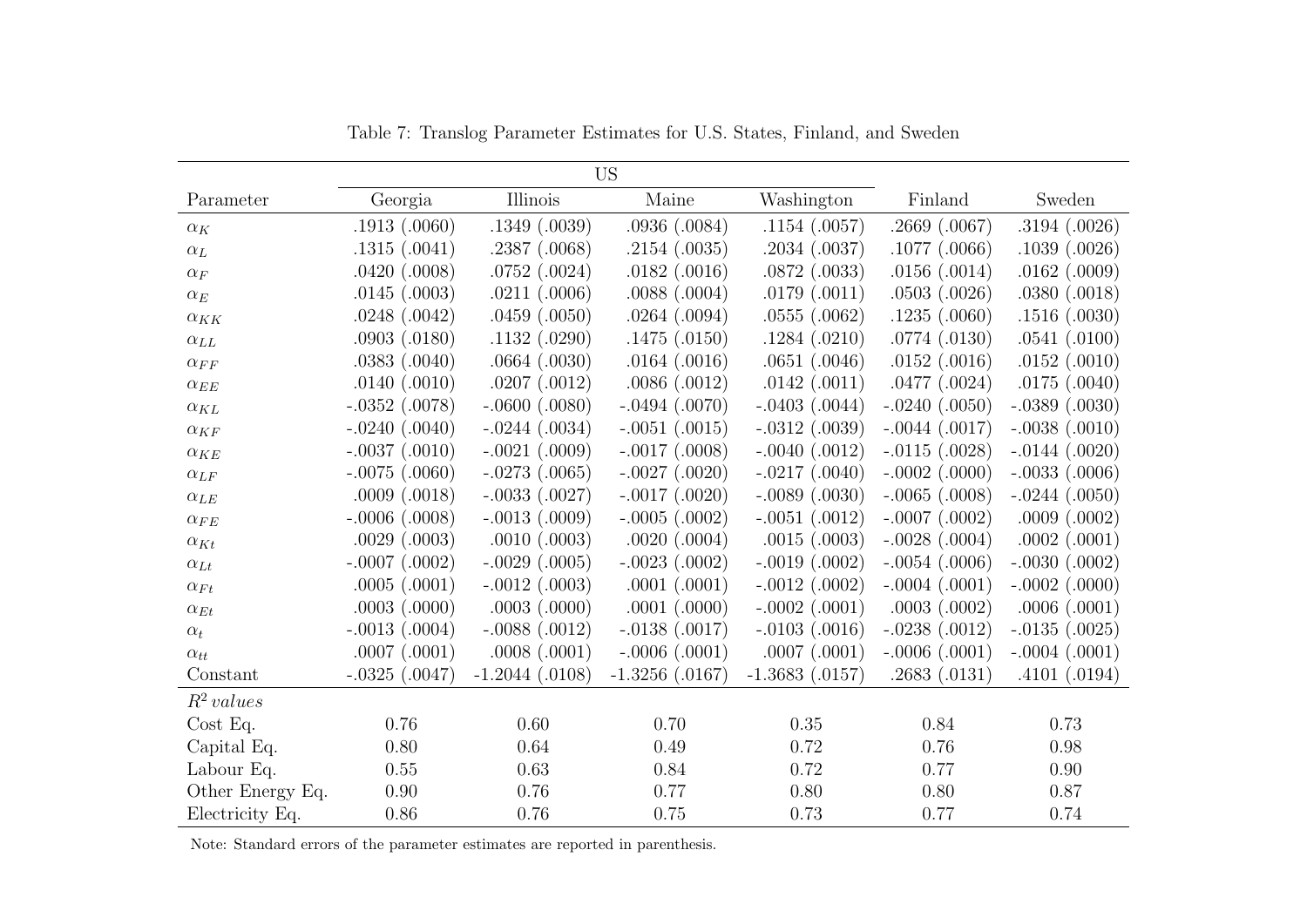|                |         | Price Elasticities         |                                  |                            |                                  |                             |  |  |  |  |  |
|----------------|---------|----------------------------|----------------------------------|----------------------------|----------------------------------|-----------------------------|--|--|--|--|--|
| Factor $\it i$ | Region  | $\eta_{Ki}$                | $\eta_{Li}$                      | $\eta_{Mi}$                | $\eta_{Ei}$                      | $\eta_{Fi}$                 |  |  |  |  |  |
| (K)            | Alberta | $-0.21$                    | 0.04                             | 0.21                       | $-0.02$                          | $-0.01$                     |  |  |  |  |  |
|                |         | $(-0.37, -0.16)$           | (0.02, 0.08)                     | (0.17, 0.34)               | $(-0.04, -0.02)$                 | $(-0.02, 0.00)$             |  |  |  |  |  |
|                | BC      | $-0.23$                    | $-0.01$                          | 0.24                       | $-0.01$                          | 0.01                        |  |  |  |  |  |
|                |         | $(-0.29, -0.19)$           | $(-0.04, 0.03)$                  | (0.19, 0.30)               | $(-0.02, 0.01)$                  | $(-0.01, 0.02)$             |  |  |  |  |  |
|                | Ontario | $-0.3$<br>$(-0.29, -0.19)$ | $-0.02$<br>$(-0.04, 0.03)$       | 0.34<br>(0.19, 0.30)       | $-0.01$<br>$(-0.02, 0.01)$       | $-0.01$<br>$(-0.01, 0.02)$  |  |  |  |  |  |
|                | Québec  | $-0.2$                     | $-0.04$                          | 0.26                       | 0.00                             | $-0.02$                     |  |  |  |  |  |
|                |         | $(-0.24, -0.17)$           | $(-0.07, -0.01)$                 | (0.21, 0.32)               | $(-0.02, 0.02)$                  | $(-0.04, 0.00)$             |  |  |  |  |  |
| (L)            | Alberta | 0.07                       | $-0.28$                          | 0.29                       | $-0.04$                          | $-0.05$                     |  |  |  |  |  |
|                |         | (0.03, 0.14)               | $(-0.42, -0.10)$                 | (0.07, 0.44)               | $(-0.10, 0.02)$                  | $(-0.08, -0.01)$            |  |  |  |  |  |
|                | BC      | $-0.01$                    | $-0.47$                          | 0.38                       | 0.08                             | 0.02                        |  |  |  |  |  |
|                | Ontario | $(-0.05, 0.03)$<br>$-0.02$ | $(-0.65, -0.32)$<br>$-0.41$      | (0.26, 0.53)<br>0.34       | (0.03, 0.14)<br>0.08             | $(-0.03, 0.07)$<br>0.01     |  |  |  |  |  |
|                |         | $(-0.05, 0.01)$            | $(-0.48, -0.34)$                 | (0.29, 0.38)               | (0.05, 0.12)                     | $(-0.00, 0.03)$             |  |  |  |  |  |
|                | Québec  | $-0.05$                    | $-0.34$                          | 0.40                       | $-0.03$                          | 0.07                        |  |  |  |  |  |
|                |         | $(-0.08, -0.01)$           | $(-0.48, -0.23)$                 | (0.31, 0.52)               | $(-0.16, -0.00)$                 | (0.03, 0.11)                |  |  |  |  |  |
| (M)            | Alberta | 0.12                       | 0.09                             | $-0.32$                    | 0.06                             | 0.05                        |  |  |  |  |  |
|                |         | (0.10, 0.20)               | (0.02, 0.13)                     | $(-0.42, -0.26)$           | (0.05, 0.10)                     | (0.04, 0.06)                |  |  |  |  |  |
|                | BC      | 0.11                       | 0.14                             | $-0.28$                    | 0.01                             | 0.02                        |  |  |  |  |  |
|                | Ontario | (0.09, 0.13)<br>0.14       | (0.10, 0.20)<br>0.13             | $(-0.34, -0.23)$<br>$-0.3$ | $(-0.01, 0.02)$<br>0.01          | (0.01, 0.04)<br>0.01        |  |  |  |  |  |
|                |         | (0.11, 0.18)               | (0.11, 0.15)                     | $(-0.34, -0.26)$           | (0.01, 0.02)                     | (0.007, 0.02)               |  |  |  |  |  |
|                | Québec  | 0.13                       | 0.16                             | $-0.33$                    | 0.05                             | $-0.01$                     |  |  |  |  |  |
|                |         | (0.10, 0.15)               | (0.13, 0.21)                     | $(-0.40, -0.28)$           | (0.03, 0.09)                     | $(-0.03, 0.01)$             |  |  |  |  |  |
| (E)            | Alberta | $-0.25$                    | $-0.22$                          | 0.47                       | $-0.61$                          | $-0.14$                     |  |  |  |  |  |
|                |         | $(-0.43, -0.17)$           | $(-0.55, 0.13)$                  | (0.38, 0.91)               | $(-1.04, -0.58)$                 | $(-0.19, 0.02)$             |  |  |  |  |  |
|                | BC      | $-0.06$<br>$(-0.12, 0.03)$ | 0.37<br>(0.13, 0.63)             | 0.08<br>$(-0.09, 0.27)$    | $-0.64$<br>$(-0.77, -0.55)$      | 0.24<br>(0.17, 0.31)        |  |  |  |  |  |
|                | Ontario | $-0.06$                    | 0.49                             | 0.21                       | $-0.6$                           | $-0.03$                     |  |  |  |  |  |
|                |         | $(-0.11, -0.01)$           | (0.31, 0.69)                     | (0.11, 0.31)               | $(-0.82, -0.52)$                 | $(-0.07, 0.06)$             |  |  |  |  |  |
|                | Québec  | $-0.01$                    | $-0.34$                          | 0.51                       | $-0.19$                          | 0.04                        |  |  |  |  |  |
|                |         |                            | $(-0.12, 0.10)$ $(-0.62, -0.01)$ | (0.29, 0.95)               | $(-0.78, -0.08)$ $(-0.07, 0.22)$ |                             |  |  |  |  |  |
| (F)            | Alberta | $-0.14$                    | $-0.29$                          | 0.94                       | $-0.14$                          | $-0.45$                     |  |  |  |  |  |
|                |         | $(-0.23, 0.02)$            | $(-0.48, -0.08)$                 | (0.73, 1.21)               | $(-0.20, 0.02)$                  | $(-0.61, -0.36)$            |  |  |  |  |  |
|                | BC      | 0.04<br>$(-0.03, 0.11)$    | 0.07                             | 0.21<br>(0.05, 0.41)       | 0.20<br>(0.14, 0.26)             | $-0.52$<br>$(-0.61, -0.45)$ |  |  |  |  |  |
|                | Ontario | $-0.09$                    | $(-0.11, 0.25)$<br>0.10          | 0.28                       | $-0.04$                          | $-0.24$                     |  |  |  |  |  |
|                |         | $(-0.19, 0.01)$            | $(-0.04, 0.24)$                  | (0.14, 0.43)               | $(-0.08, 0.08)$                  | $(-0.41, -0.19)$            |  |  |  |  |  |
|                | Québec  | $-0.13$                    | 0.37                             | $-0.18$                    | 0.05                             | $-0.11$                     |  |  |  |  |  |
|                |         | $(-0.24, 0.02)$            | (0.17, 0.54)                     | $(-0.42, 0.08)$            | $(-0.10, 0.26)$                  | $(-0.33, -0.08)$            |  |  |  |  |  |

Table 8: Point Estimates and Confidence Intervals for Input Price Elasticities in Canadian Provinces

Note: Elasticities are calculated at the mean of the data, and 95% confidence intervals for the estimates are reported in parenthesis.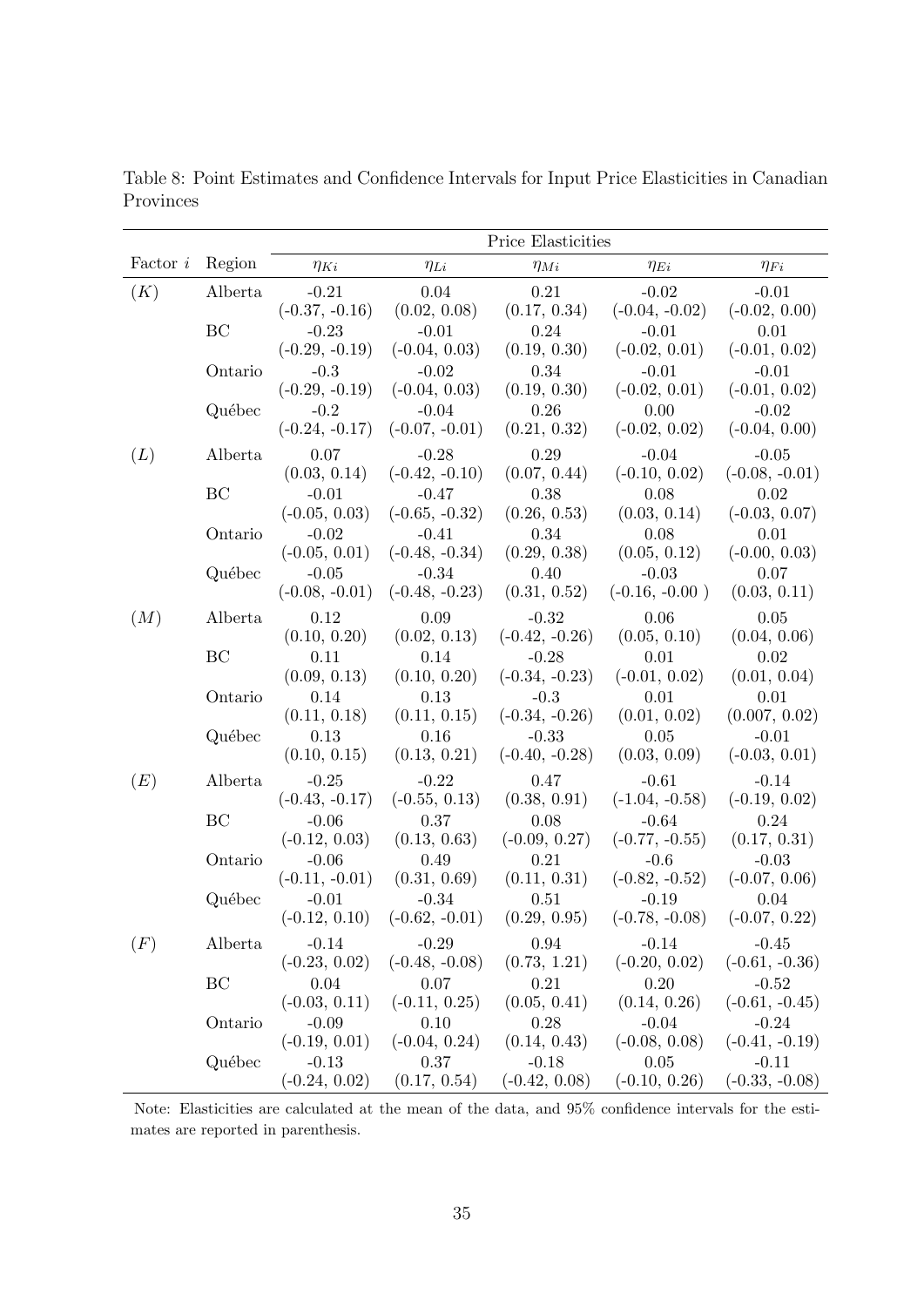|          |            | Price Elasticities          |                            |                             |                            |                         |  |  |  |  |
|----------|------------|-----------------------------|----------------------------|-----------------------------|----------------------------|-------------------------|--|--|--|--|
| Factor i | Region     | $\eta_{Ki}$                 | $\eta_{Li}$                | $\eta_{Mi}$                 | $\eta_{Ei}$                | $\eta_{Fi}$             |  |  |  |  |
| (K)      | Georgia    | $-0.68$                     | $-0.05$                    | 0.83                        | $-0.01$                    | $-0.08$                 |  |  |  |  |
|          |            | $(-0.97, -0.37)$            | $(-0.18, -0.01)$           | (0.69, 1.06)                | $(-0.08, 0.05)$            | $(-0.18, 0.05)$         |  |  |  |  |
|          | Illinois   | $-0.50$                     | $-0.29$                    | 0.88                        | 0.01                       | $-0.11$                 |  |  |  |  |
|          |            | $(-0.59, -0.40)$            | $(-0.43, -0.15)$           | (0.74, 1.16)                | $(-0.02, 0.01)$            | $(-0.21, -0.10)$        |  |  |  |  |
|          | Maine      | $-0.67$                     | $-0.17$                    | 0.80                        | 0.00                       | 0.00                    |  |  |  |  |
|          |            | $(-0.52, 0.78)$             | $(-0.34, -0.11)$           | (0.72, 1.12)                | $(-0.04, 0.04)$            | $(-0.06, 0.02)$         |  |  |  |  |
|          | Washington | $-0.43$                     | $-0.16$                    | 0.36                        | $-0.01$                    | 0.00                    |  |  |  |  |
|          |            | $(-0.54, -0.34)$            | $(-0.23, -0.08)$           | (0.24, 0.68)                | $(-0.04, 0.02)$            | $(-0.18, 0.03)$         |  |  |  |  |
| (L)      | Georgia    | $-0.06$                     | $-0.25$                    | 0.29                        | 0.02                       | $-0.01$                 |  |  |  |  |
|          |            | $(-0.19, -0.01)$            | $(-0.49, -0.11)$           | (0.25, 0.57)                | $(-0.01, 0.08)$            | $(-0.11, 0.04)$         |  |  |  |  |
|          | Illinois   | $-0.16$                     | $-0.25$                    | 0.44                        | 0.01                       | $-0.03$                 |  |  |  |  |
|          |            | $(-0.24, -0.09)$            | $(-0.62, -0.07)$           | (0.26, 0.63)                | $(-0.04, 0.03)$            | $(-0.16, -0.02)$        |  |  |  |  |
|          | Maine      | $-0.13$                     | $-0.11$                    | 0.23                        | 0.00                       | 0.01                    |  |  |  |  |
|          |            | $(-0.19, -0.02)$<br>$-0.06$ | $(-0.22, 0.06)$<br>$-0.12$ | (0.18, 0.32)<br>0.22        | $(-0.06, 0.04)$            | $(-0.06, 0.08)$         |  |  |  |  |
|          | Washington | $(-0.17, -0.06)$            | $(-0.41, -0.09)$           | (0.20, 0.57)                | $-0.04$<br>$(-0.08, 0.09)$ | 0.01<br>$(-0.02, 0.13)$ |  |  |  |  |
|          |            |                             |                            |                             |                            |                         |  |  |  |  |
| (M)      | Georgia    | 0.24                        | 0.07                       | $-0.35$                     | 0.00                       | 0.05                    |  |  |  |  |
|          | Illinois   | (0.18, 0.37)                | (0.02, 0.16)<br>0.17       | $(-0.57, -0.18)$            | $(-0.11, 0.10)$<br>0.00    | (0.03, 0.24)            |  |  |  |  |
|          |            | 0.19<br>(0.16, 0.25)        | (0.10, 0.36)               | $-0.44$<br>$(-0.74, -0.39)$ | $(-0.00, 0.09)$            | 0.07<br>(0.06, 0.21)    |  |  |  |  |
|          | Maine      | 0.16                        | 0.06                       | $-0.22$                     | 0.00                       | 0.01                    |  |  |  |  |
|          |            | (0.02, 0.23)                | (0.01, 0.08)               | $(-0.36, -0.14)$            | $(-0.17, 0.05)$            | $(-0.04, 0.12)$         |  |  |  |  |
|          | Washington | 0.07                        | 0.06                       | $-0.33$                     | 0.04                       | 0.06                    |  |  |  |  |
|          |            | (0.04, 0.9)                 | (0.01, 0.12)               | $(-0.41, -0.17)$            | (0.02, 0.10)               | (0.03, 0.14)            |  |  |  |  |
| (E)      | Georgia    | $-0.07$                     | 0.21                       | 0.05                        | $-0.25$                    | 0.01                    |  |  |  |  |
|          |            | $(-0.13, 0.01)$             | (0.17, 0.59)               | (0.02, 0.12)                | $(-0.39, -0.15)$           | $(-0.12, 0.09)$         |  |  |  |  |
|          | Illinois   | 0.04                        | 0.09                       | 0.03                        | $-0.21$                    | 0.05                    |  |  |  |  |
|          |            | $(-0.14, 0.06)$             | $(-0.34, 0.25)$            | $(-0.04, 0.50)$             | $(-0.60, -0.13)$           | $(-0.34, 0.20)$         |  |  |  |  |
|          | Maine      | $-0.03$                     | 0.02                       | 0.27                        | $-0.25$                    | $-0.02$                 |  |  |  |  |
|          |            | $(-0.10, 0.12)$             | $(-0.23, 0.17)$            | (0.18, 0.42)                | $(-0.30, -0.08)$           | $(-0.16, 0.12)$         |  |  |  |  |
|          | Washington | $-0.06$                     | $-0.31$                    | 0.68                        | $-0.31$                    | $-0.17$                 |  |  |  |  |
|          |            | $(-0.08, 0.04)$             | $(-0.47, 0.04)$            | (0.44, 0.76)                | $(-0.59, -0.08)$           | $(-0.30, -0.09)$        |  |  |  |  |
| (F)      | Georgia    | $-0.26$                     | $-0.02$                    | 0.50                        | 0.00                       | $-0.25$                 |  |  |  |  |
|          |            | $(-0.39, -0.12)$            | $(-0.21, 0.05)$            | (0.41, 0.67)                | $(-0.05, 0.18)$            | $(-0.42, -0.09)$        |  |  |  |  |
|          | Illinois   | $-0.13$                     | $-0.07$                    | 0.41                        | 0.01                       | $-0.22$                 |  |  |  |  |
|          |            | $(-0.30, -0.13)$            | $(-0.38, -0.04)$           | (0.38, 0.90)                | $(-0.36, 0.06)$            | $(-0.62, -0.13)$        |  |  |  |  |
|          | Maine      | $-0.02$                     | 0.05                       | 0.30                        | $-0.01$                    | $-0.29$                 |  |  |  |  |
|          |            | $(-0.26, 0.08)$             | $(0.00\ 0.06)$             | (0.14, 0.48)                | (0.04, 0.06)               | $(-0.62, -0.20)$        |  |  |  |  |
|          | Washington | 0.00                        | 0.01                       | 0.52                        | $-0.04$                    | $-0.32$                 |  |  |  |  |
|          |            | $(-0.15, 0.02)$             | $(-0.04, 0.08)$            | (0.38, 0.71)                | $(-0.08, 0.02)$            | $(-0.35, -0.11)$        |  |  |  |  |

Table 9: Point Estimates and Confidence Intervals for Input Price Elasticities in U.S. States

Note: Elasticities are calculated at the mean of the data, and 95% confidence intervals for the estimates are reported in parenthesis.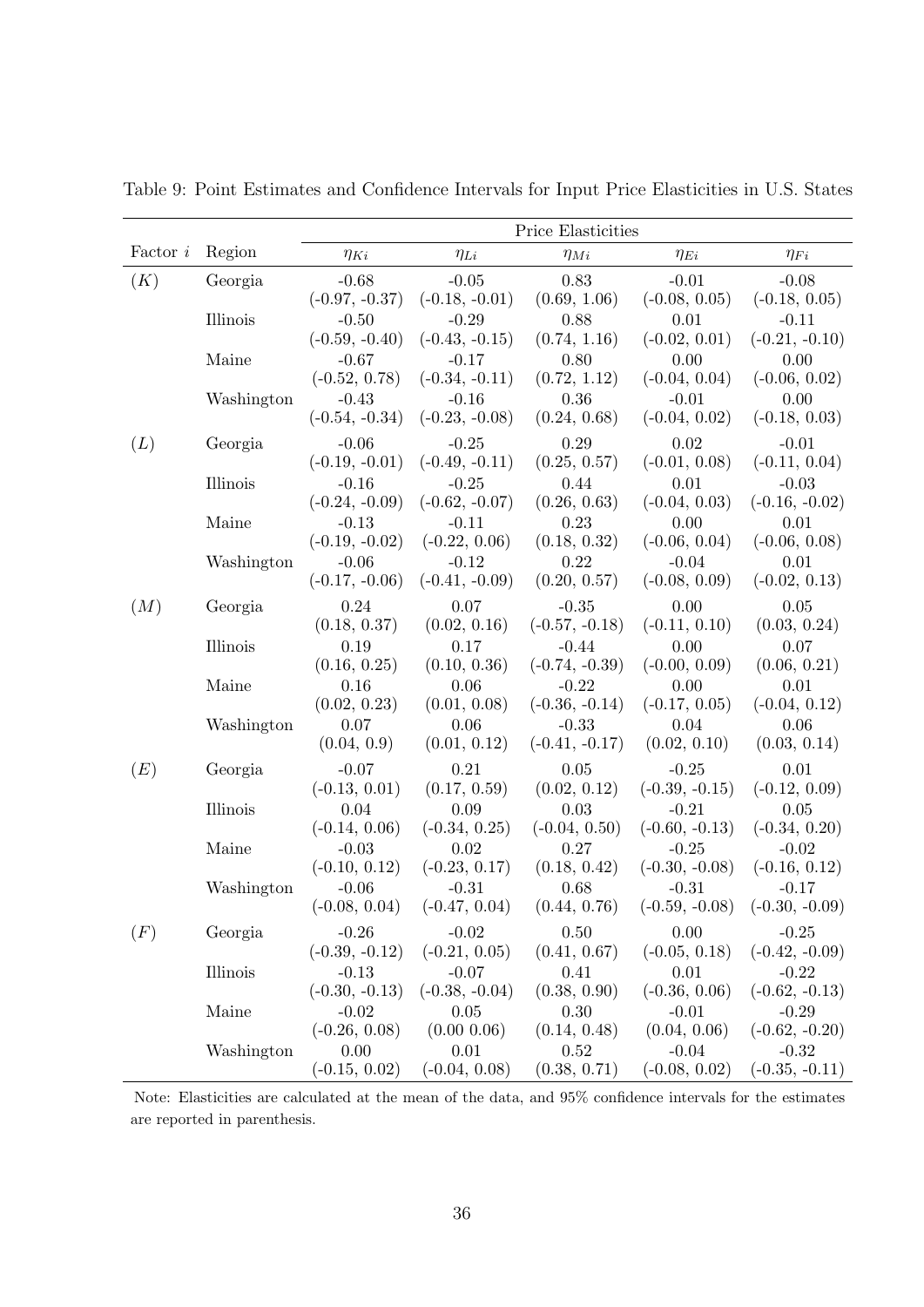|     |         |                                    |             | Price Elasticities                                                                                                        |             |             |
|-----|---------|------------------------------------|-------------|---------------------------------------------------------------------------------------------------------------------------|-------------|-------------|
|     |         | Factor <i>i</i> Region $\eta_{Ki}$ | $\eta_{Li}$ | $\eta_{Mi}$                                                                                                               | $\eta_{Ei}$ | $\eta_{Fi}$ |
| (K) | Finland |                                    |             | $-0.22$ $0.05$ $0.14$ $0.02$                                                                                              |             | 0.01        |
|     |         |                                    |             | $(-0.29, -0.16)$ $(-0.00, 0.11)$ $(0.06, 0.47)$ $(-0.01, 0.08)$ $(-0.07, 0.06)$                                           |             |             |
|     | Sweden  |                                    |             | $-0.13$ $-0.03$ $0.16$ $-0.01$ $0.01$<br>$(-0.16, -0.10)$ $(-0.05, -0.00)$ $(0.11, 0.21)$ $(-0.03, 0.01)$ $(0.00, 0.02)$  |             |             |
| (L) | Finland |                                    |             | $0.08$ $-0.36$ $0.23$ $0.03$ $0.02$                                                                                       |             |             |
|     |         |                                    |             | $(-0.00, 0.15)$ $(-0.61, -0.26)$ $(0.17, 0.35)$ $(-0.04, 0.13)$ $(-0.04, 0.09)$                                           |             |             |
|     | Sweden  |                                    |             | $-0.05$ $-0.46$ $0.64$ $-0.14$ $0.00$                                                                                     |             |             |
|     |         |                                    |             | $(-0.09, -0.00)$ $(-0.63, -0.33)$ $(0.47, 0.84)$ $(-0.21, -0.05)$ $(-0.04, 0.05)$                                         |             |             |
| (M) | Finland |                                    |             | $0.06$ $0.07$ $-0.16$ $0.02$ $0.00$                                                                                       |             |             |
|     |         |                                    |             | $(0.01, 0.11)$ $(0.01, 0.19)$ $(-0.47, -0.11)$ $(-0.16, 0.10)$ $(-0.08, 0.15)$                                            |             |             |
|     | Sweden  |                                    |             | $0.07$ $0.16$ $-0.32$ $0.08$ $0.01$<br>$(0.04, 0.09)$ $(0.11, 0.21)$ $(-0.39, -0.25)$ $(0.06, 0.11)$ $(-0.00, 0.02)$      |             |             |
|     |         |                                    |             |                                                                                                                           |             |             |
| (E) | Finland | 0.07                               |             | $0.07$ $0.12$ $-0.28$ $0.01$                                                                                              |             |             |
|     |         |                                    |             | $(0.01, 0.14)$ $(0.01, 0.21)$ $(0.03, 0.19)$ $(-0.41, -0.13)$ $(-0.15, 0.18)$                                             |             |             |
|     | Sweden  |                                    |             | $-0.07$ $-0.39$ $0.79$ $-0.58$ $0.05$<br>$(-0.17, 0.02)$ $(-0.63, -0.17)$ $(0.72, 1.41)$ $(-0.90, -0.44)$ $(-0.03, 0.16)$ |             |             |
|     |         |                                    |             |                                                                                                                           |             |             |
| (F) | Finland |                                    |             | $0.05$ $0.16$ $0.26$ $0.04$ $-0.43$<br>$(-0.01, 0.10)$ $(-0.01, 0.21)$ $(0.20, 0.57)$ $(-0.01, 0.12)$ $(-0.69, -0.31)$    |             |             |
|     | Sweden  |                                    |             | $0.11 \t\t 0.02 \t\t 0.23 \t\t 0.08 \t\t -0.43$                                                                           |             |             |
|     |         |                                    |             | $(0.00, 0.20)$ $(-0.20, 0.21)$ $(-0.05, 0.55)$ $(-0.06, 0.27)$ $(-0.57, -0.39)$                                           |             |             |
|     |         |                                    |             |                                                                                                                           |             |             |

Table 10: Point Estimates and Confidence Intervals for Input Price Elasticities in Finland and Sweden

Note: Elasticities are calculated at the mean of the data, and 95% confidence intervals for the estimates are reported in parenthesis.

|  |  |  | Table 11: Factor Biases of Technical Change in the Pulp and Paper Industry |  |
|--|--|--|----------------------------------------------------------------------------|--|
|  |  |  |                                                                            |  |

| Region           | Capital   | Labour    | Materials | Other Energy | Electricity |
|------------------|-----------|-----------|-----------|--------------|-------------|
| Alberta          | 0.0023    | $-0.0034$ | $-0.0009$ | 0.0003       | 0.0017      |
| British Columbia | $-0.0011$ | $-0.0023$ | 0.0030    | $-0.0003$    | 0.0007      |
| Ontario          | 0.0020    | $-0.0030$ | 0.0006    | $-0.0002$    | 0.0006      |
| Québec           | 0.0026    | $-0.0031$ | 0.0007    | $-0.0010$    | 0.0008      |
| Georgia          | 0.0029    | $-0.0007$ | $-0.0030$ | 0.0005       | 0.0003      |
| <i>Illinois</i>  | 0.0010    | $-0.0029$ | 0.0028    | $-0.0012$    | 0.0003      |
| Maine            | 0.0020    | $-0.0023$ | 0.0001    | 0.0001       | 0.0001      |
| Washington       | 0.0015    | $-0.0019$ | 0.0018    | $-0.0012$    | $-0.0002$   |
| Finland          | $-0.0028$ | $-0.0054$ | 0.0083    | $-0.0004$    | 0.0003      |
| Sweden           | 0.0002    | $-0.0030$ | 0.0024    | $-0.0002$    | 0.0006      |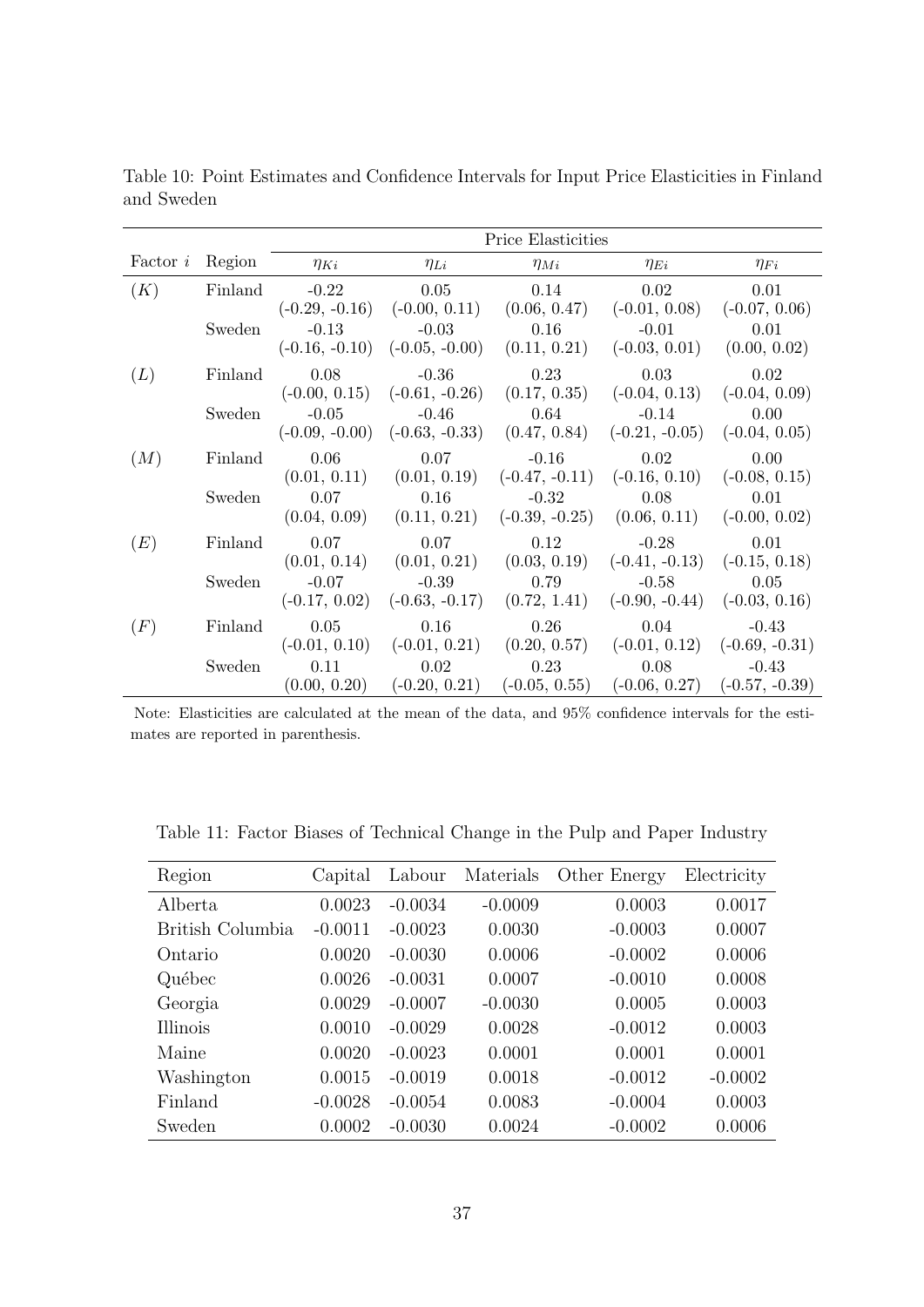| Region           | Autonomous Technical<br>Change $(\%)$ | <b>Biased Technical</b><br>Change $(\%)$ | Growth Rates<br>of Productivity |
|------------------|---------------------------------------|------------------------------------------|---------------------------------|
| Alberta          | 0.06                                  | 0.14                                     | 0.20                            |
| British Columbia | 0.44                                  | 0.02                                     | 0.46                            |
| Ontario          | 0.31                                  | 0.12                                     | 0.43                            |
| Québec           | 0.33                                  | $-0.10$                                  | 0.23                            |
| Georgia          | 0.20                                  | 0.09                                     | 0.29                            |
| Illinois         | $-0.34$                               | 0.06                                     | $-0.28$                         |
| Maine            | 0.39                                  | $-0.02$                                  | 0.37                            |
| Washington       | $-0.16$                               | 0.06                                     | $-0.10$                         |
| Finland          | 1.62                                  | $-0.42$                                  | 1.20                            |
| Sweden           | 1.08                                  | 0.00                                     | 1.08                            |

Table 12: Average Annual Growth Rates of TFP in the Pulp and Paper Industry

Table 13: Results for Convergence and Panel Data Unit Root Test

| Variable                                                | Coefficient |        | Standard Error Unit Root Test Statistics* |
|---------------------------------------------------------|-------------|--------|-------------------------------------------|
| $\ln TFP$                                               | $-0.1657$   | 0.0304 | $-2.6801$                                 |
| $\left(\frac{\widehat{K}}{L}\right)$                    | $-0.1605$   | 0.0220 | $-4.0294$                                 |
| $\frac{\widehat{M}}{L}$                                 | 0.1324      | 0.0261 | $-3.9738$                                 |
| $\frac{\widehat{E}}{L}$                                 | 0.0037      | 0.0010 | $-4.3852$                                 |
| $\left(\frac{\widehat{F}}{L}\right)$<br>$\widehat{TFP}$ | $-0.0109$   | 0.0194 | $-3.6082$                                 |
|                                                         |             |        | $-4.0030$                                 |
| Province/State Fixed Effects                            |             | Yes    |                                           |
| Time Fixed Effects                                      |             | Yes    |                                           |

Note:  $*$  Variable  $\ln TFP$  included a time trend in the unit root test. The asymptotic standard normal 5% critical value is -1.65.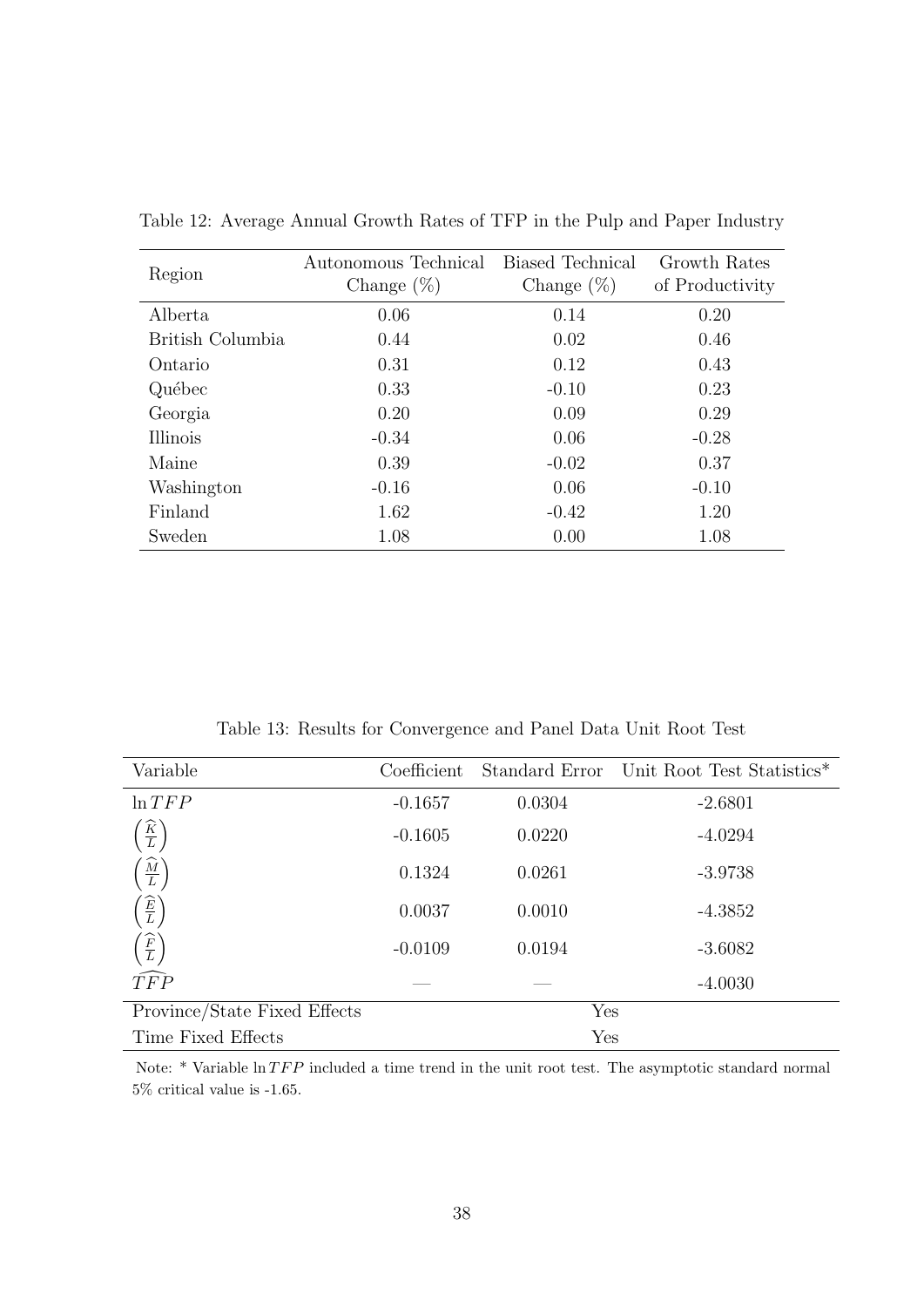# Appendix A Data Framework

Total revenue can be decomposed into factor payments:

$$
P_t Q_t = P_{lt} L_t + P_{kt} K_t + P_{mt} M_t + P_{ft} F_t + P_{et} E_t
$$
\n(A.1)

where,

- $Q_t$  = total shipments in constant dollars;
- $L_t$  = number of workers;
- $K_t$  = value of net capital stock in constant dollars;
- $M_t$  = value of materials in constant dollars;
- $F_t$  = quantity of purchased fossil fuels (coal, petroleum products, and natural gas) in Terajoules (TJ);
- $E_t$  = purchased electricity in TJ;
- $P_t$  = industry selling price index;
- $P_{lt}$  = average annual wage in current dollars;
- $P_{kt}$  = gross rate of return to capital in current dollars;
- $P_{mt}$  = material price index;
- $P_{ft}$  = unit price of fossil fuels, current dollars per TJ;
- $P_{et}$  = unit price of purchased electricity, current dollars per TJ.

Note that:

 $P_tQ_t$  = total value of shipments  $(TVS_t)$  in current dollars;  $P_{lt}L_t + P_{kt}K_t =$  value added  $(VA_t)$  in current dollars.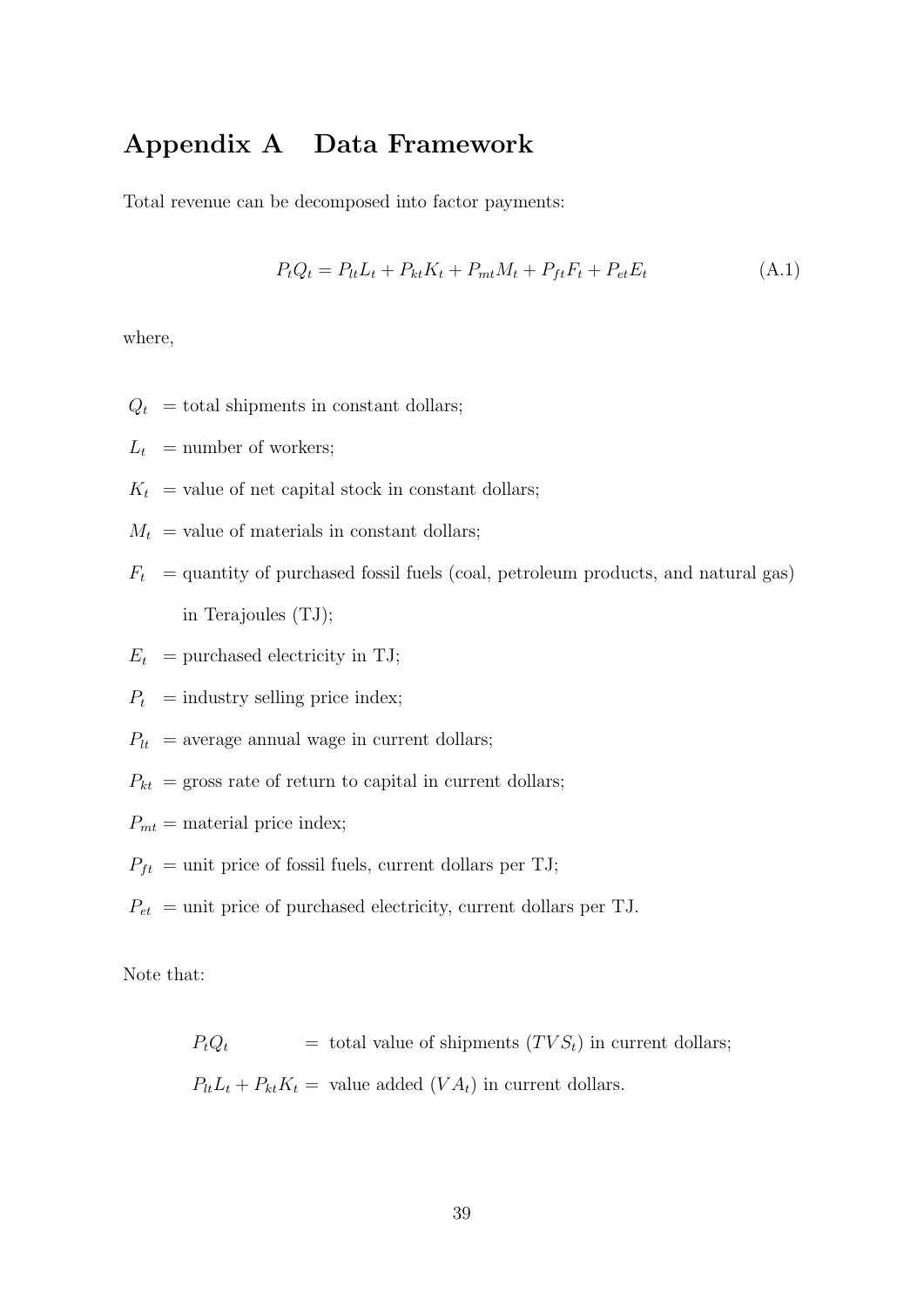Data on  $P_t$ ,  $P_{lt}$ ,  $L_t$ ,  $K_t$ ,  $P_{ft}$ ,  $F_t$ ,  $P_{et}$ ,  $E_t$ , and also on  $TVS_t$ , and  $VA_t$  are either directly obtained or constructed from publicly available information. Transformations yield the following variables:

$$
Q_t = TVS_t/P_t \tag{A.2}
$$

$$
P_{kt} = (VA_t - P_{tt}L_t)/K_t \tag{A.3}
$$

$$
P_{mt}M_t = TVS_t - VA_t - P_{ft}F_t - P_{et}E_t
$$
\n(A.4)

The same development can be performed in constant dollars. Then the equivalent to expression (A.4) yields the value of materials in constant dollars, which is identified as the quantity of materials. The ratio of value of materials in current dollars to its value in constant dollars yields  $P_{mt}$ , *i.e.*, the materials price index. Constant dollar values are expressed in 1992 Canadian dollars using the exchange rate of this mid-smaple year.

Data for the Canadian provinces come from [Statistics Canada](http://www5.statcan.gc.ca/cansim/home-accueil?lang=eng) while the U.S. data are obtained from the following sources: Annual Survey of Manufactures [\(Census](http://www.census.gov/programs-surveys/asm.html) [Bureau\)](http://www.census.gov/programs-surveys/asm.html), Bureau of Economic Analysis [\(BEA\)](http://www.bea.gov/), State Energy Data System [\(SEDS\)](https://www.eia.gov/state/seds/) of Energy Information Administration (EIA), and Bureau of Labor Statistics [\(BLS\)](http://data.bls.gov/timeseries/WPU09?include_graphs=false&output_type=column&years_option=all_years). Data for Finland come from [Statistics Finalnd's PX-Web Databases](http://pxnet2.stat.fi/PXWeb/pxweb/en/StatFin/) and the [World](http://www.oecd-ilibrary.org/energy/data/iea-world-energy-statistics-and-balances/world-energy-balances_data-00512-en?isPartOf=/content/datacollection/enestats-data-en) [Energy Balances](http://www.oecd-ilibrary.org/energy/data/iea-world-energy-statistics-and-balances/world-energy-balances_data-00512-en?isPartOf=/content/datacollection/enestats-data-en) database of OECD while data for Sweden are obtained by special request to [Statistics Sweden](http://www.scb.se/en_/) and also from [Swedish Statistical Yearbook of Forestry](http://www.skogsstyrelsen.se/Global/myndigheten/Statistik/Skogsstatistisk%20%C3%A5rsbok/04.%202000-2009/Skogsstatistisk%20%C3%A5rsbok%202008.pdf) [2008,](http://www.skogsstyrelsen.se/Global/myndigheten/Statistik/Skogsstatistisk%20%C3%A5rsbok/04.%202000-2009/Skogsstatistisk%20%C3%A5rsbok%202008.pdf) chapters 10-14, published by the [Swedish Forest Agency.](http://www.skogsstyrelsen.se/en/)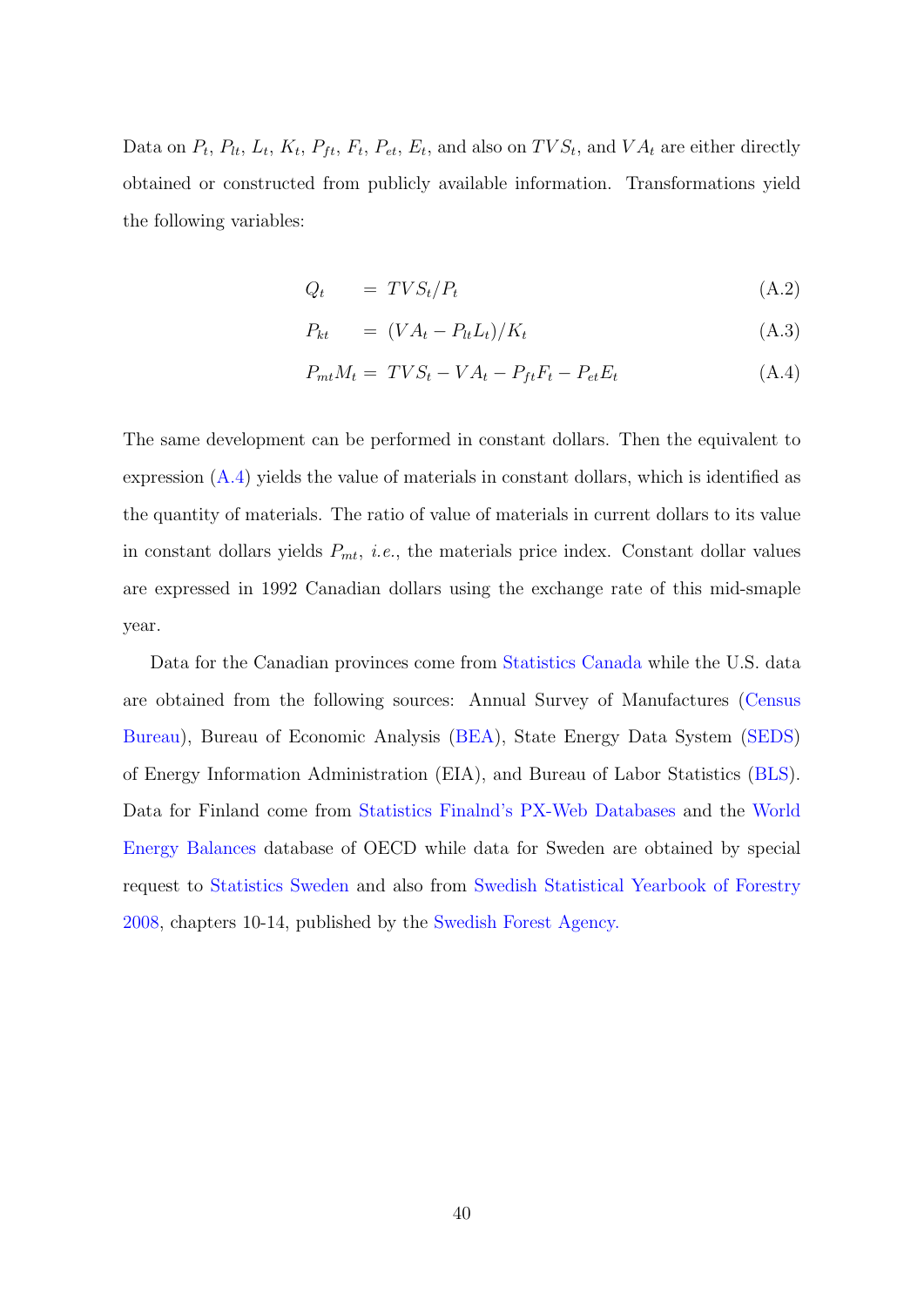## Appendix B Imposing Local Concavity

Ryan and Wales (2000) propose a method to impose concavity on the translog cost function locally, at a chosen reference point, since imposing global concavity destroys its flexibility property. Although their method of imposing concavity on a single data point resulted in global concavity coverage for their dataset, this procedure does not guarantee concavity for all data points in the sample. They expect that a judicious choice of point of imposition may lead to concavity coverage at most or all data points.

To impose local concavity on the cost function we rewrite our unit cost function as:

$$
\ln\left(\frac{c}{p_M}\right) = \alpha_0 + \sum_i \alpha_i \ln\left(\frac{p_i}{p_M}\right) + \frac{1}{2} \sum_i \sum_j \alpha_{ij} \ln\left(\frac{p_i}{p_M}\right) \ln\left(\frac{p_j}{p_M}\right) + \sum_i \alpha_{it} \left(t - t^*\right) \ln\left(\frac{p_i}{p_M}\right) + \alpha_t \left(t - t^*\right) + \frac{1}{2} \alpha_{tt} \left(t - t^*\right)^2
$$
\n(B.1)

where,  $t^*$  is the chosen reference point — the point of imposition of local concavity, and  $i, j = K, L, E, F$ . The corresponding input share equations are:

$$
S_i = \alpha_i + \alpha_{ii} \ln \left( \frac{p_i}{p_M} \right) + \sum_{j \neq i} \alpha_{ij} \ln \left( \frac{p_j}{p_M} \right) + \alpha_{it} \left( t - t^* \right). \tag{B.2}
$$

All input prices are normalized to one at  $t^*$ . Normalizing all input prices to one at  $t^*$ makes  $S_i = \alpha_i$ , for all i at this data point. So the Hessian of the cost function (B.1) will be negative semi-definite if and only if the matrix  $\bf{H}$  in (8) is negative definite. The  $ij^{th}$  element of **H**, evaluated at  $t^*$ , is defined as:

$$
H_{ij} = \alpha_{ij} - \alpha_i \delta_{ij} + \alpha_i \alpha_j \tag{B.3}
$$

where,  $\delta_{ij} = 1$  if  $i = j$  and 0 otherwise. Imposing curvature at the reference point,  $t^*$ , is done by setting  $\mathbf{H} = -(DD')$ , where D is a lower triangular matrix with elements